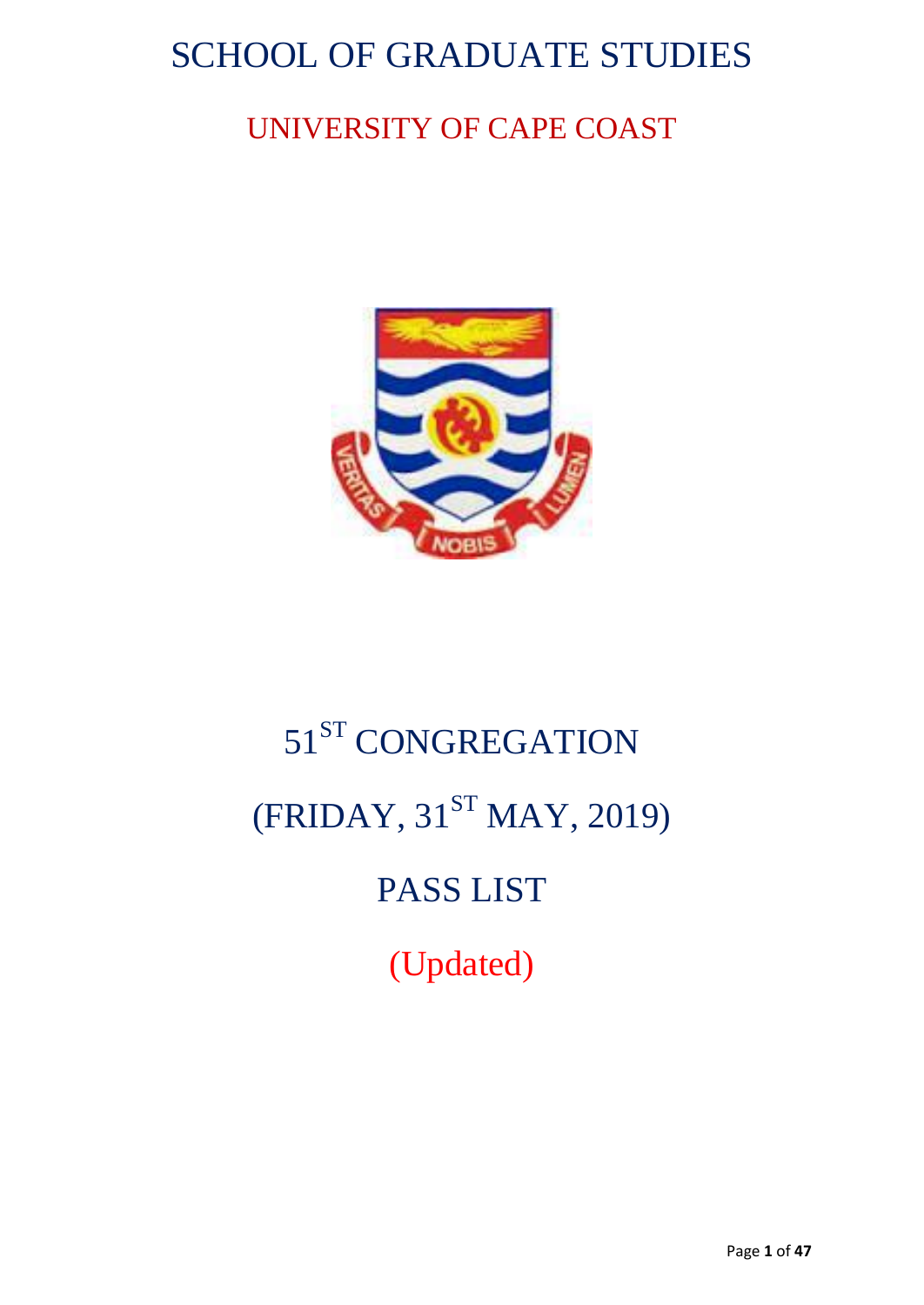# **COLLEGE OF HEALTH AND ALLIED SCIENCES**

# **SCHOOL OF MEDICAL SCIENCES**

# **MASTER OF PHILOSOPHY ( INFECTION AND IMMUNITY)**

- AUGUSTINE BOAKYE DONKOR
- BRIGHT AYENSU
- EBENEZER ASMAH
- ELVIS QUANSAH
- EMMANUELA LELEN AMINA AWULLEY
- OBED CUDJOE
- YVONNE AYERKI NARTEY

# **SCHOOL OF NURSING AND MIDWIFERY**

#### **MASTER OF NURSING**

- ADAM ABDUL AZIZ
- ALHASSAN BASOUR ADAM
- DIANA AKOAH MANSAH OWUSU
- FRANK NUKUNU
- GEORGE DASSAH
- JOSEPHINE OWUSU-TAKYI
- LYDIA WIAFEWAH TWUM
- STEPHEN OPARE AHWIRENG
- WILLIAM DONKOR

# **SCHOOL OF HEALTH AND ALLIED SCIENCES**

#### **DOCTOR OF PHILOSOPHY ( PARASITOLOGY)**

RUTH AYANFUL-TORGBY

#### **MASTER OF PHILOSOPHY ( PARASITOLOGY)**

- **No NAME**
- GIDEON GBEDZE
- NINETTE OWUSU-ADZORAH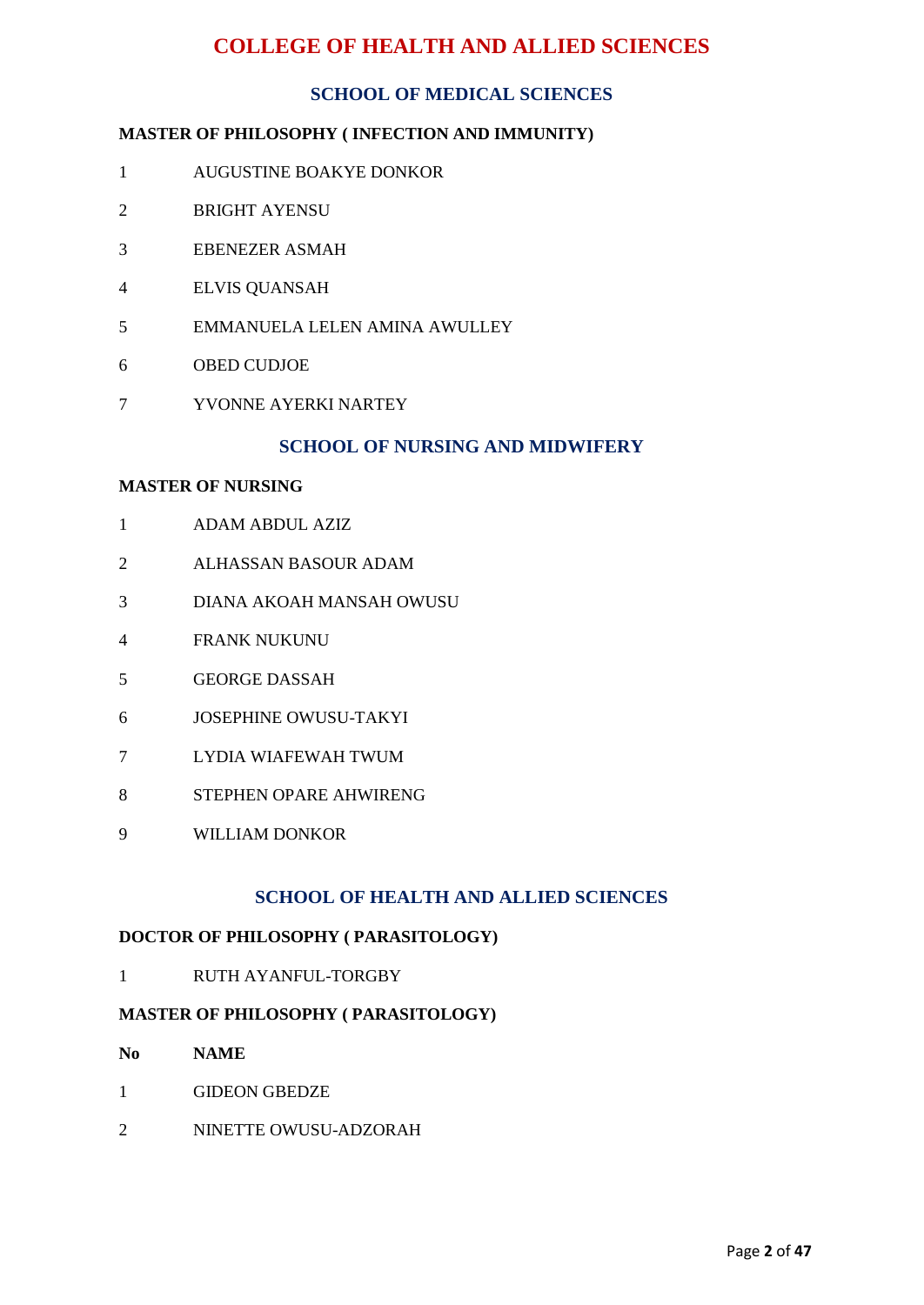# **COLLEGE OF AGRICULTURE AND NATURAL SCIENCES**

# **SCHOOL OF AGRICULTURE**

# **DOCTOR OF PHILOSOPHY ( AGRICULTURAL ECONOMICS)**

1 SELORM AKABA

# **DOCTOR OF PHILOSOPHY ( AGRICULTURAL EXTENSION)**

1 DOMINIC BOATENG-GYAMBIBY

# 2 ENOCH KWAME THAM-AGYEKUM **DOCTOR OF PHILOSOPHY ( NON-GOVERNMENTAL ORGANIZATION STUDIES AND COMMUNITY DEVELOPMENT)**

- 1 EMMANUEL QUAYSON
- 2 FATAI AKOSILE

#### **DOCTOR OF PHILOSOPHY ( SOIL SCIENCE)**

1 EMMANUEL AMOAKWAH

# **DOCTOR OF PHILOSOPHY ( CROP SCIENCE)**

1 FRANK KWEKUCHER ACKAH

# **MASTER OF PHILOSOPHY ( AGRICULTURAL MECHANISATION)**

1 LAWRENCE ARTHUR

#### **MASTER OF PHILOSOPHY ( AGRICULTURAL ECONOMICS)**

- 1 AKUA OSEI AKYEAMAA
- 2 JOSEPH NDEBUGRI
- 3 KINGSLEY BUABENG EDUAH
- 4 WILLIAM LARBI

#### **MASTER OF PHILOSOPHY ( AGRICULTURAL EXTENSION)**

- 1 ELIEZER YAO AKUBIA
- 2 ELIZABETH OWIREDUWA ASAH

#### **MASTER OF PHILOSOPHY ( ANIMAL SCIENCE)**

1 PHILIP YEBOAH

## **MASTER OF PHILOSOPHY ( LAND USE AND ENVIRONMENTAL SCIENCE)**

- 1 CHARLOTTE ABBEY
- 2 ERIC AMIHERE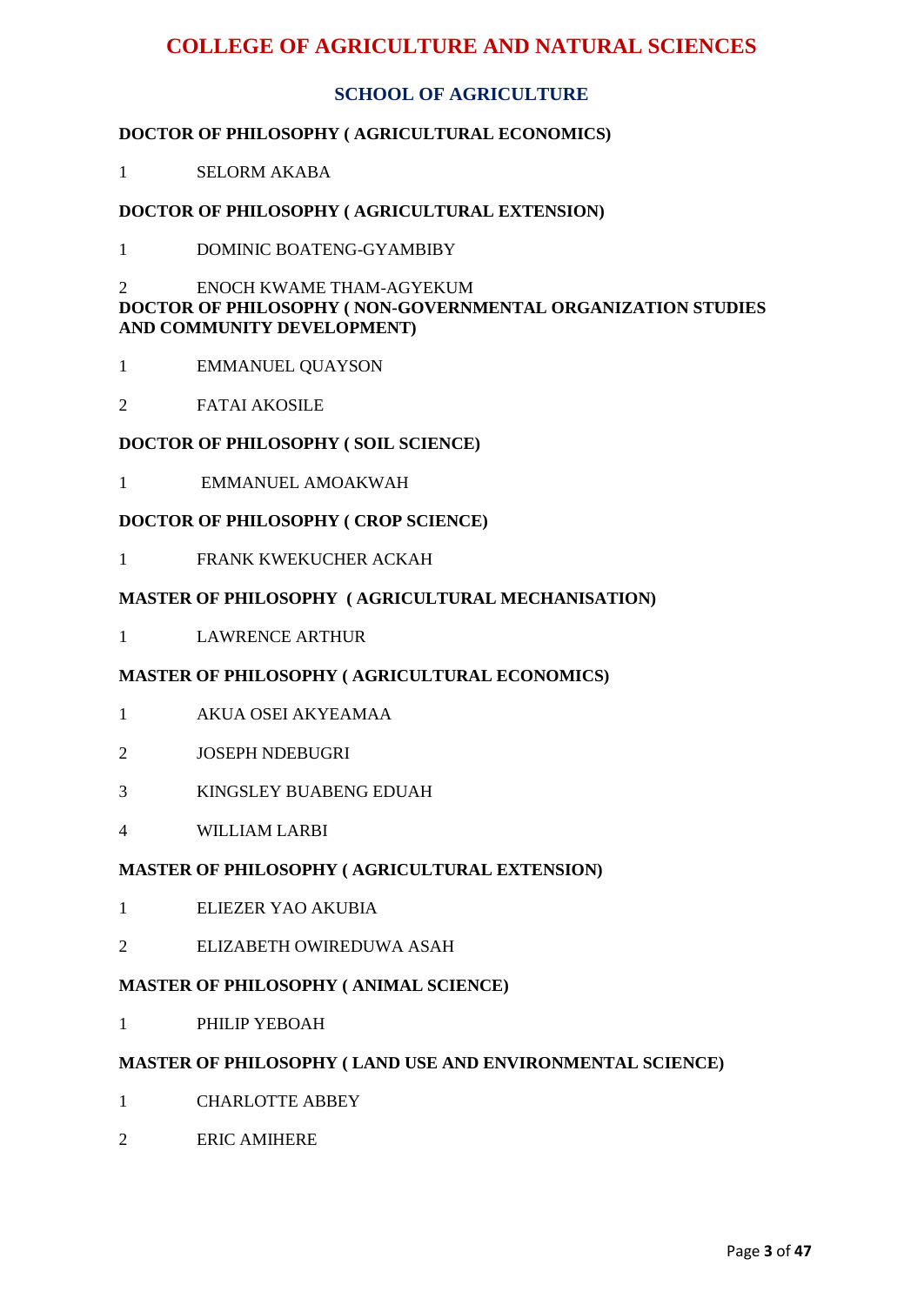# **MASTER OF PHILOSOPHY ( SEED SCIENCE AND TECHNOLOGY)**

1 SAMUEL TSIFODZE

# **MASTER OF PHILOSOPHY ( POST HARVEST TECHNOLOGY)**

1 ISSIFU TETTEH

# **MASTER OF SCIENCE ( AGRICULTURAL EXTENSION)**

1 YUSSIF KPEGU ADAM

# **MASTER OF SCIENCE ( CROP SCIENCE)**

1 EBENEZER ASIEDU

# **MASTER OF SCIENCE ( LAND USE AND ENVIRONMENTAL SCIENCE)**

1 ABRAHAM AGBEKO GAGBAH

# **SCHOOL OF BIOLOGICAL SCIENCES**

# **DOCTOR OF PHILOSOPHY ( BOTANY)**

- 1 FELICITY GHARTEY-TAGOE
- 2 JANICE DWOMOH ABRAHAM

# **MASTER OF PHILOSOPHY ( AQUACULTURE)**

- 1 AATANOR SETUMTE KWAME ENUAMEH
- 2 MERCY JOHNSON-ASHUN

# **MASTER OF PHILOSOPHY ( ENVIRONMENTAL SCIENCE )**

- **No NAME**
- 1 ABDUL-WAHAB TAHIRU

# **MASTER OF PHILOSOPHY ( INTEGRATED COASTAL ZONE MANAGEMENT)**

- 1 DELALI GAMOR
- 2 JENNIFER ESHILLEY

# **MASTER OF PHILOSOPHY ( FISHERIES SCIENCE)**

1 KEZIA BAIDOO

# **MASTER OF PHILOSOPHY ( MOLECULAR BIOLOGY)**

1 ROSEMOND EWURAMA PUOBI

# **MASTER OF PHILOSOPHY ( MOLECULAR BIOLOGY AND BIOTECHNOLOGY )**

1 SAMUEL BADU NYARKO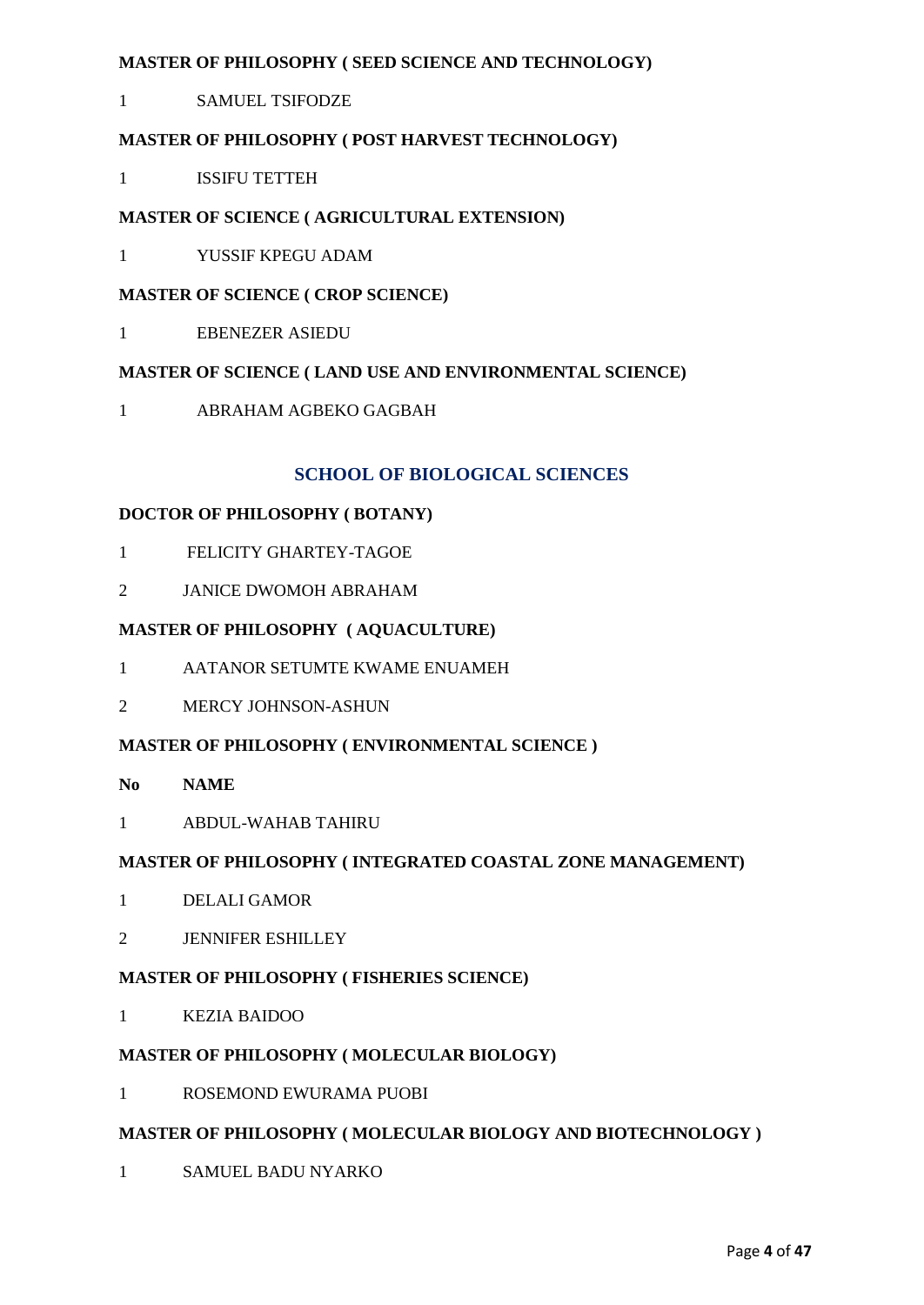# SIITA DANBAMBU PUOBI

# **MASTER OF SCIENCE (ENVIRONMENTAL SCIENCES)**

OBED SAAH EMMANUEL NKRUMAH

# **SCHOOL OF PHYSICAL SCIENCES**

#### **DOCTOR OF PHILOSOPHY ( CHEMISTRY)**

ISRAEL DOYI

# **DOCTOR OF PHILOSOPHY ( PHYSICS)**

- CHRISTIANA ODUMAH HOOD
- PRINCE KWABENA GYEKYE
- SAMUEL NII ADU TAGOE
- THERESA BEBAAKU DERY

# **DOCTOR OF PHILOSOPHY ( STATISTICS)**

- ARIMIYAW ZAKARIA
- DENNIS ARKU
- GABRIEL KALLAH-DAGADU

# **MASTER OF PHILOSOPHY ( CHEMISTRY)**

- ABA AKEBI ATTA-EYISON
- SALOMEY MAKU TREKU

# **MASTER OF PHILOSOPHY ( MATHEMATICS)**

- NICHOLAS OPOKU
- SYLVESTER KANTUBOGI

#### **MASTER OF PHILOSOPHY ( PHYSICS)**

VICTORIA ADU-ABREFA

#### **MASTER OF PHILOSOPHY ( STATISTICS)**

- DOMINIC AMOATENG SABENG
- EMMANUEL ASARE AYIM
- JOYCE BENYI
- JUDE KWESI GYAN INTSIFUL
- MICHAEL MANFORD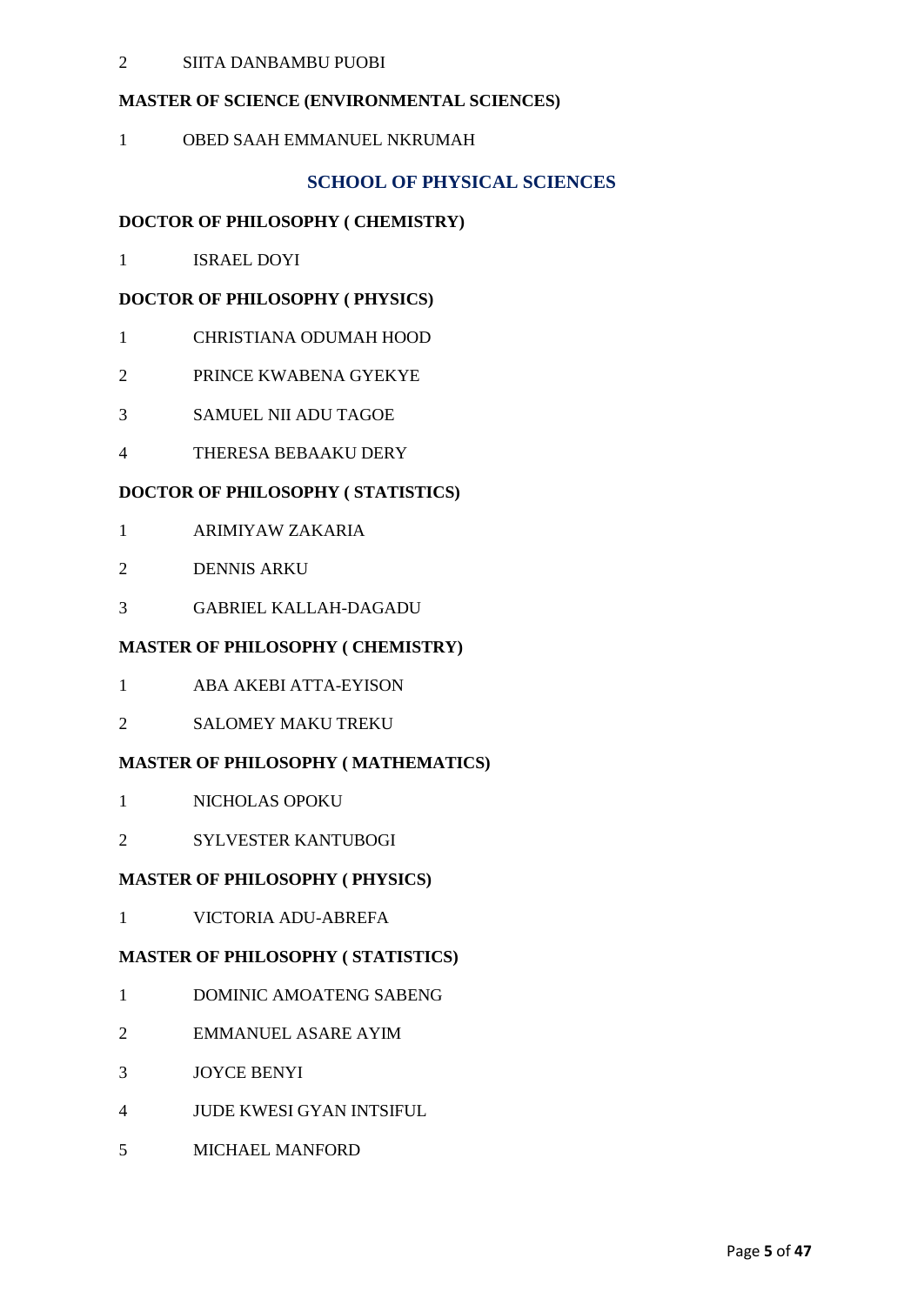# **MASTER OF SCIENCE ( CHEMISTRY)**

1 NATHANIEL THOMPSON

# **COLLEGE OF HUMANITIES AND LEGAL STUDIES**

# **FACULTY OF ARTS**

# **DOCTOR OF PHILOSOPHY ( ENGLISH LANGUAGE)**

- 1 KWASI SARFO-ADU
- 2 OSEI YAW AKOTO

# **DOCTOR OF PHILOSOPHY ( MUSIC EDUCATION)**

1 CALISTA ADA NWADIMKPA UGWU

# **MASTER OF PHILOSOPHY ( ENGLISH LANGUAGE)**

- 1 GABRIEL TETTEH
- 2 GENEVIEVE KORANTENMAAH BOAMPONG

# **MASTER OF PHILOSOPHY ( CLASSICS)**

- 1 KENNETH ARTHUR
- 2 ROLANDA ATERSE ABOAGYE

#### **MASTER OF PHILOSOPHY ( PHILOSOPHY)**

1 MAXWELL OMABOE

# **MASTER OF PHILOSOPHY(MUSIC EDUCATION)**

1 SAMUEL ANLIMAH

#### **MASTER OF ARTS ( PHILOSOPHY)**

- 1 FREDRICA MARKSON EDUAFUL
- 2 SIMON DANSO

# **MASTER OF ARTS ( RELIGION AND HUMAN VALUES)**

1 SALIFU DAWUD

# **MASTER OF ARTS (ENGLISH)**

1 MARTIN LUTHER BAIDOO

#### **MASTER OF ARTS ( LITERATURE IN ENGLISH)**

1 DOROTHY ANTWI BOASIAKO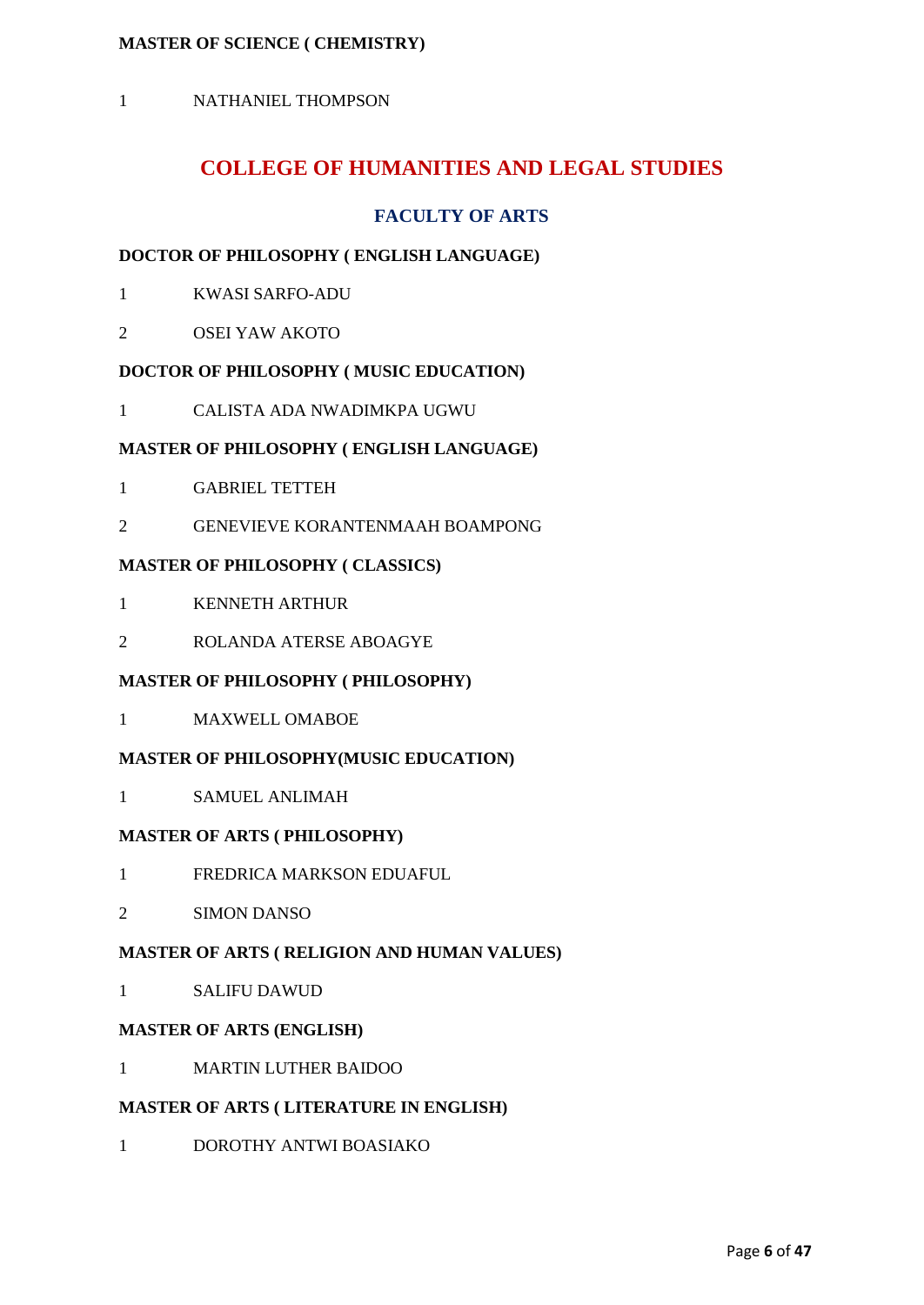# **MASTER OF ARTS ( CLASSICS)**

HEARTWILL AKORFUAH EKUMAH

# **MASTER OF ARTS ( BILINGUAL TRANSLATION)**

MICHAEL OSOM HLORFORBU

# **FACULTY OF SOCIAL SCIENCES**

# **DOCTOR OF PHILOSOPHY ( GEOGRAPHY AND REGIONAL PLANNING)**

- KWABENA KOFOROBOUR AGYEMANG
- MABEL ANIM
- SAMUEL SULEMANA MALCOLM MAHAMA

# **DOCTOR OF PHILOSOPHY ( GEOGRAPHY)**

- HILLARY DUMBA
- JULIANA AMOFA-APPIAH
- MUSAH MORDZEH-EKPAMPO IBRAHIM

# **DOCTOR OF PHILOSOPHY ( HOSPITALITY MANAGEMENT)**

- DOMINIC OWUSU
- SOPHIA OHENE-DARKO

#### **DOCTOR OF PHILOSOPHY ( POPULATION AND HEALTH)**

- ANTHONY MWINILANAA TAMPAH-NAAH
- BISMARK NANTOMAH
- FRANK MAWUTOR BORBOR
- KWADWO ASANTE-AFARI
- KWAKU KISSAH-KORSAH

# **DOCTOR OF PHILOSOPHY ( SOCIOLOGY)**

- AHMED BABA YAHAYA
- EDGAR TAKYI AKONOR
- ELIJAH TUKWARIBA YIN
- NAA ADJELEY SUTA ALAKIJA

# **DOCTOR OF PHILOSOPHY ( TOURISM MANAGEMENT)**

- CHARLES ATANGA ADONGO
- CONRAD-JOSEPH WULEKA KUUDER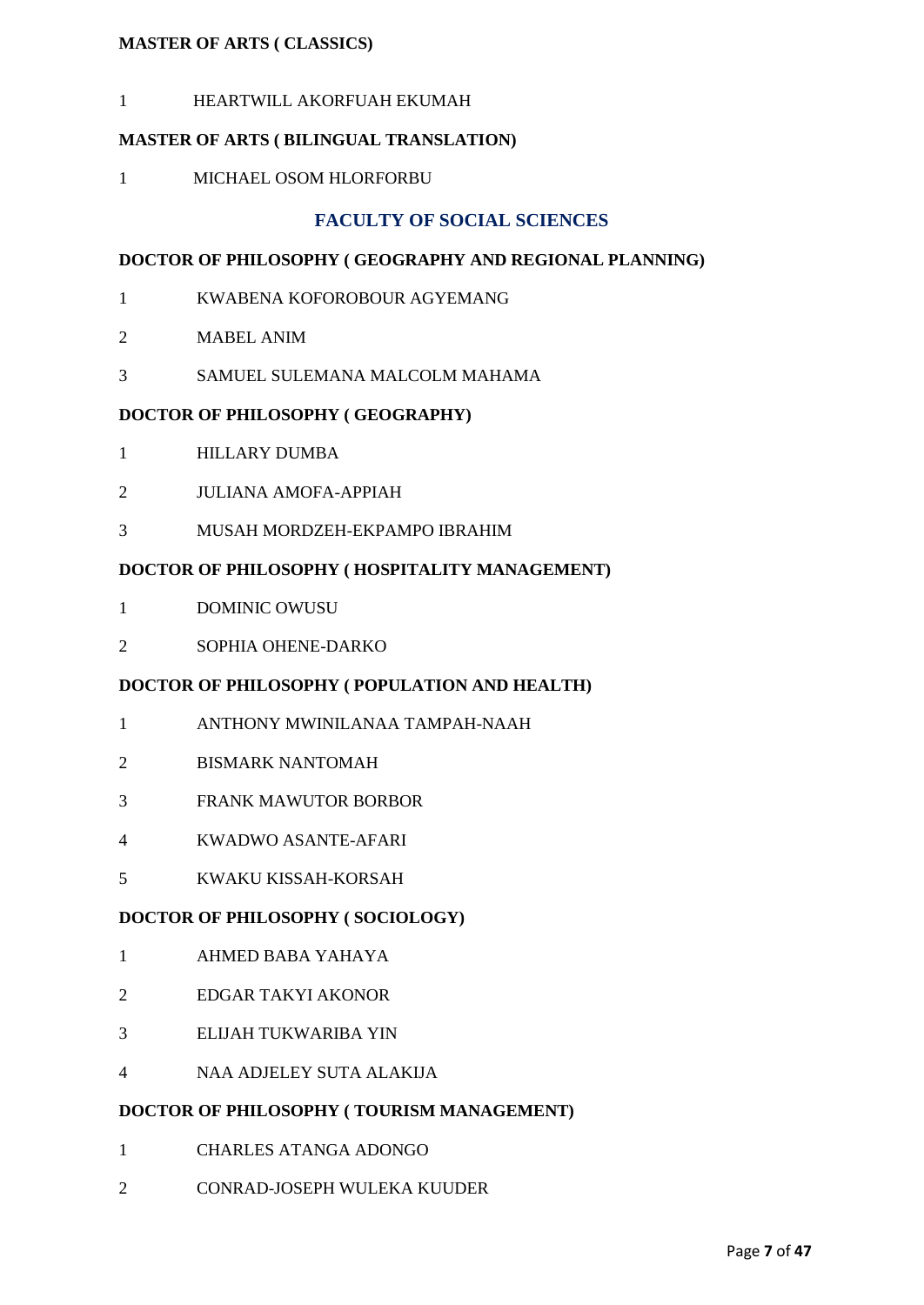## EWOENAM AFUA AFENYO

# **MASTER OF PHILOSOPHY ( GEOGRAPHY)**

- AKOSUA BOATEMA AMEYAW AKUMFI
- OSCAR AGYEMANG OPOKU

# **MASTER OF PHILOSOPHY ( HOSPITALITY MANAGEMENT)**

- FRANCIS KOFI ESSEL
- PEACE ANKOR
- REGINALD OLYMPAS AKUA AWUSIEDU
- SARAH BLANKSON-STILES-OCRAN
- VALERIE EFUA KWANSIMA BEMPONG

# **MASTER OF PHILOSOPHY ( POPULATION AND HEALTH)**

- ABDUL-AZIZ SEIDU
- ABIGAIL AMOAH
- ALBERT APOTELE NYAABA
- ALFRED BLAY
- ALHAJI SALIHU ENUM
- JOSEPH BOATENG
- JOYCELYN BOATEMAA AFFUM
- JUDITH ARHIN
- LINUS BAATIEMA
- LOUIS KOBINA DADZIE

# **MASTER OF PHILOSOPHY ( SOCIOLOGY)**

- EBENEZER BARNES
- JOSEPH BOISON

# **MASTER OF PHILOSOPHY ( TOURISM MANAGEMENT)**

- ASEYE AFI ATSAKPO
- BENEDICTA FREMPONG
- BRIGHT DANQUAH
- ISAAC KWEKU ANSAH
- RICHMOND SAKYI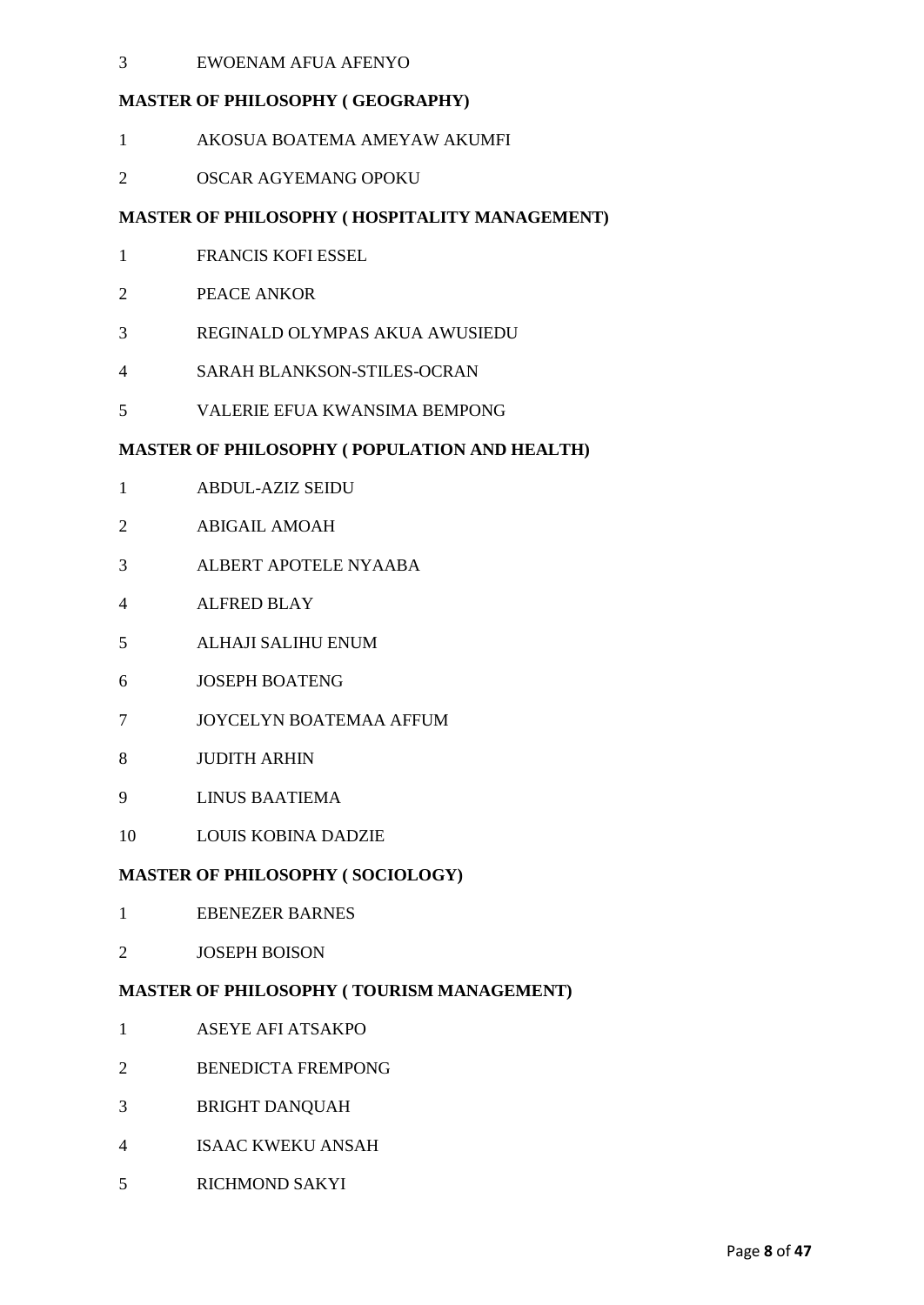# **EXECUTIVE MASTERS IN HOSPITALITY MANAGEMENT**

- ARCHIBALD LARYEA ADJEI-QUAYE
- ERIC JONASON KYEREMATENG

# **EXECUTIVE MASTERS IN TOURISM MANAGEMENT**

- GENEVIEVE ADZRAH
- SHINE DELA GOWONU

# **MASTER OF BUSINESS ADMINISTRATION ( OIL AND GAS MANAGEMENT)**

- ELIKPLIM ATOKPLE
- FRANCIS VANDERPUYE
- KINGSLEY SARBENG
- NASHIRU ZEZEBI
- PRINCE SAFORI AMPONSAH
- SYLVIA NANA ODURO OUEDRAOGO

# **MASTER OF SCIENCE ( LAND POLICY AND ADMINISTRATION)**

GEORGE AMPONSAH YAMOAH

# **MASTER OF ARTS ( POPULATION AND HEALTH)**

- EDITHA ASOMANING
- GIDEON AGBESHIE
- JOSEPHINE KAFUI EDUM-FOTWE
- KWABENA OTENG BIRIMPONG
- MAAME ABOAGYEWAA PETERSON

# **MASTER OF ARTS ( HOSPITALITY MANAGEMENT)**

STEPHEN ANNAN

# **SCHOOL OF ECONOMICS**

# **DOCTOR OF PHILOSOPHY ( ECONOMICS)**

- CHRISTIAN KYEREMEH
- CHRISTOPHER QUAIDOO
- FRANCIS TAALE
- RICHARD AGBANYO
- SEREBOUR QUAICOE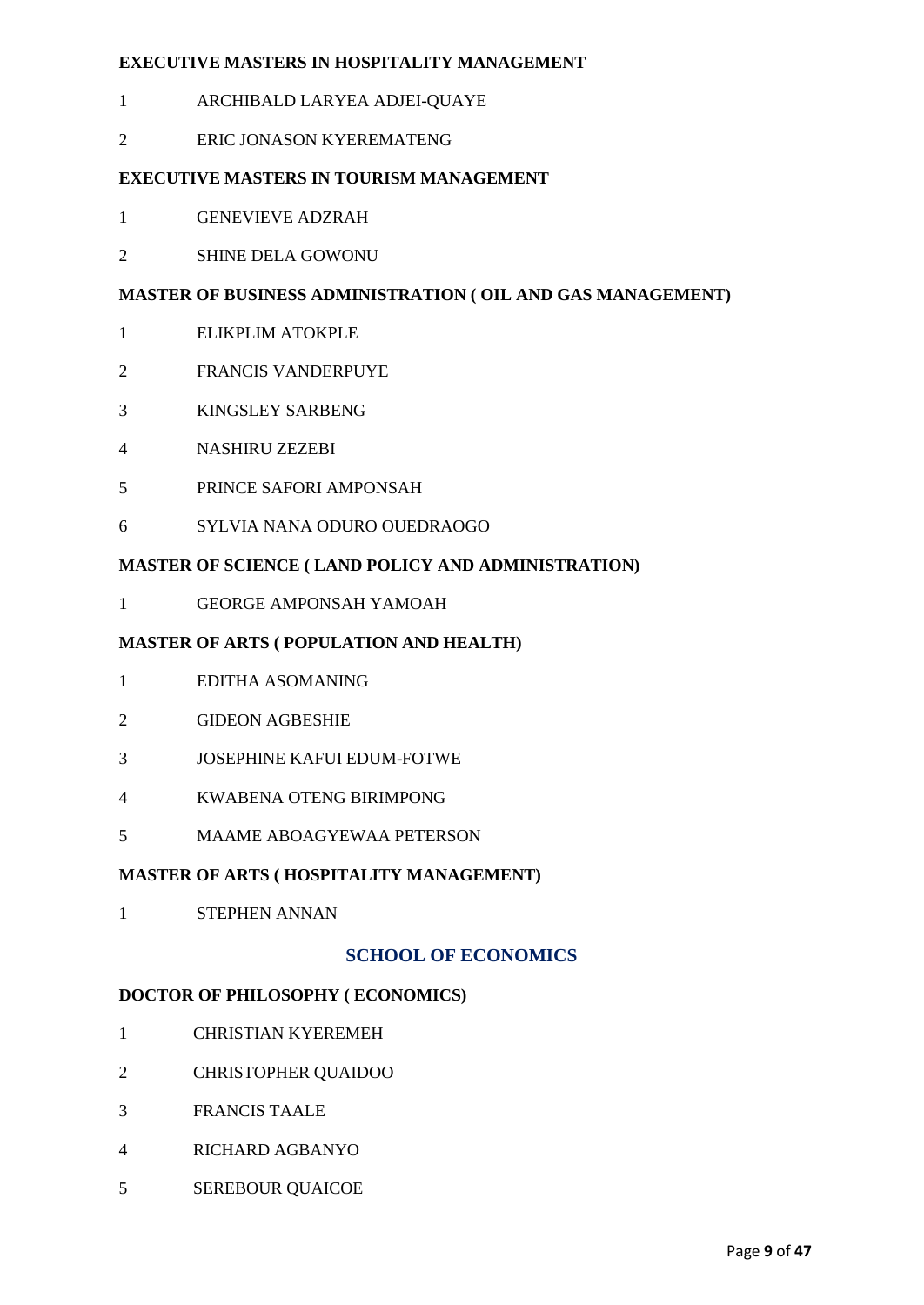# **MASTER OF PHILOSOPHY ( ECONOMICS)**

- ALEX ANKOMAH
- AUGUSTINA AKETEMAH
- CHEI BUKARI
- CLETUS BUGAPEH
- COMFORT ETONAM BENTI
- ELVIS GRAY ABOTIYUURE
- EMMANUEL YAO GBOLONYO
- EVANS KULU
- FRANCIS AINOO
- GRACE DARKO APPIAH-KUBI
- JAMES SEKYI ANNAN
- JOSEPH DANQUAH ANSONG
- MAKAFUI AKOTIA
- MICHEAL COFFIE
- MUNIRU AZUUG
- PRINCE SENA
- RICHARD KWABENA NKRUMAH
- SAMUEL MENSAH
- SETH DOE
- 20 SOLOMON LUTHER AFFUL

# **SCHOOL FOR DEVELOPMENT STUDIES**

# **DOCTOR OF PHILOSOPHY ( DEVELOPMENT STUDIES)**

- ANTHONY EGYIR AIKINS
- ELIZABETH CORNELIA ANNAN-PRAH
- HARRIET POTAKEY
- JOHN OTI AMOAH
- MOHAMMED GADAFI IBRAHIM
- ROSEMUND COMFORT ABRAH
- WILLIAM ADUAH YOROSE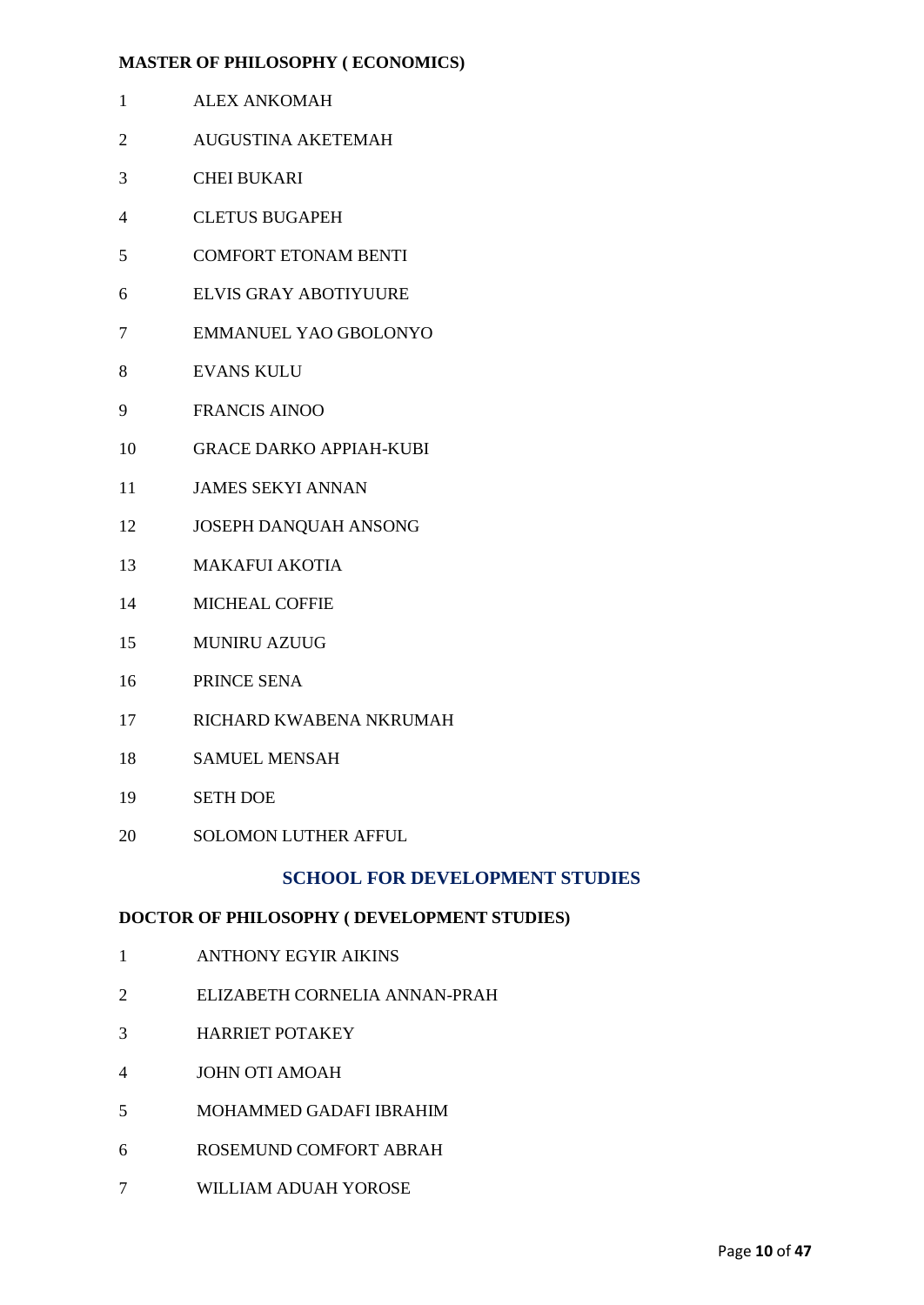# **MASTER OF PHILOSOPHY ( PEACE AND DEVELOPMENT STUDIES)**

- JOSEPH (JNR) ASANTE
- KENNEDY ADOMAKO-KONADU

# **MASTER OF ARTS ( DEVELOPMENT MANAGEMENT)**

OBED ACQUAH QUANSAH

# **MASTER OF ARTS ( ENVIRONMENTAL MANAGEMENT AND POLICY)**

- DANIEL DONKOR
- FRANCIS ACQUAH-SWANZY
- FRANCIS TELLA
- GEORGINA KOTEY
- SARAH AMBA DADZIE

# **MASTER OF ARTS ( GOVERNANCE AND SUSTAINABLE DEVELOPMENT)**

ASHEIKH MUHAMMAD BUKHARI IBN HASSAN

# **MASTER OF ARTS ( HUMAN RESOURCE DEVELOPMENT)**

- DOCIA AMAKU SOYOO OCANSEY
- OSMAN SIBDOO YAKUBU

# **MASTER OF ARTS ( HUMAN RESOURCE MANAGEMENT)**

- MICHAEL YIRENKYI SAKYIAMA
- RITA ESI JOHNSON
- SAMUEL KWAME BOAFO

# **MASTER OF ARTS ( PEACE AND DEVELOPMENT STUDIES)**

- CHRISTIAN KWASI ANYIDOHO
- ISAAC NICHOLAS PAINTSIL

# **MASTER OF ARTS ( DEVELOPMENT STUDIES)**

PHILOMENA FREMPONG

# **SCHOOL OF BUSINESS**

# **MASTER OF COMMERCE ( ACCOUNTING)**

JULIANA KYEI-BAFFOUR

# **MASTER OF COMMERCE ( FINANCE)**

BERNARD BAIDEN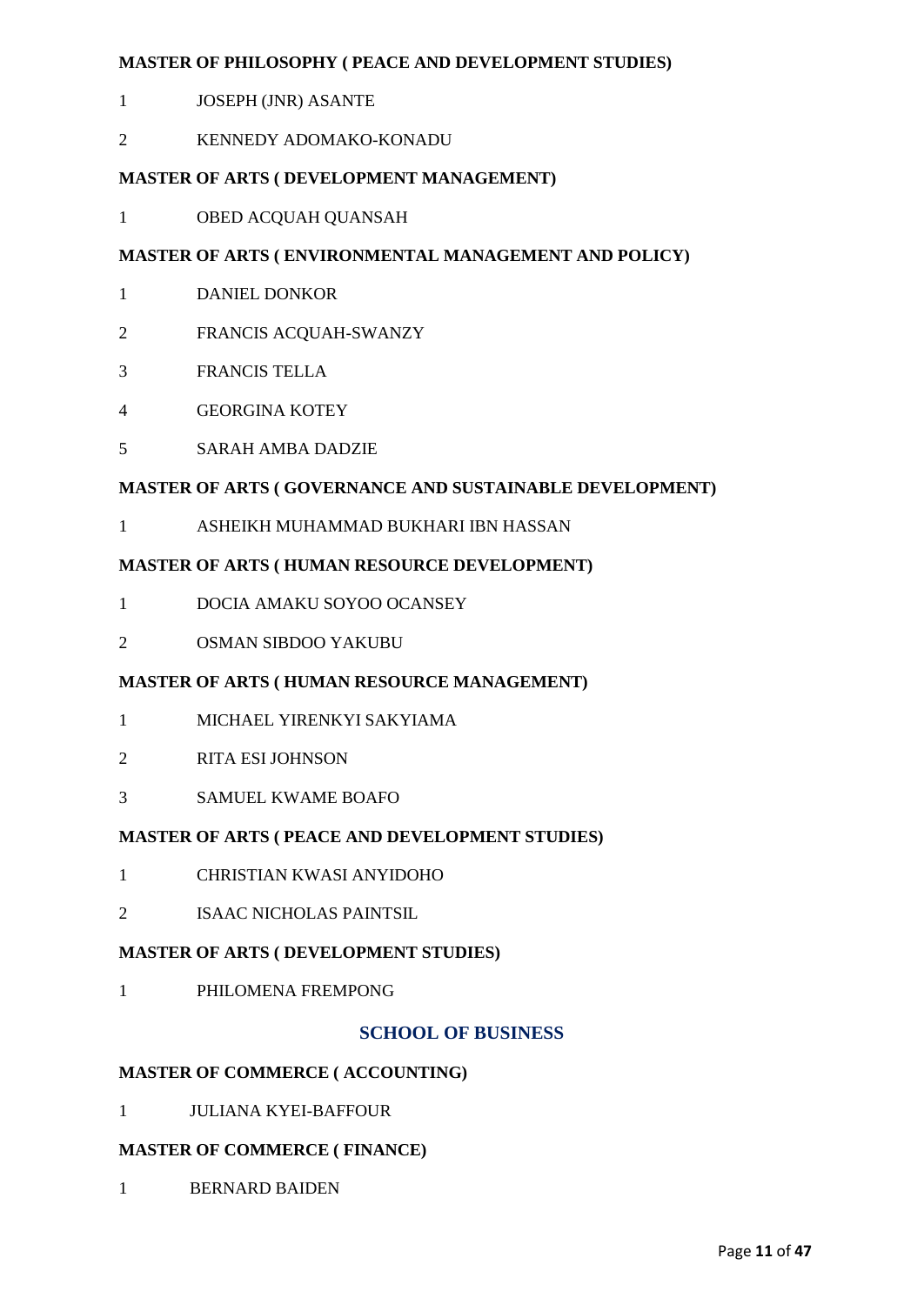- CHESTER SYLVESTER ONOMAH
- EDWARD ANDOH
- EVA ADUTWUMWAA ASANTE

# **MASTER OF COMMERCE ( HUMAN RESOURCE MANAGEMENT)**

- GODSON KWAME AMEGAYIBOR
- GORDON ATTOR
- NEPHETY NAA AYORKOR MAC-OKANG
- NIMADE KWABENA OWUSU
- THERESA APPIAH-TAWIAH

# **MASTER OF BUSINESS ADMINISTRATION ( GENERAL MANAGEMENT)**

- AGNES ACHIAMAA ANANE
- CHARLES YAW BEDIAKO
- DAVID TEKPERTEY KWAO
- DORCAS BAIDOO
- DWAMENA ODEI
- EVANS OSEI-OWUSU
- FELICIA ADU
- GILBERT MORTEY
- HANS EKOW DAMPSON
- ISAAC AFFUM AMOAKOH
- ISAAC AMANKWAA SARPONG
- JAMES VICTOR WILSON
- JEMIMA ANDOH-DARBAH
- JOSEPH AMERO
- JUDITH EFE MENSAH
- KWAME AMANKONA
- LINDA YAA KWABIA
- MARK FOSU
- MUNKAILA BAWAH
- PAMELA GODWYLL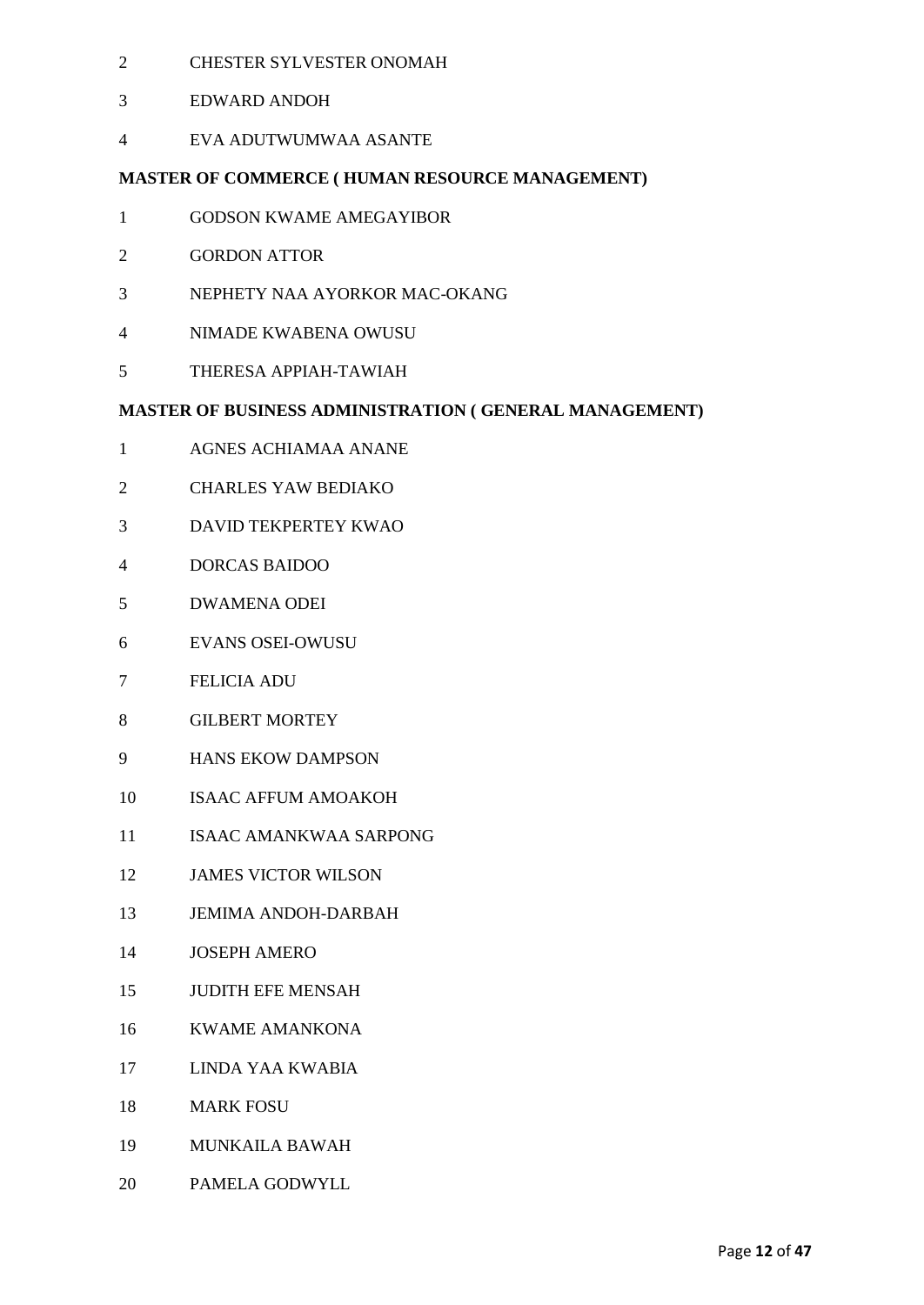- PAUL AKYIN-MENSAH
- PAUL GYESI BOAH
- PETER BEDIAKO
- SAMUEL DOE KWAME ABLORDEPPEY
- SAMUEL YAMSON
- SARAH OSEI OWUSU
- SEMEKOR KWAKU FIADZO
- SETH NANA-POKU OWUSU
- SHEIKH SUMAILA SULEMAN
- STELLA MENSAH
- URSULA ADADZEWA FYNN
- VINCENT DE-SOSOO

# **MASTER OF BUSINESS ADMINISTRATION ( ACCOUNTING)**

- ADAMU AZONG ADAMS
- ANTHONIETTE FRANCISCA ESSANDOH
- CHARITY BOATENG
- CHARLES KYEI BOAKYE-MARFO
- DELA SEKOENYA
- DOMINIC OFORI AMANKWAH
- DONALDSON KWAME NANEWORTOR
- FELICIA LARIBA SAABON
- FESTUS ELI AGBODZIE
- FRANCISCA AYAMGA
- **IDDRISU ISSAHAKU**
- ISAAC SASAH
- ISHMAEL KWESI BENTUM
- JACOBSON APETSI GOTTOH
- JUSTICE STEPHEN ADU NANA
- LAUD SWANZY
- LINDA OPPONG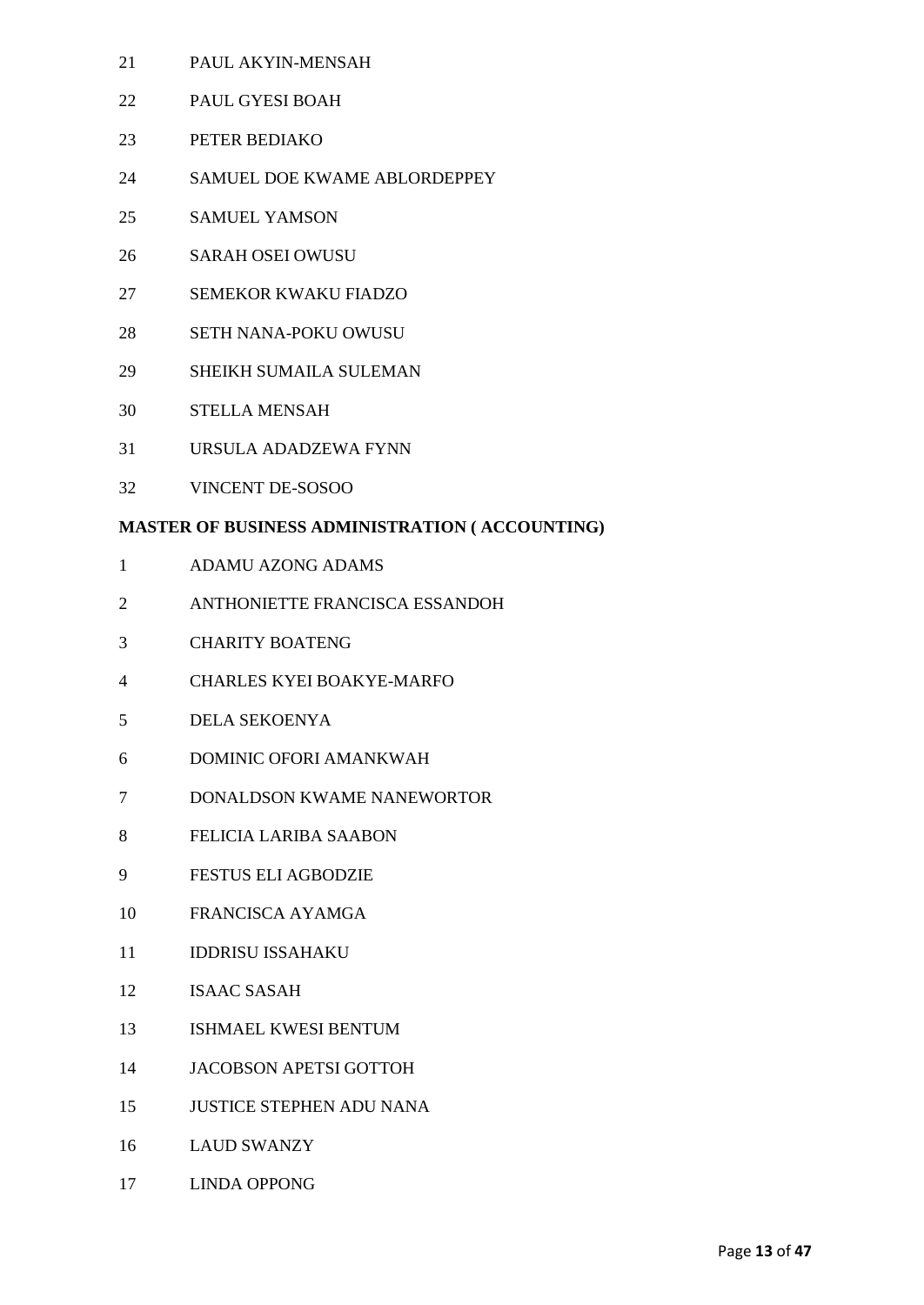- MARGARET ANNAN-KITTOE
- MARTIN NKETSIAH KOOMSON
- MARY SERWAA YEBOAH
- MATHIAS SUKAH
- NANA CHARLES ESSINDOH
- NANA ESI GYANOAH DOTSEY
- RASHEED BONYA
- RICHARD ANANE
- RICHARD YEBOAH BAMPOE
- ROBERT BAZIGNA
- SALOMEY SARFO ADUSE
- SAMUEL ADOM INCOOM
- SOLOMON ADDO AYISI
- STEPHEN ADDO
- STEPHEN KOFI YIRENKYI
- THEOPHILUS NELSON COFIE

# **MASTER OF BUSINESS ADMINISTRATION ( FINANCE)**

- ABDALLAH ABDULAI
- DANABSIN NAANDAM
- EBENEZER KOFI BAIDOO
- EDWARD KOJO ATOGSE
- FRANCIS ABAIDOO
- FRANCIS AGYEI AMPONSAH
- HARRY BOTTEY
- HENRY BONNEY ARTHUR
- JOHN BOBBIE-POKU
- JOOP LLOYD CRABBE
- JUSTICE APPIAH
- MAJESTY EFUA CARINE KLU
- MILLICENT ADDO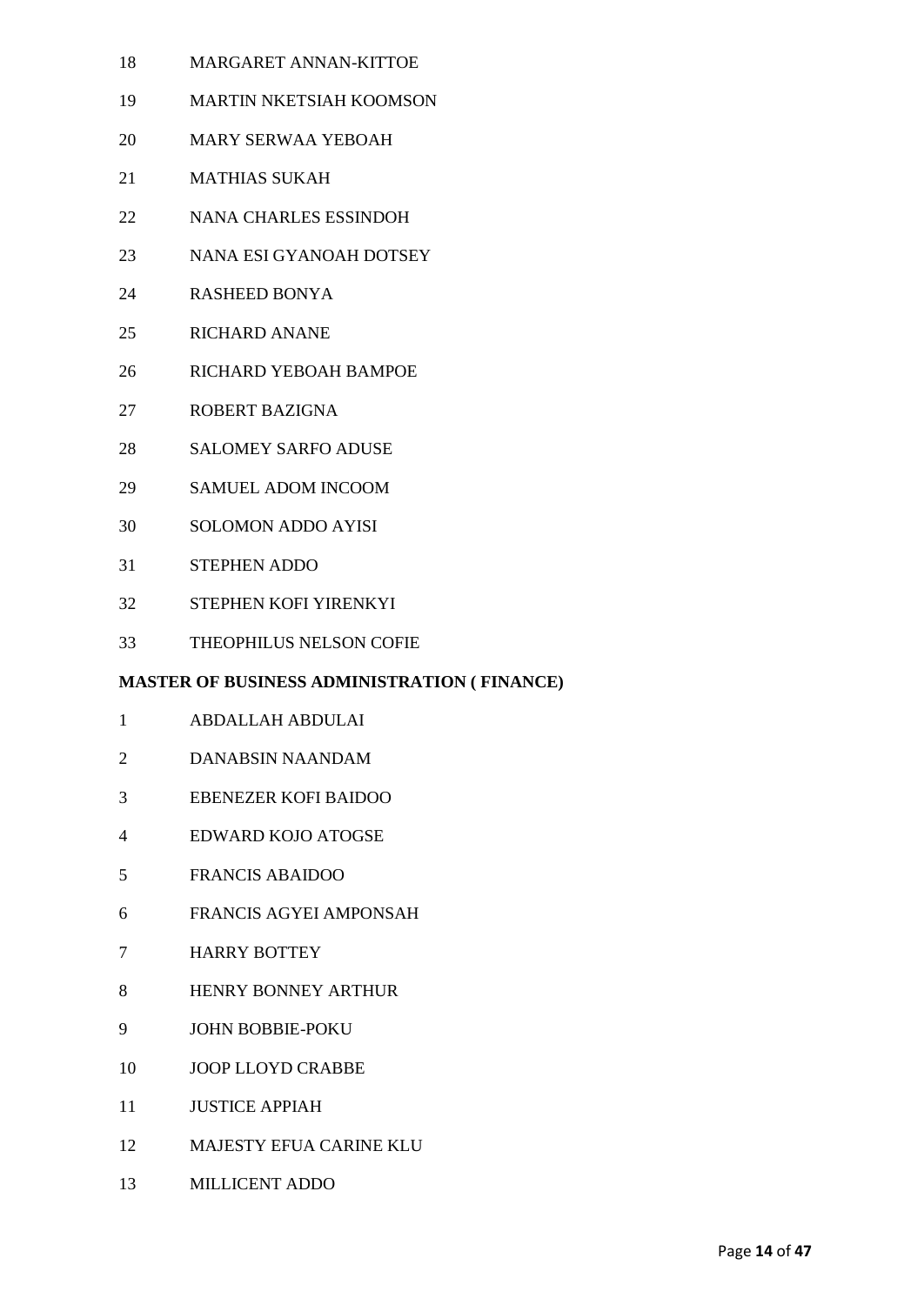- NAFISAH REGINA SEIDU
- OSUMANU ALHASSAN
- RITA BERNICE KUUIRE
- SETH KPODJI

# **MASTER OF BUSINESS ADMINISTRATION ( HUMAN RESOURCE MANAGEMENT)**

- AYISHETU TENI FAROUK
- CLEMENT SIEFIIRE TENZAGH
- MAWUFEMOR NYONATOR
- PEACE ADJOA ABAKAH
- AGNES NINSON
- ALICE ASUMADU
- ASARE BARIMAH AGYEKUM
- ASOMANING KYEI
- ASSIBI JATOE-KALEO
- BEATRICE NAAMWINZIE
- BRIGHT AMPOFO
- CHARLES KWABENA ADDO
- CYNTHIA ABRA KATSO
- DENNIS AFFUM OSEI
- DICKSON TEINOR LOKKO
- DINA ASIEDU
- EDITH-SARAH GHARTEY
- EMELIA ATITSOGBI
- EMMANUEL KUSI
- ERNEST WORLANYO HODOWU
- ERNESTINA AKOSA-KORANG KONADU
- GIFTY MARFOA NYAMEKYE
- HANNAH AMA NANTWI
- HARRIET PRAH
- HAYFORD ASARE OBENG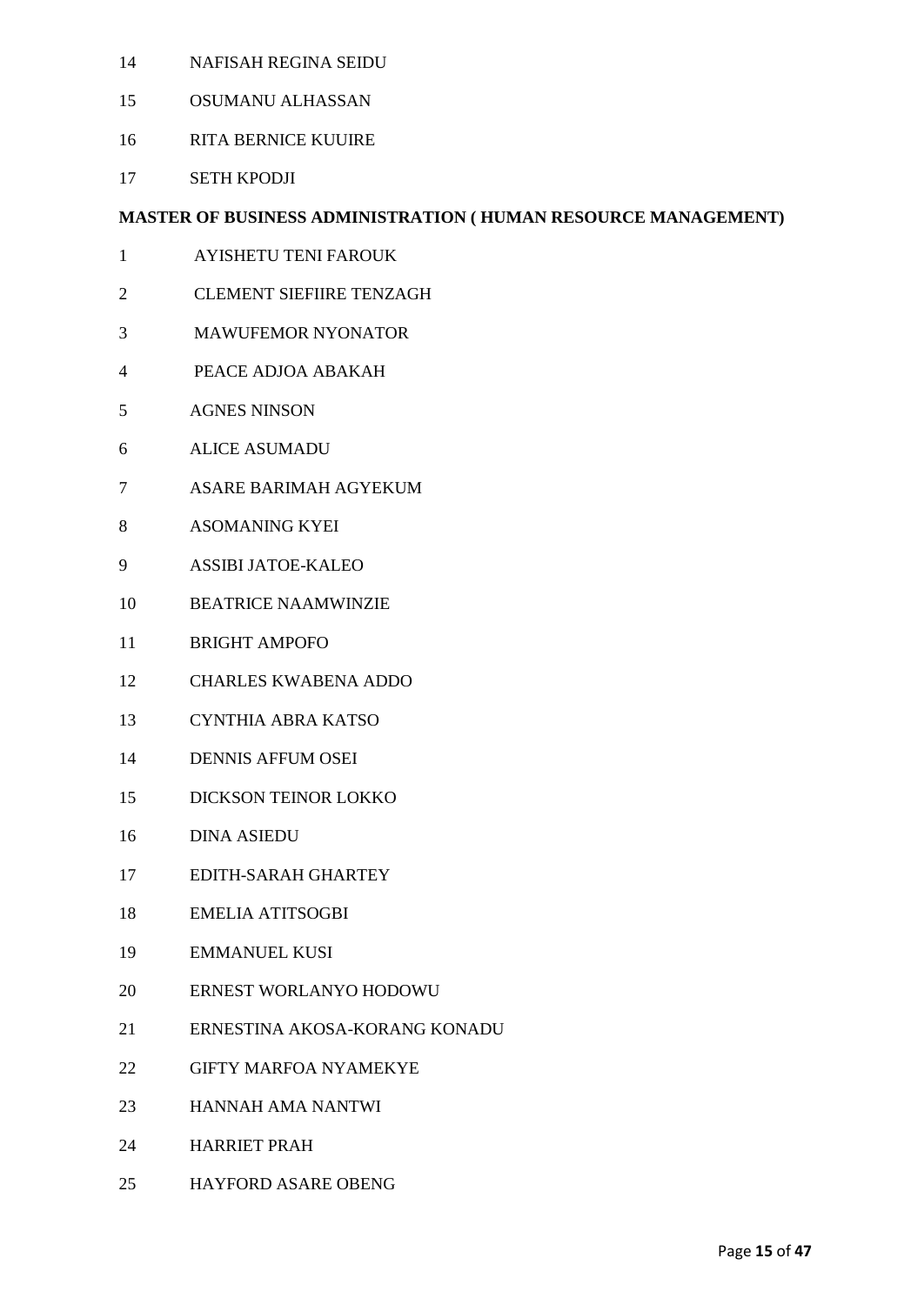- JAMES SILVAH
- JOHN GBLETSIDIE
- JOSEPHINE SUURBAAR
- LINA MARTEY
- LUCY KATAPU
- MERCY ADDAE
- MERCY HAMMOND
- PATIENCE ASMAH
- RITA ADJEI GAISIE
- ROBERT BAIDOO
- ROSEMARY AGYEMANG
- SAFOAH OKOAMPA ADU
- STELLA MINTAH
- THEODORA ADJOA ANDOH
- THERESA DZIGBORDI DORSU
- VERONICA AGYEIWAA
- YIDANA IDDRISU BUGZUAH

# **MASTER OF BUSINESS ADMINISTRATION ( MARKETING)**

- AKWASI BONSU
- AMA ABAKAH-ANAMAN
- ANGELINA EVELYN BINEY
- CHARLES KUMI-ABOAGYE ADU
- DANIEL MENSAH
- ELIZABETH GYAPOMAA
- EMMANUEL EBENEZER WALKER
- EMMANUEL ODARTEI LAMPTEY
- FLORENCE ADJOA STEPHENS
- FRIMPONG ASANTE KROBEA
- KINGSLEY AMPONSAH NTI
- KODJO OBUAMAH BOTCHWAY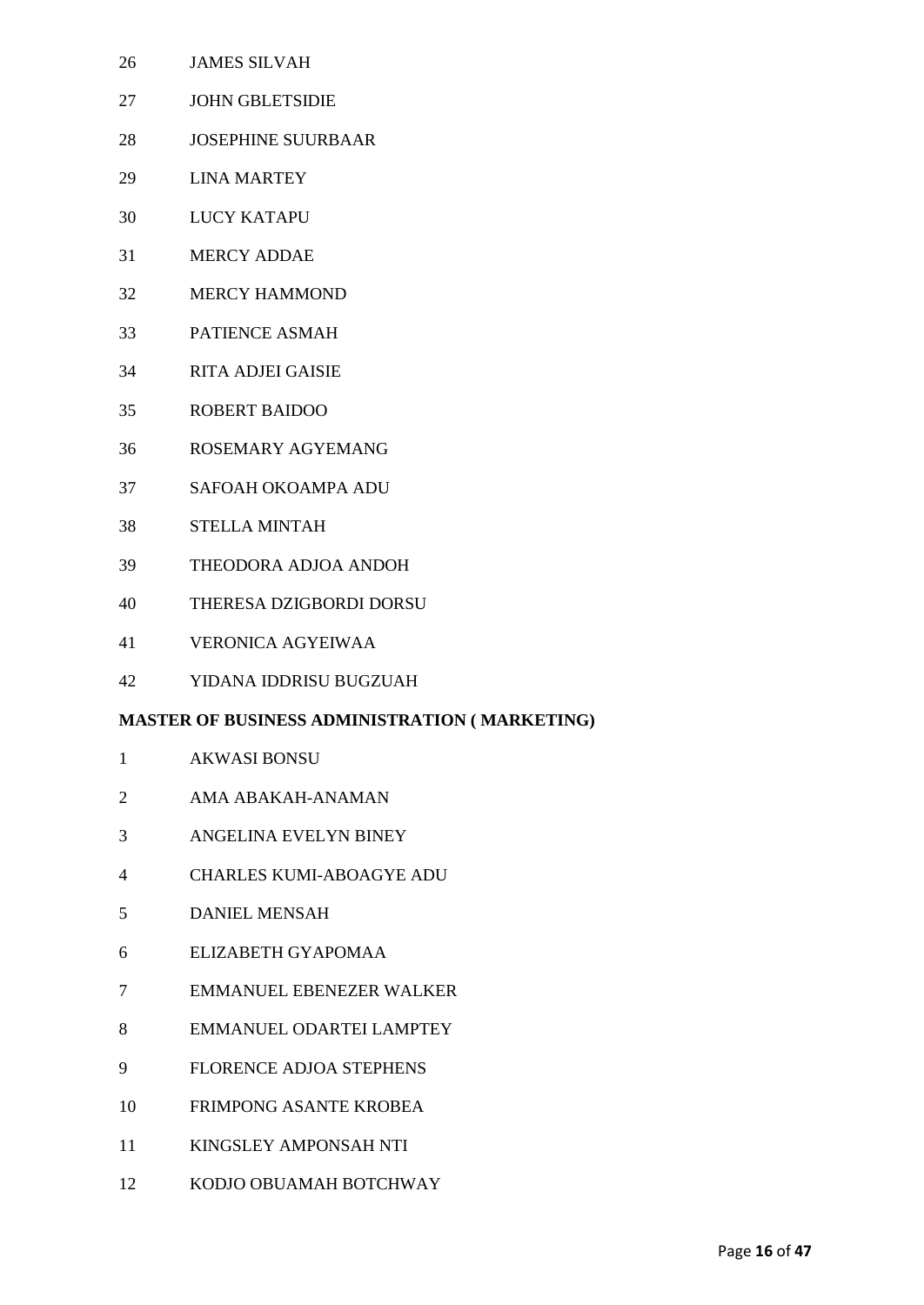- MATILDA ANSAH
- MERCY ADWOA AGYARE
- VICTORIA ESI AHIATI

# **MASTER OF BUSINESS ADMINISTRATION ( ENTREPRENEURSHIP AND SMALL ENTERPRISE DEVELOPMENT)**

- ERIC KOFI EDUBOAH
- FRANCISCA FRIMPONG
- JOEL KOFI DEGUE
- SOPHIA NANA ASOMANI

# **COLLEGE OF EDUCATION STUDIES**

# **FACULTY OF SCIENCE AND TECHNOLOGY EDUCATION**

# **DOCTOR OF PHILOSOPHY ( HEALTH PROMOTION)**

ALEX AZUKA ILECHIE

# **DOCTOR OF PHILOSOPHY ( PHYSICAL EDUCATION)**

BERNARD KORSAH

#### **DOCTOR OF PHILOSOPHY ( SCIENCE EDUCATION)**

SALIFU MAIGARI MOHAMMED

#### **MASTER OF PHILOSOPHY ( HEALTH EDUCATION)**

- ANNA PEACE ASSIFUAH
- FRANCIS SAMBAH
- JOYCE EVELYN ANSAH
- LAWRENCE RUDOLPH ESSUMAN
- MERCY OPARE
- RICHARD ARTHUR

#### **MASTER OF PHILOSOPHY ( HOME ECONOMICS)**

- AGNES ODAMEA MANTE
- AMINA ANTWI ADJEI
- CHARITY ASIWAA AMPONG
- CHRISTABEL AMPONSAH ADU-GYAMFI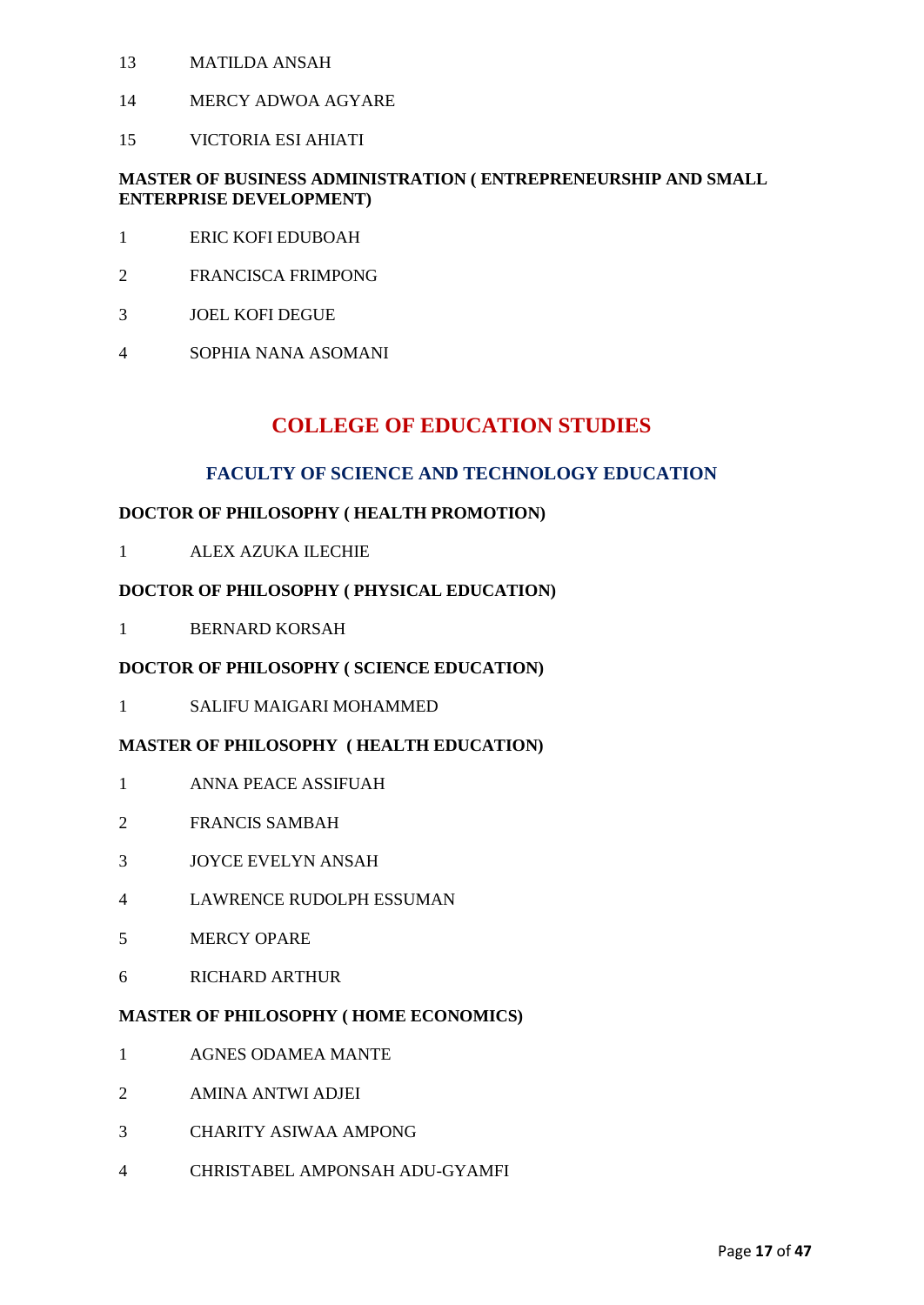- EUNICE ASIEDUA AWUAH PENIEL
- FELICIA BONNAH QUANSAH
- FELICIA EGYIR-MENSAH
- JENNIFER EYRAM NKROW
- NANA ADIYIWA OBENG MENSAH
- STELLA EMEFA KOMASI
- THEODORA BOTSIWA ARTHUR

# **MASTER OF PHILOSOPHY ( MATHEMATICS EDUCATION)**

- DOUGLAS KORANTENG NDAMENENU
- PHILIP ADJEI ACHEAMPONG
- YOHANES JOHN KWAME ANAKPA

# **MASTER OF PHILOSOPHY ( PHYSICAL EDUCATION)**

- MICHAEL APPIAH
- RAHMAT ABOAGYE

# **MASTER OF PHILOSOPHY ( SCIENCE EDUCATION)**

DONUSEM YAO ASAMOAH

# **MASTER OF EDUCATION ( HEALTH EDUCATION)**

COURAGE SEYRAM AKPAH

# **MASTER OF EDUCATION ( HOME ECONOMICS)**

- ABIGAIL AGYEMANG BOFA
- ADWOA AKYERE AYENSU
- ADWOA YEBOAA GYIMAH
- AKONNOBEA RACHEL AGYEMFRA
- ALBERTA OLIVIA ADJORLOLO
- BRIGHT YAWA FOMETI
- CHARLES KYEI BEMPAH
- CHRISTIANA ESI NANEVI
- CONSUELLA NAKO EFFAH OBENG
- DIANA ASOMANING
- DINAH AFUA OBUABANG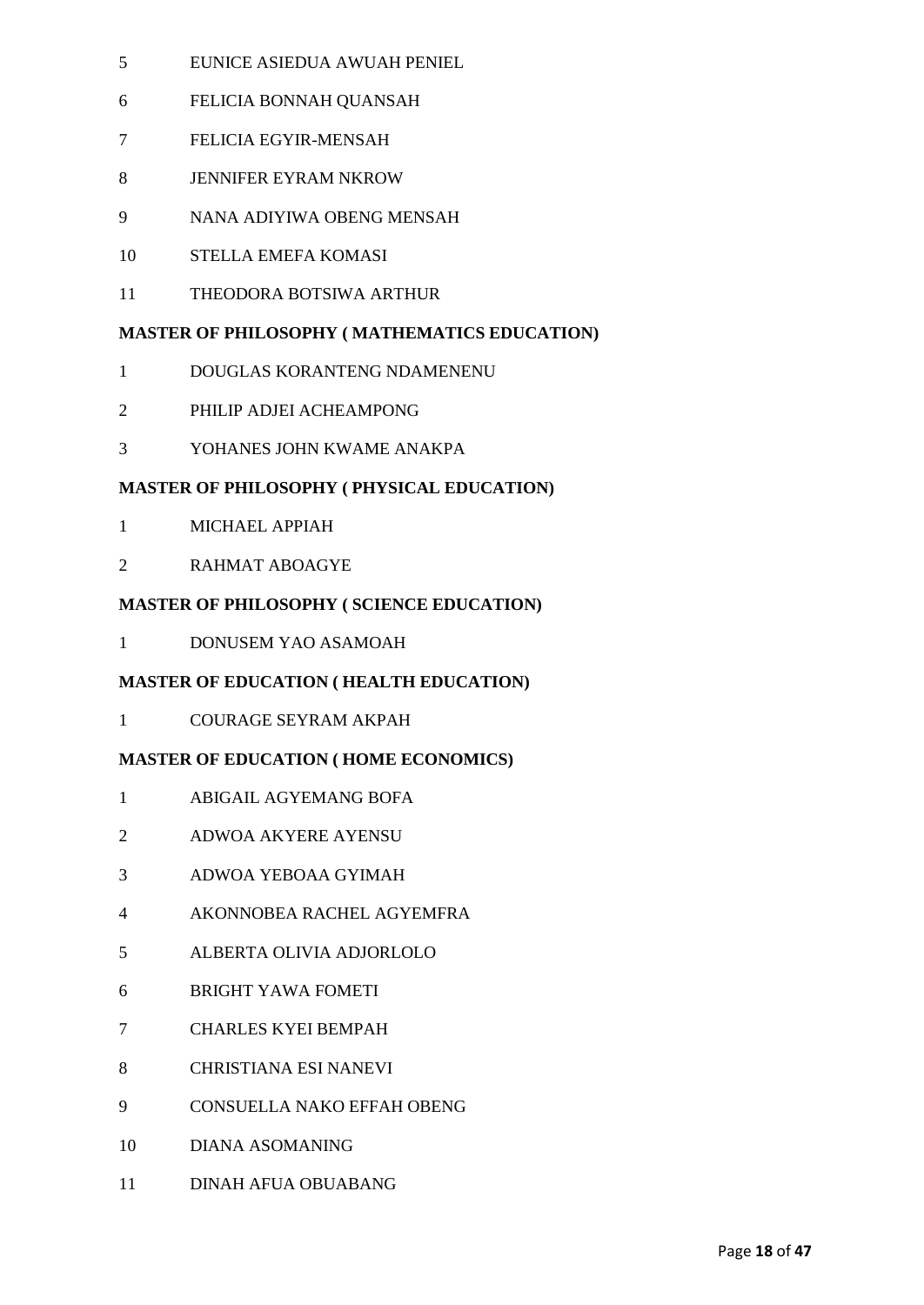- DORCAS ANYIMADU OSEI
- EDMUND AMOAH
- ELIZABETH GHUNNEY
- ELIZABETH NIMOH
- EMILY EKUA SAM
- EMMA KUMAGA
- ESTHER AKOTOWAA GYEKYE
- ESTHER GANU
- EVELYN OKAI
- FAUSTINA ARKU
- FAUSTINA DAUTEY
- GLORIA SENIOR ANIMA
- HICKMATU SULEMANA
- IMELDA KETEMEPI
- IRENE NARLOBI
- JANET BABA
- JULIANA ANYIMADU
- LETICIA AMOAH
- LILIAN TETTEH
- LYDIA GYAMFUAH YEBOAH
- LYDIA SAM
- MATILDA ADUKU
- MONICA MATEKO NARH
- NANCY EDEM TSEDEY
- NAOMI GYASI
- PATIENCE DZANTOR
- PATRICIA ARMAH
- PAULINA KAMENGTA
- REBECCA MAURICE KABA KUBABOM
- RUTH BOAKYE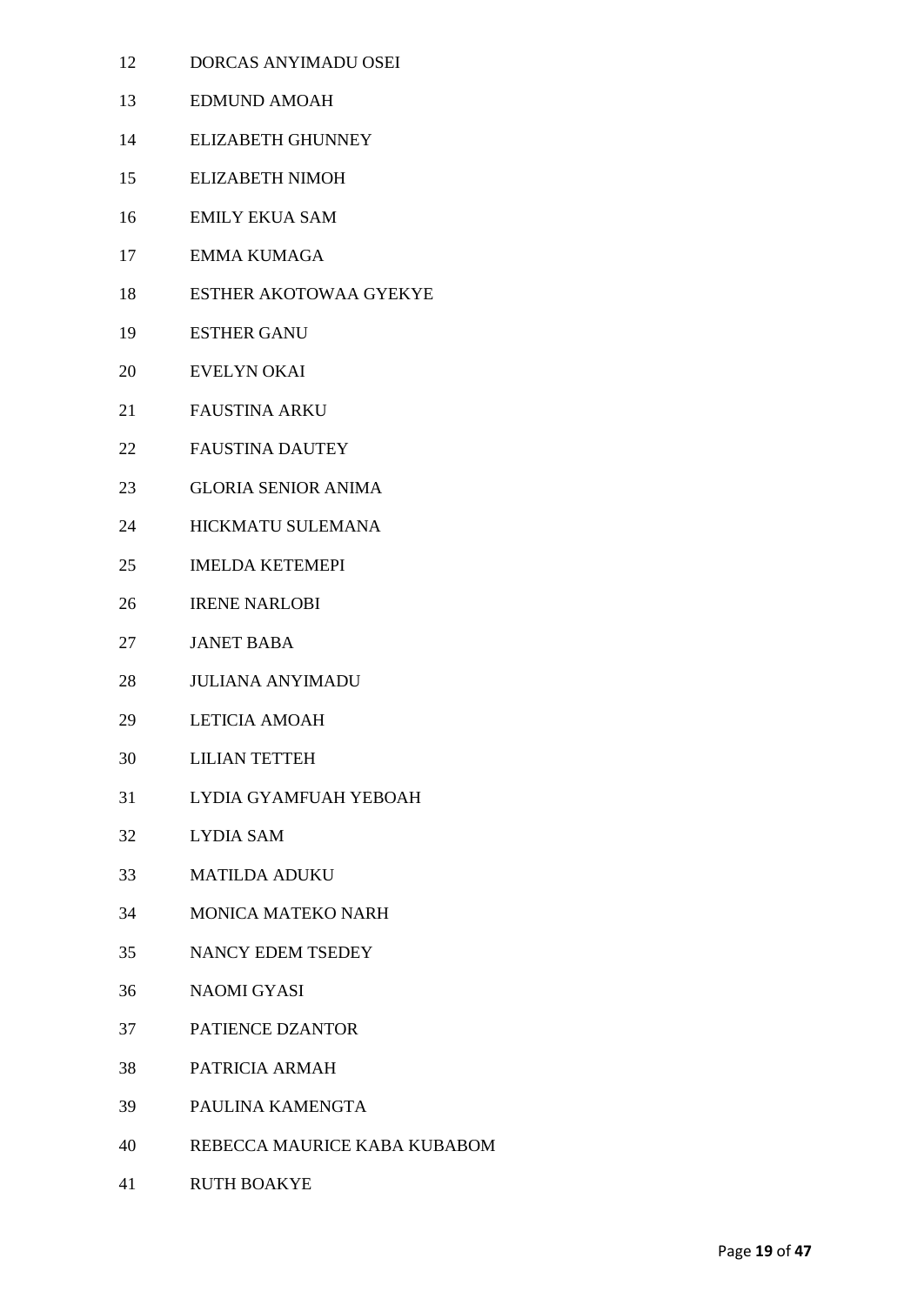- SHARAN ALHASSAN
- SHELTER DOTSEY
- STELLA KORANG KWATENG
- SYLVIA OWUSU
- YVONNE ALLENGAH ACKAH
- ZIPPORAH OWUSU-ANSAH

# **MASTER OF EDUCATION ( MATHEMATICS EDUCATION)**

- JUDE ABAKA-HAGAN
- JUSTICE DONGLABONG DINAA
- KWAME NTIM
- KWASI OSEI AMANFO
- OPHELIA ADOMA GYEKYEI
- REGINA DANSOAH SAMPONG
- RICHARD APEADU
- SAMUEL OPOKU NYARKO
- YUSSIF ABDUL-MUMIN

# **MASTER OF EDUCATION (SCIENCE EDUCATION)**

RICHARD APPIAH

# **MASTER OF EDUCATION ( HEALTH PHYSICAL EDUCATION )**

- ALFRED DZIDZIENYO ZORMELO
- BENNARD DOAMEKPOR

# **FACULTY OF HUMANITIES AND SOCIAL SCIENCES EDUCATION**

# **DOCTOR OF PHILOSOPHY ( CURRICULUM AND TEACHING)**

HANNAH BENYABA EDJAH

# **MASTER OF PHILOSOPHY ( CURRICULUM AND TEACHING)**

- EDMUND SELORM SOSU
- THEOPHILUS ESHUN

# **MASTER OF PHILOSOPHY ( CURRICULUM STUDIES)**

BENEDICT DOKU NTIAMOAH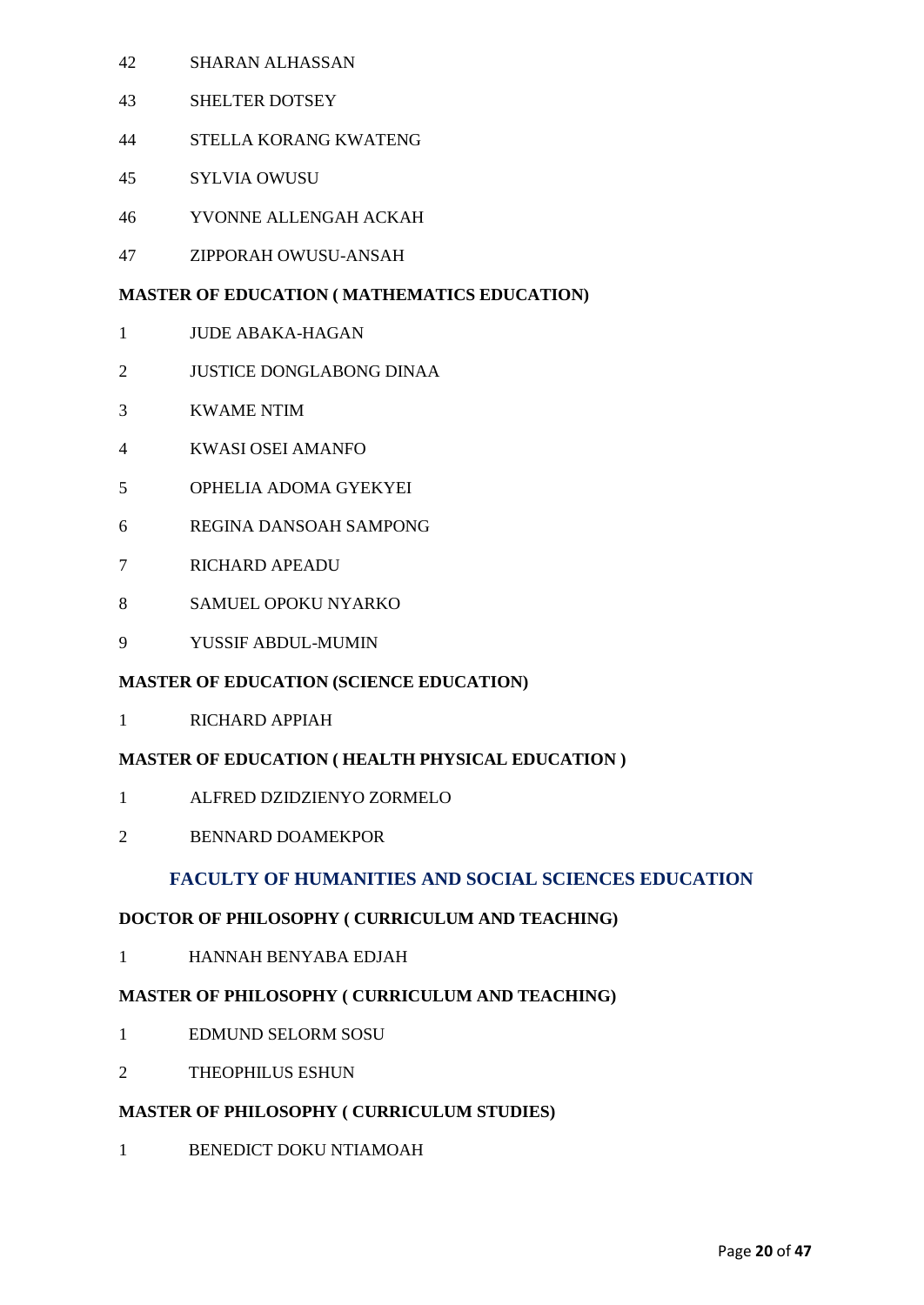# **MASTER OF EDUCATION ( ARTS EDUCATION)**

AHIMAH MICHAEL BOATENG

# **MASTER OF EDUCATION ( SOCIAL STUDIES)**

- EMMANUEL ESHUN-QUANSAH
- HENRIETTA ASARE

# **FACULTY OF EDUCATIONAL FOUNDATIONS**

# **DOCTOR OF PHILOSOPHY ( GUIDANCE AND COUNSELLING)**

- JANE ODUROWAA EDJAH
- JOHN EKOW LARYEA

# **DOCTOR OF PHILOSOPHY ( SPECIAL EDUCATION )**

EDWARD KOFI NTIM

# **MASTER OF PHILOSOPHY ( EDUCATIONAL PSYCHOLOGY)**

- EDWIN ADJEI
- ESTHER TWEWA DJAN
- FRANCIS BRITWUM
- FRANK ACHEAMPONG
- GORDON BUADI MIEZAH
- JOSEPH NTIKAYI NAGBIJA
- LINDA ADJEIBEA YIRENKYI
- LOUIS ENU BUAH
- MAVIS ANSU AMPONSAH
- PERPETUAL ABIAW
- SETH ODAME-MENSAH

# **MASTER OF PHILOSOPHY ( BASIC EDUCATION)**

- ARABA BENYIWA BINEY
- ERIC DZORMEKU
- PATIENCE EFUA KWEGYIR
- PHILEMON AFUTOR
- PHILIP NTAAH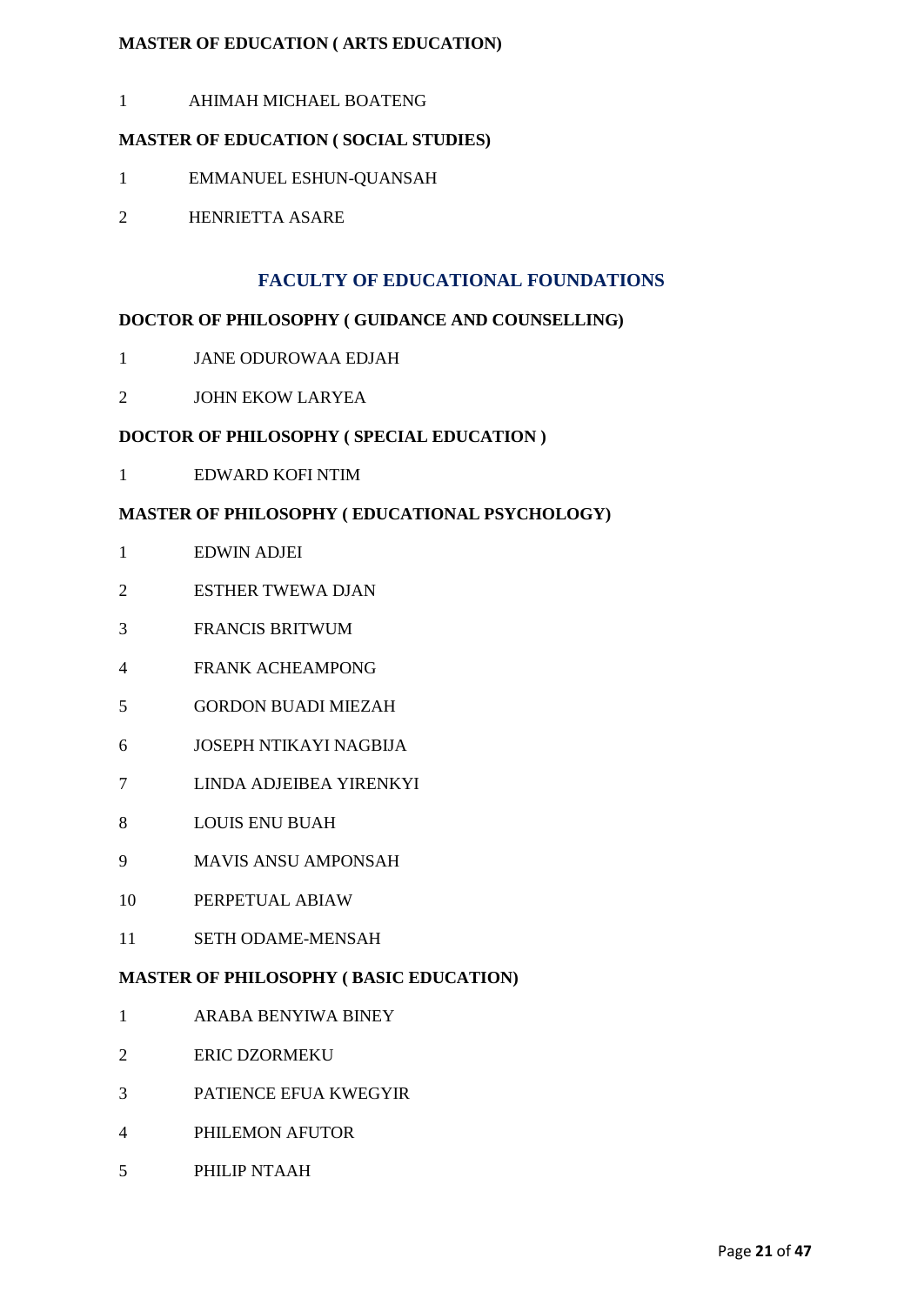- STEPHEN EBO KOOMSON
- STEPHEN JUNIOR FRIMPONG
- THERESA EVA NUNOO

# **MASTER OF PHILOSOPHY ( CLINICAL HEALTH PSYCHOLOGY )**

- ANITA PADDY
- ELIZA ODURAA AMPOFO
- ERNESTINA AIDOO
- HARRIS ANSAH
- ISAAC NEWMAN ARTHUR
- JONATHAN AMARTEY
- NANA AKUA TWUMWAA ODURO
- PHILIP SOYIRI DONYEH

# **MASTER OF PHILOSOPHY ( GUIDANCE AND COUNSELLING)**

- ELIA NARH ANGMLER
- SHADRACH AMPONSAH
- SOPHIA ABA AIKINS

# **MASTER OF PHILOSOPHY ( SPECIAL EDUCATION)**

- CHARLES DERKYE
- EMMANUEL DANFUL AMOAH
- ERIC ABODEY
- ERNEST AKROFI OBENG
- ISAAC ATTIA

# **MASTER OF PHILOSOPHY ( MEASUREMENT AND EVALUATION)**

- AFUA TWIBA AHENKORA
- COMFORT ARMAH
- DANIEL ASAMOAH
- ERIC ASARE
- FRANK QUANSAH
- ISAAC AMOAKO
- JOANA BORTEY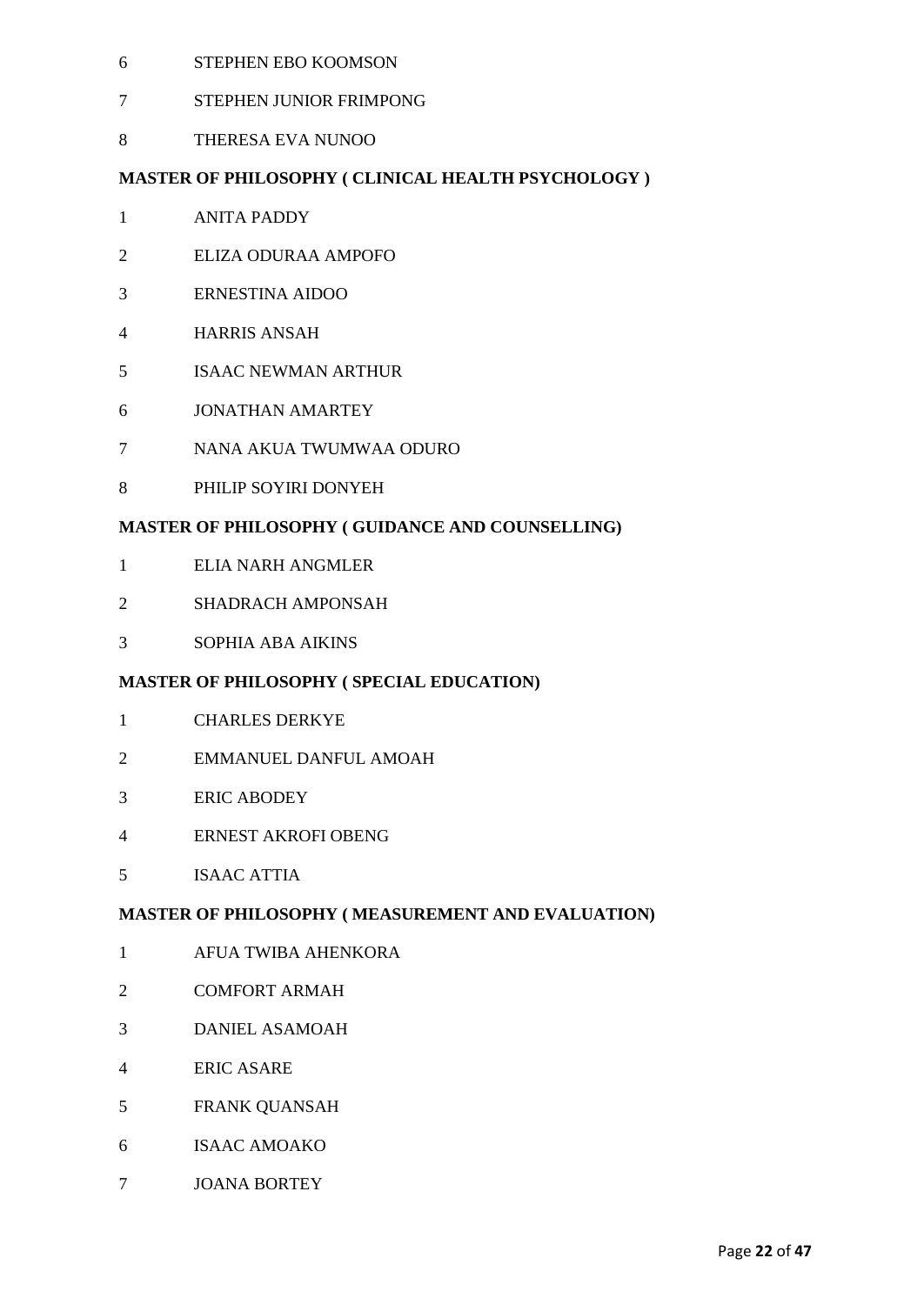# SHEILLA AGBENYO

# **MASTER OF EDUCATION ( GUIDANCE AND COUNSELLING)**

- ABENA ADJEI-SARPONG
- ABUBAKAR ADAM MOHAMMED
- ABUBAKARI AMADU
- ADAMS BUSUMURU ABDUL MALIK
- ALICE SITSOFE GEZO
- AMEDEUS PAPUNAAH
- ANASTASIA ANTOH
- ANDREWS SARPONG
- BEATRICE SALAGA
- BISMARK BUABENG
- CHARLES AKROWEY KAKU
- DOMFEH KYERE
- EDWARD OWUSU
- ELIZABETH MONNEY
- EMMANUEL KAMPIGEE
- ERIC YAW ASHIARA
- ESSEL EUGENE
- ESTHER ASEBIGA
- ESTHER DABONE
- EUNICE SADIA ABAAH
- GABRIEL KWEKU ATTA ADDISON
- GIDEON KYEI
- GLADYS KENYENSO
- GRACE ADZA-AWUDE
- HARRIET NYUIEMEDI ABABIO
- JACOB ESSILFIE TAYLOR
- JACOB SANDOW
- JESLORD GYAMFI PEPRAH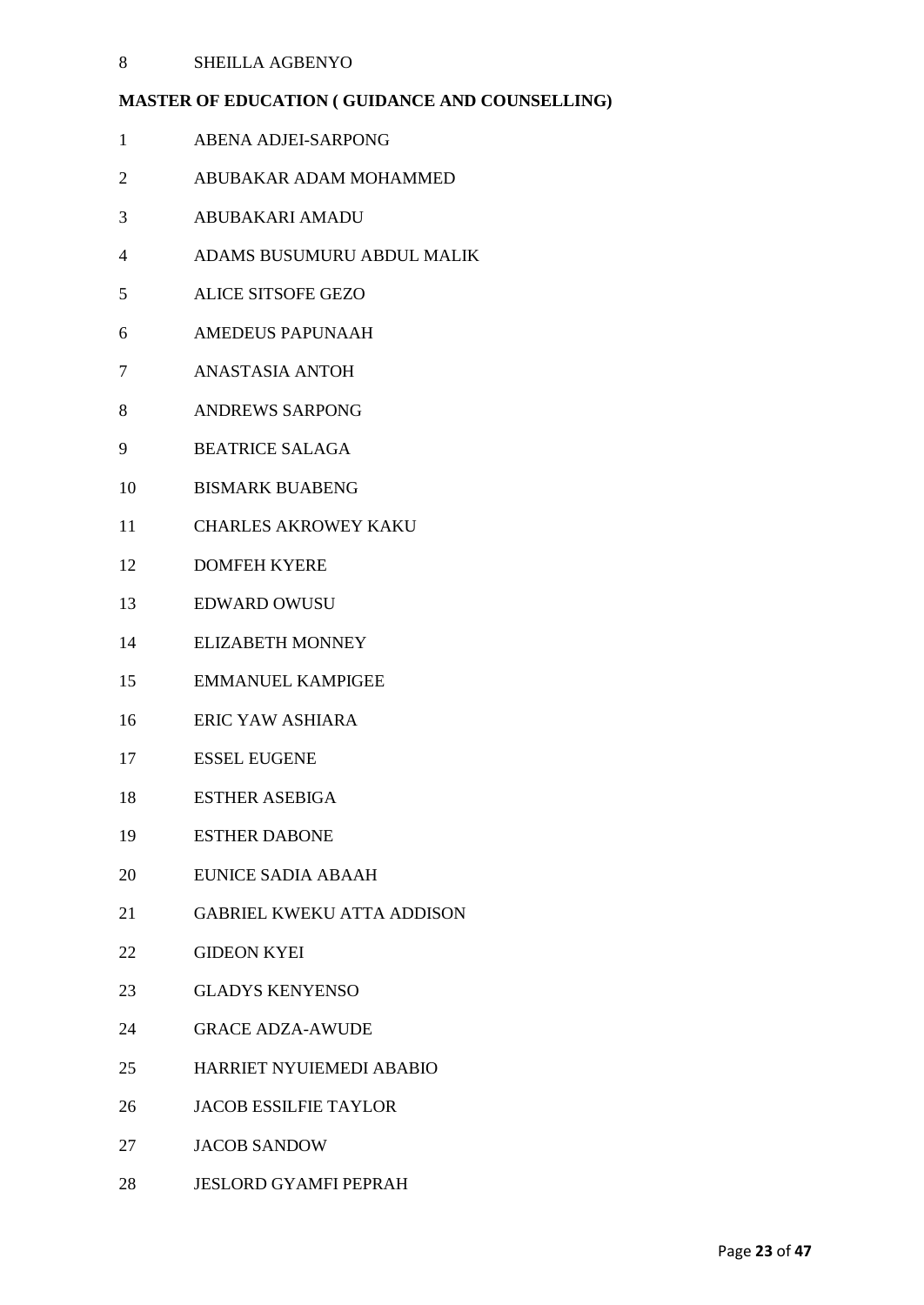- JONATHAN OPOKU-BOATENG
- JOSEPH SAM
- LINDA ABRAFI MANU
- MATTHIAS KYEREMATENG ANTWI
- MAWULI KOFI TIH
- NANA BOATENG AKRASI
- OTIS BAFFOUR AWUAH
- PHILIP KOFI ANNAN
- RENEE TOLOO NYAMASEKPOR
- RICHARD AMANYI
- RICHARD DENSU
- RUTH APPIAH-DANQUAH
- SABINA AGBAKLI
- THERESA ATTACHIE

# **MASTER OF EDUCATION ( EDUCATIONAL PSYCHOLOGY)**

EUNICE ADWOA SERWAA

# **MASTER OF EDUCATION ( MEASUREMENT AND EVALUATION )**

- ALBERT DASIMANI
- BENEDICT ATTA BINEY
- BOAHEN OWUSU
- BRIGHT GYAN
- CHARLES AMUAH
- CLEMENT OSEI ANTWI
- DANIEL TETTEH HORDJO
- DAVID ARHIN
- DELALI CHII TAWIAH
- EMMANUEL EDGAR ESSUMAN
- EPHRAIM NUKPETSI
- FRANCIS BREW
- GABRIEL KUPOALOR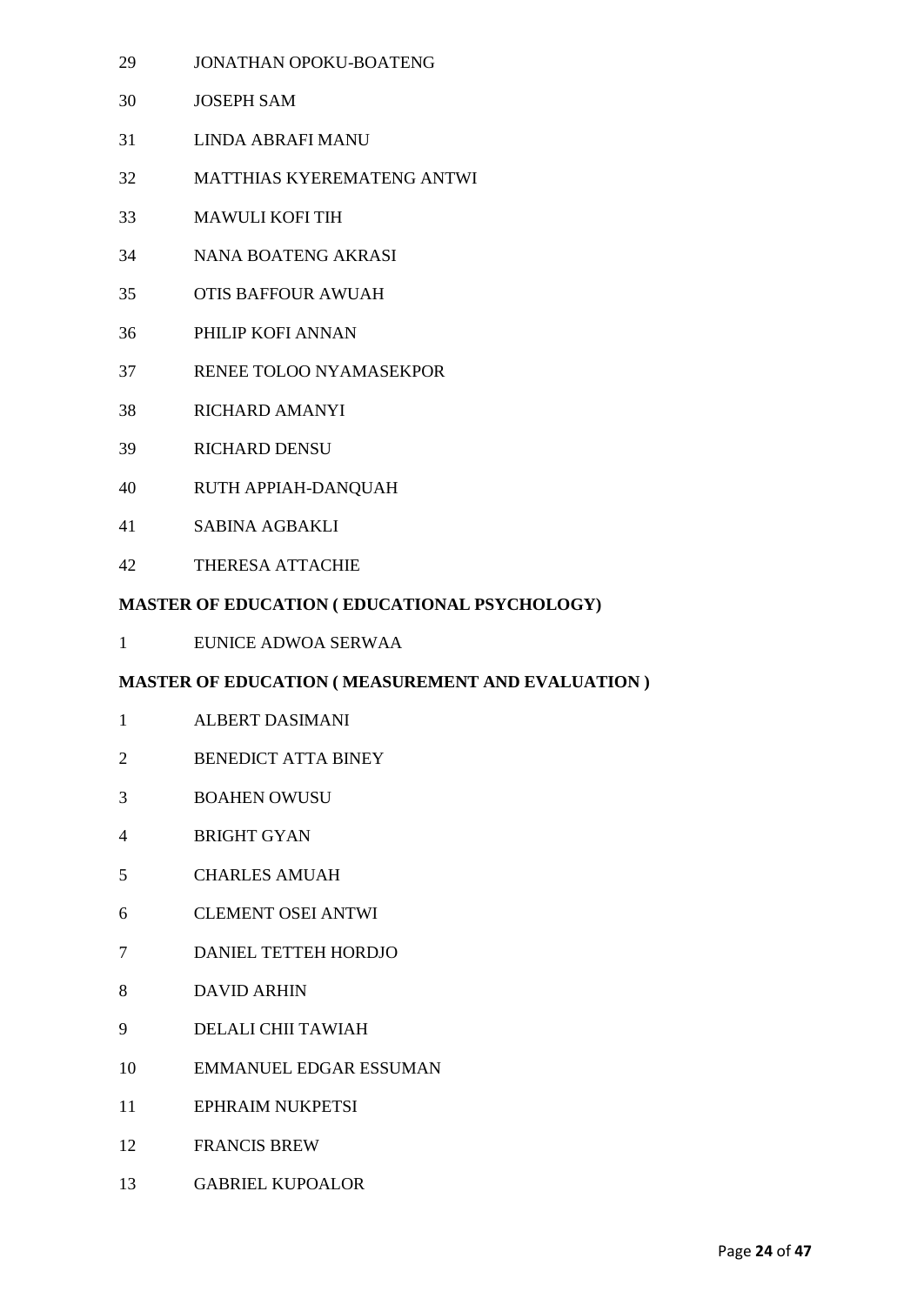- GIFTY ANAGANAMAH NSOH
- ISAAC ABOAGYE ADU
- LEONARD QUAYETEY QUAYNOR
- MOSES KABU KUBI OCANSEY
- PHILIP ASANTE BOAMAH
- UMAR SAFIANU ABUKARI
- WINIFRED BONSU OPOKU
- ZIEMAH NICHOLAS

# **MASTER OF EDUCATION ( SPECIAL EDUCATION)**

- FELIX KWASHI WORMENOR
- JEMIMA AIDOO

# **MASTER OF ARTS ( GUIDANCE AND COUNSELLING)**

- AGNES OPUNI BOATENG
- CORNELIUS EDEM LOTSU
- DANIEL ACHEAMPONG
- ELLEN NYARKO APPIAH OSEI
- EMMA TAKYIWA NARTEY
- EMMANUEL MAC-AYIKU
- FELIX DOH BEYEVU
- FELIX KWEGYIR MENSAH
- FRANCIS ABOTSI
- HENRY KWASI TAKYI
- JACQUELINE ASIEDUA BROBBEY
- MARTIN AGYEDOWA NTIAMOAH
- NANA BESA YAA ANSAH-ADDO
- ROLAND ATANGA RYAN ADOMBIRE
- SHEILA DEWODO
- SOPHIA BOAHEMAA AYIKU

# **MASTER OF ARTS ( MEASUREMENT AND EVALUATION )**

DANIEL MARFO AWUAH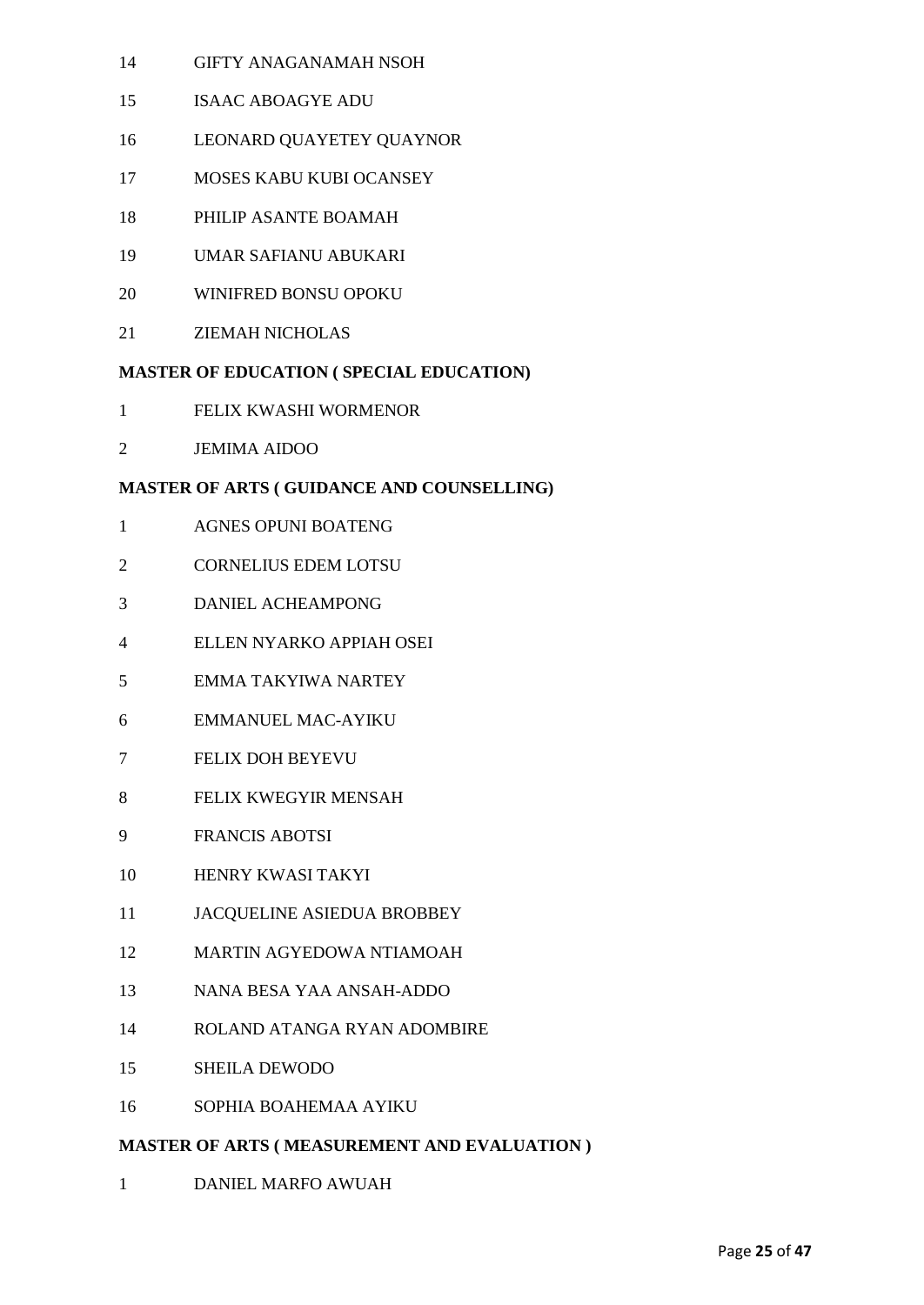- JOHN ADU
- SEIDU SAIBU
- TOKUU ISAAC LANKPIERE

# **SCHOOL OF EDUCATIONAL DEVELOPMENT AND OUTREACH**

#### **DOCTOR OF PHILOSOPHY (QUALITATIVE RESEARCH)**

ALEX KWAO

# **MASTER OF PHILOSOPHY ( EDUCATIONAL ADMINISTRATION)**

- ABDUL-SALAM IBRAHIM
- CLARENCE UZOGARA
- ELEANOR AFUA ONYAME
- JOYCE ODUAA AMOAH
- LOIS CUDJOE-DADZIE
- MARTIN BILSON ODURO
- PRISCILLA ANDZIE-WALTERS

# **MASTER OF PHILOSOPHY ( EDUCATIONAL PLANNING)**

- LINDA OSIBO
- RICHARD MAWUFEMOR AGBI

#### **MASTER OF PHILOSOPHY ( ADMINISTRATION IN HIGHER EDUCATION)**

- ABDUL-KADIRI ABDUL-RAHMAN
- ALEXANDER SMART TAWIAH
- CHRISTOPHER MENSAH ADOSI
- DINAH DULKPADU
- ELIZABETH BOATEMAA OSEI
- EUNICE AFREH
- FANNY DONKOH
- GODFRED AMOAH
- JOYCE OWUSU AMPONSAH
- MANASSEH XORLA NTUMY
- MAVIS ANSU -MENSAH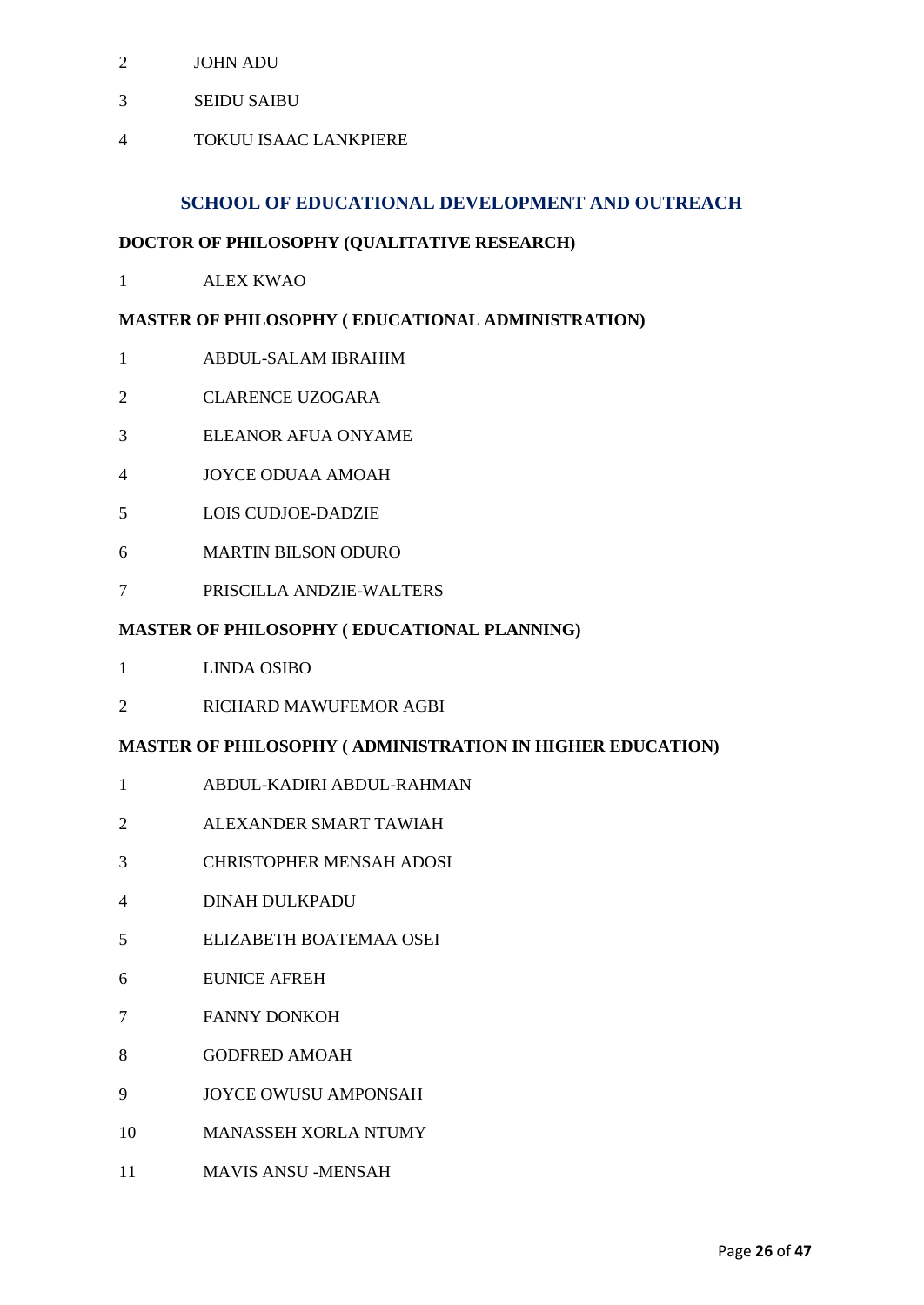- NANA ARABA ESSIEN-BAIDOO
- PAUL KWESI AMOASI BAIDOO
- ROSINA AKANDI ASELSIYA
- RUTH DJABAN
- VICTOR KWAME OPOKU

# **MASTER OF EDUCATION (ADMINISTRATION)**

REXFORD PETER BROWN

# **POST GRADUATE DIPLOMA IN EDUCATION**

- ABIGAIL APPIAH
- AFUA ADUTWUMWAA
- AKUA AFRA OWUSU-ANSAH
- ANNA MILLS-OWOO
- ANNE MARIE KATTAH
- ANTOINETTE AFUA POKUAA
- ANUKWARE AKU TOGOH
- ASAPH ATO NYAN
- BELINDA EMELIA ANDOH
- BENJAMIN KUBI
- BLESSED KOFI BOAKYE
- CHARLES EPHRIM
- CHARLOTTE SEMONNO
- DANIEL AWENELA ABAVELIM
- DIVINE WOENENYO AGBLEY
- ELIKPLIM SEGBAFAH
- ELIZABETH OMALE
- EMERALD TAWIAH
- EMMANUEL ALORKPAH
- EMMANUEL EBO ATOBRAH
- EMMANUEL YALLEY
- ERIC DUODU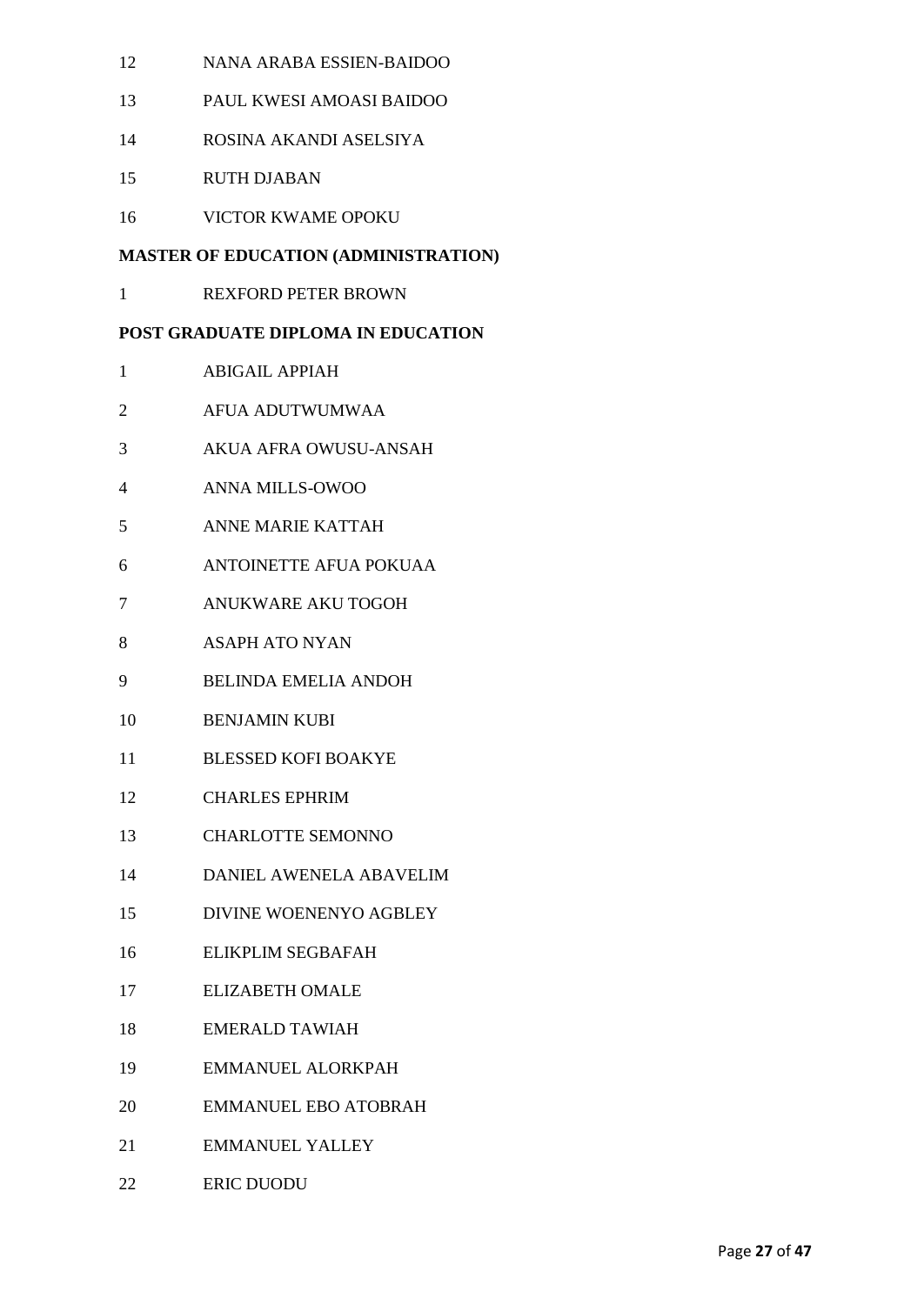- FELIX PERCY LONGDON
- FESTUS COURAGE TUBDAAR
- FIDELIS KUMADO
- FRANCIS KUDJOE
- GAMELI SAMUEL WORDUI
- GIFTY ALLOTEY-NUNYANKEY
- GIFTY KABUKI APEDOE ADORKANU
- HAGAR SHERIFA BOTCHWAY
- ISAAC MENSAH-ESSILFIE
- JENNIFER EMEFA NYATUAME
- JOSEPH BABA YINBIL
- JOSHUALYNN ODDEI
- KENNEDY ACHEAMPONG
- LAWRENCE AYINE ADAANE
- LAWRENCE JOHN JUNIOR XAH
- LAWRENCE KORANKYE-MENSAH
- LOIS ABA MENSAH
- MARCELLINUS SIKAYENAH
- MICHAEL WELLINGTON KORLEY
- NANA YAW OSEI
- NURUDEEN WIAYUKA TIE
- PATIENCE GYAPANIN
- PATRICIA DONKOH
- PHILIP TAKRAMAH-QUACOE
- PHILOMENA OSEI-NKRUMAH
- PRISCILLA BENEWAA DANSO
- RACHEL BATHSHEBA OSEI-MENSAH
- RICHARD ETORNAM EZEH
- ROBERTA EYIABA AGGREY
- RUTH BOAMAH-AGYEKUM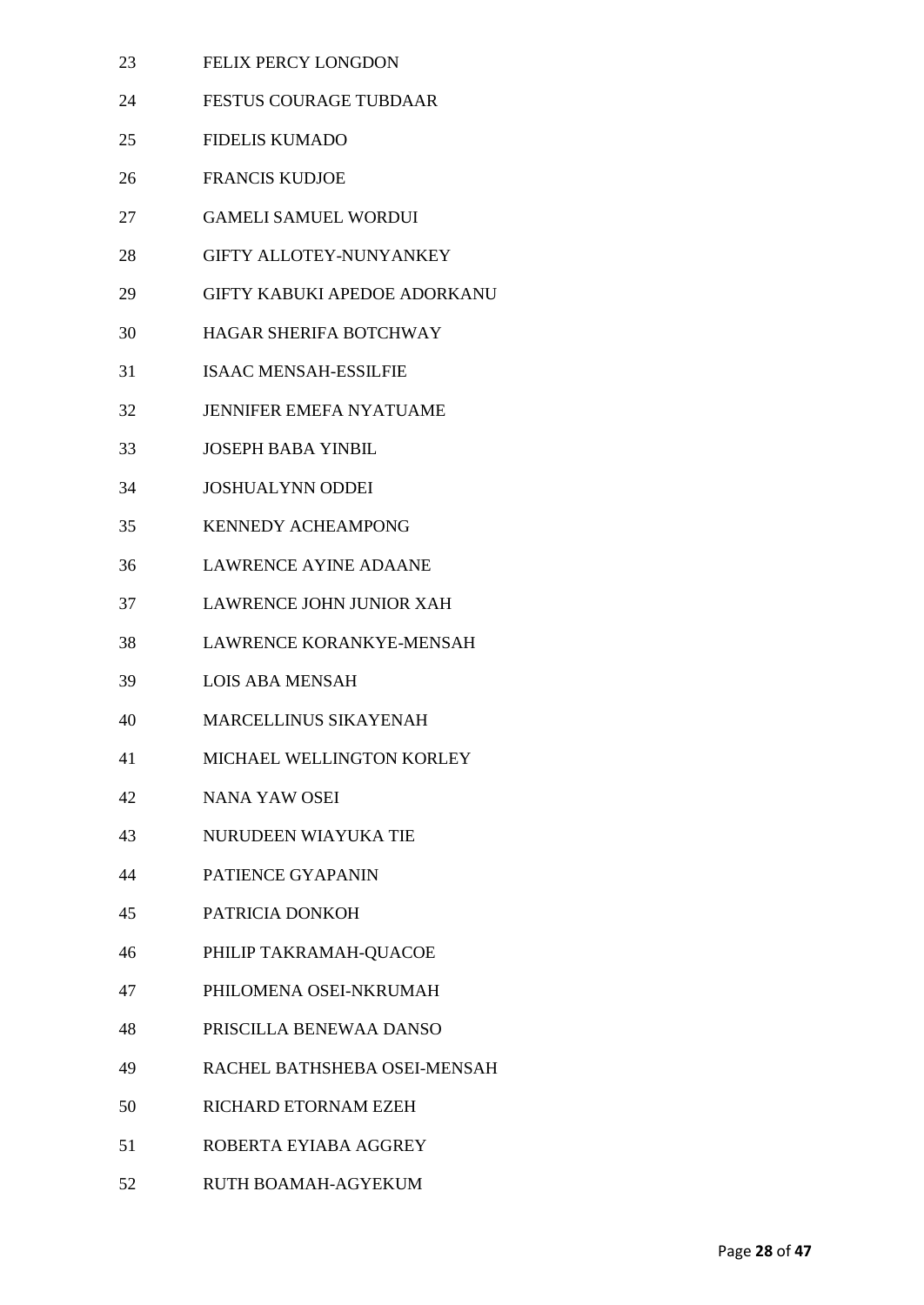- SALOME ANNOR
- VIDA KORKOR TETTEH

# **POST GRADUATE CERTIFICATE IN EDUCATION**

- AUGUSTINA HORDOR
- EMMANUEL NII KWATEI QUARTEY
- FELIX HARRISON KOTIR
- FRANCIS KPODO
- KASPER KWESI KYEREMATENG
- LEO ANDOH KORSAH
- SAMUEL TETTEH MENSAH
- WINIFRED PORSAA WONDONG
- WISDOM TORKOR

# **COLLEGE OF DISTANCE EDUCATION**

# **MASTER OF BUSINESS ADMINISTRATION ( ACCOUNTING)**

- ABIGAIL KODUAH
- ADAMA ANGPUOBA
- AGNES ANIM
- ALBERTA BRIDGET ACQUAH
- ALPHONSE ACKAH
- AMEWOFO DIKWVINCE BLEWUSI-LUKUSINI
- AMINU ADAM
- ANITA OFOSU-ALHASSAN
- AUGUSTINA KWAKYE
- AUGUSTINE WORAE
- BARHAMA ADAM
- BELINDA SEFAKOR AMEGASHIE
- BENJAMIN BLAVO
- BENJAMIN OFORI AKYEAMPONG
- CHARLES HAMENU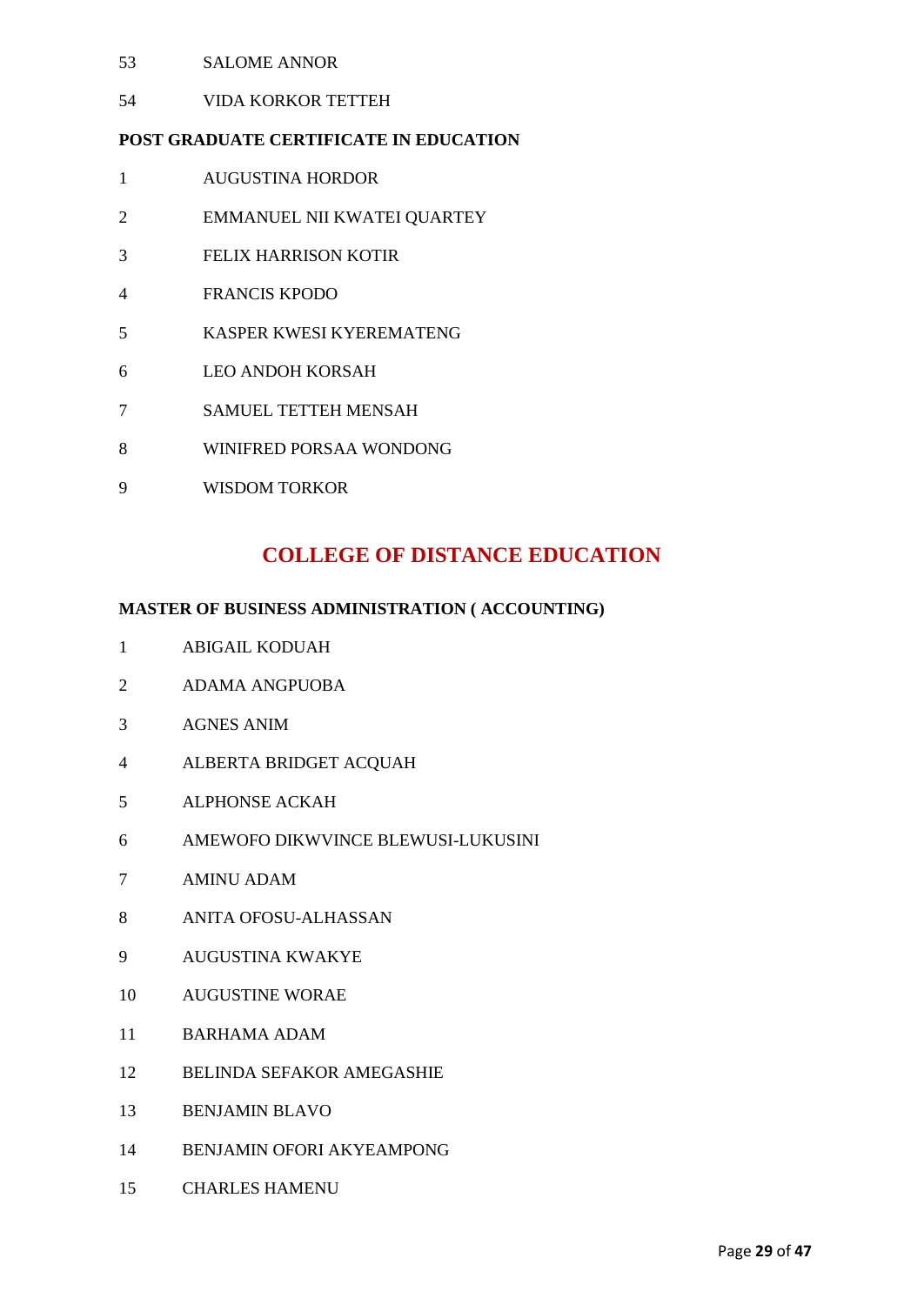- DANIEL KWESI ACQUAH
- DAVID OCRAN
- DENNIS AN-KANG ABASIWIE
- DIDAS TOOGUMO
- DORCAS AMOAH
- DORCAS NYAABA
- DORIS OWUSU-ANSAH
- EDITH QUAINOO
- ELVIS ABEEKU-BAIDOO
- ERIC ATTOBRAH FAAKYE
- ERIC BRITWUM KORANTENG
- EVANGELINE DANSO
- FRANCIS DARKEY
- FRANCIS EGYIR KOOMSON
- FRANCIS KOFI KALEDZI
- HARUNA AMIDU
- IDDRISU NAYI SAYIBU
- ISAAC NTAADU
- ISSAH SAYIBU
- JACOB TETTEH KWAME
- JAMES AGYEKUM KWARTENG
- JAMES LINDSAY
- JOHN CUDJOE DEGBEY
- JOHN KWESI OTCHERE
- JOSEPH EMMANUEL ANOWIE
- JOSEPH GYEKE
- JOSEPH ROBINSON
- KOMLA GIDEON STEPHEN SEFIAMOR
- KWABENA AMPABEN-KYEREME
- KWAKU ADJEI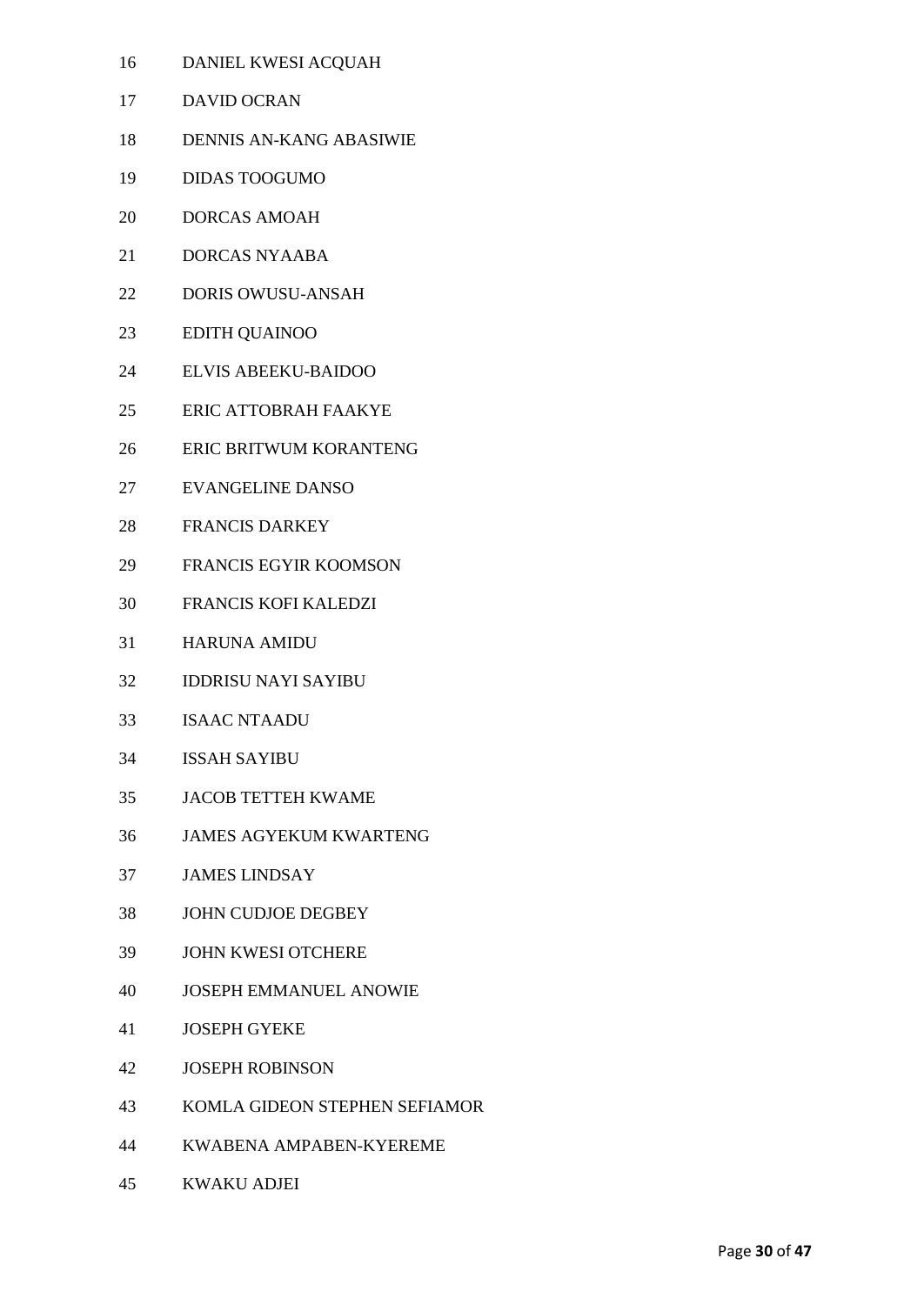- LAWRENCE KWAKU AMEDEKANYA
- LEONARD DZISAH
- LINDA QUANSAH OBENG
- LOUISA KWABLA
- LUCY NAAB
- MALWINE AVORNYO
- MARYMARGARET OSEI-AGYEMAN
- MAWUNYO KUMA YAKOR
- MAWUSE ATAWA YAKOR
- MAXWELL KORDZO KWAMIBUOR
- MONICA NSOH ABOLE
- MUBARIK ABDUL-WAHAB
- MUNKAILA ALI
- MUNTALLAH IBRAHIM
- MUSAH AYAABA
- MUSTAPHA BABA CHIRIGA
- NASHIRU FUSEINI
- NURUDEEN ADAM
- OLIVER QUACOE QUARCHY
- OWUSU YAW KWARTENG
- PATRICK KOFI KWENIN
- RACHEAL PAINTSIL
- RAMATU ISSAH
- SAMANTHA NAA ADJELEY OKINE
- SAMUEL OBENG
- SHERRIF OSUMANU
- STELLA OSEI OWUSU
- STEPHEN ABIO ADONGO
- STEPHEN KOFI TABIRI
- STEPHEN MENSAH TENKORANG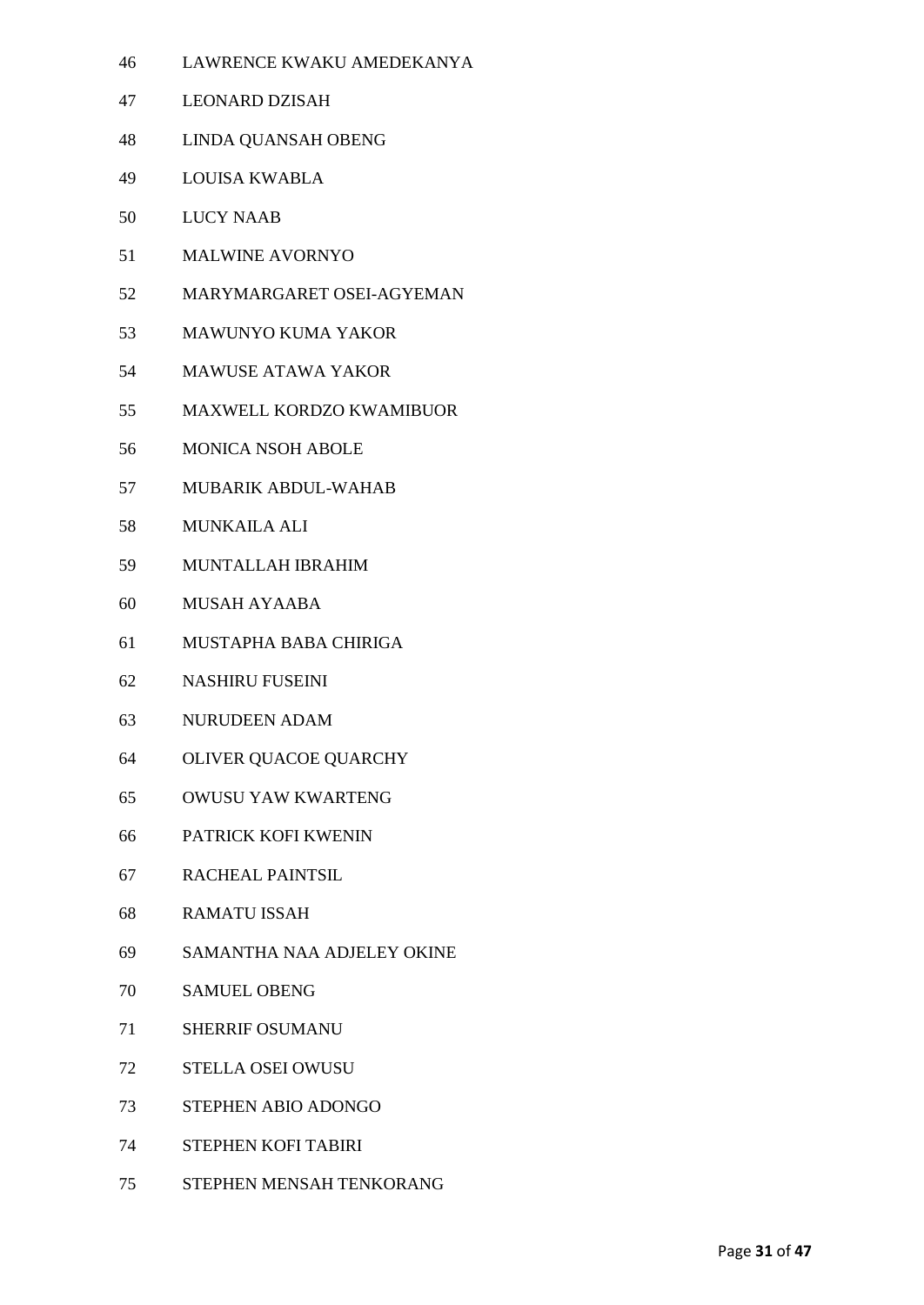- SYLVESTER BOTBONO AYINE
- TITUS DAKURAH
- VITALIS NAPUOBONG
- YAHAYA APASE ISSAH
- ZULAI ABIHIBA

# **MASTER OF BUSINESS ADMINISTRATION ( FINANCE)**

- ABDUL RAHMAN
- ABDULRAHAMAN DANKO YAKUBU
- ABERE NYARKO
- ABIGAIL ARTHUR
- ABIGAIL BETTY LAWSON
- ABIGAIL BROWN
- ABIGAIL JANE FOWAAH DONKOR
- ABRAHAM ATTEH MATEY
- ABUKARI TANKO
- ADELINE AKOTIA
- ADIZA ADAM SULEMAN
- AKELINBONA MICHAEL ATIA
- ALBERTA DARKOWA BURNDAM
- ALBINA LATUO
- ALFRED OTABIL
- ALI TAHIRU
- ANDREWS ANKUMAH
- ANDREWS BAIDOO-PRAH
- ANGELA ALLOTEY
- AWAL ABDUL AZIZ
- BARTHOLOMEW KAMBONGA
- BEATRICE ANSU
- BENEDICT NKETSIA-ANDOH
- BENEDICT OBIRIM SAGOE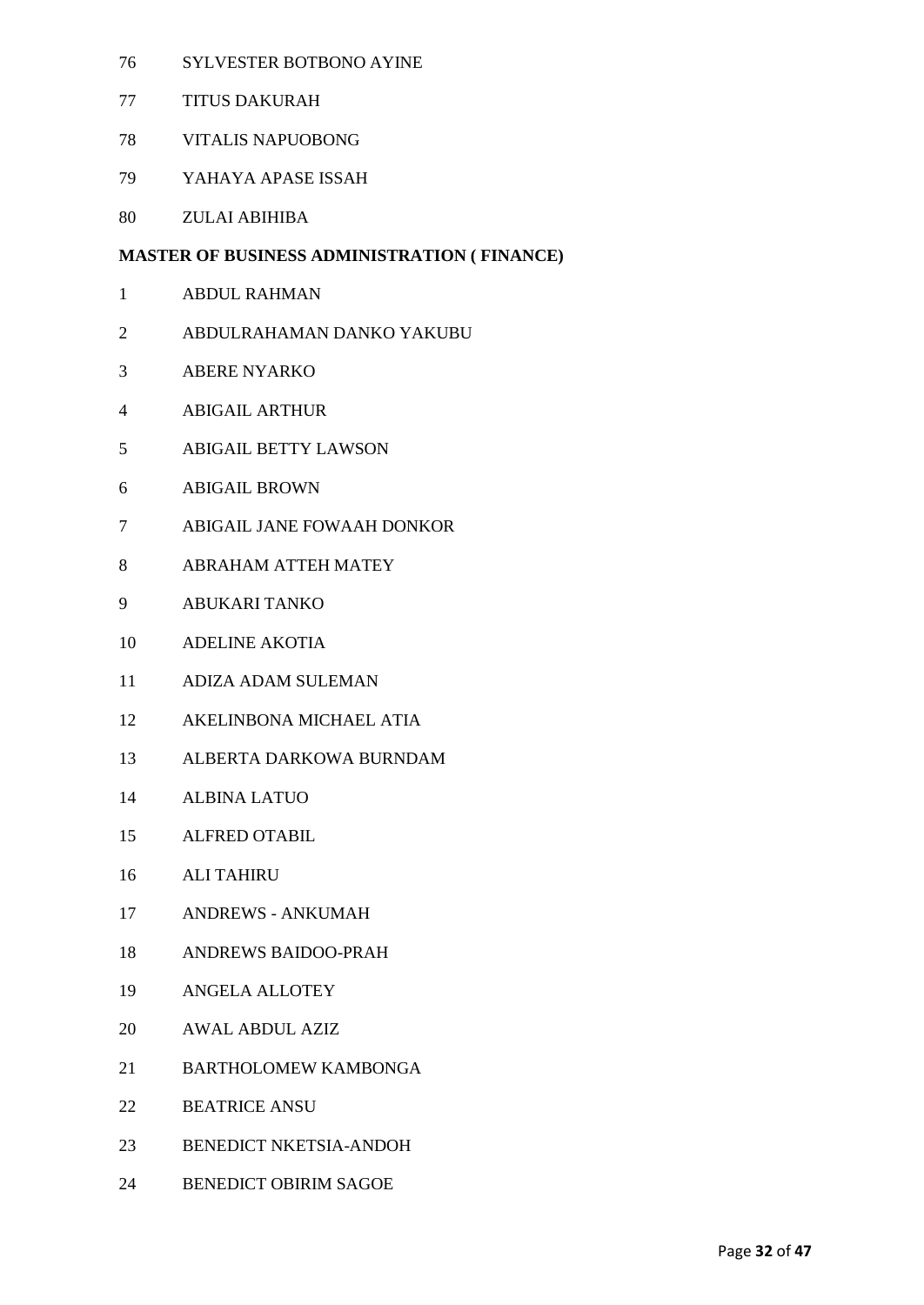- BENNET NYARKO
- BERNARD MENSAH
- BRIDGETTE OPOKU MENSAH
- CALYX AFOAKWA
- CHARLES DEGBESSE QUAYE
- CHARLES WONBORGE NAADOW
- CHRISTIAN KOFI TANNOR
- CLETUS AMOAKWA
- CONSTANCE KAFUI FIO
- DANIEL AMARTEY ATTOH
- DANIEL AYIKWEI TETTEH
- DANIEL KWASHIE TETTEH
- DANIEL NSISON WOMBOROBE
- DANIEL OGBEY
- DANIEL SACKEY OTOKUNOR
- DANIEL YIDANA
- DAUDAH APUSIGAH SIRIKYI
- DAVID ATINBIL ATIA
- DAVID KWAKYE LARBI
- DOMINIC ACHARI
- DORIS ASIWOME KWASHIE
- DOUGLAS ADJATEY
- DOUGLAS BANAHENE OWUSU
- EBENEZER AMOAH
- EBENEZER AMPONSAH
- EBENEZER AWUKUNE ACHANA
- EBENEZER WILSON SEY
- ECCLES AYELLEY FOLLEY
- EDMUND BOMBANDE
- EDWARD APPIAH PRAMFI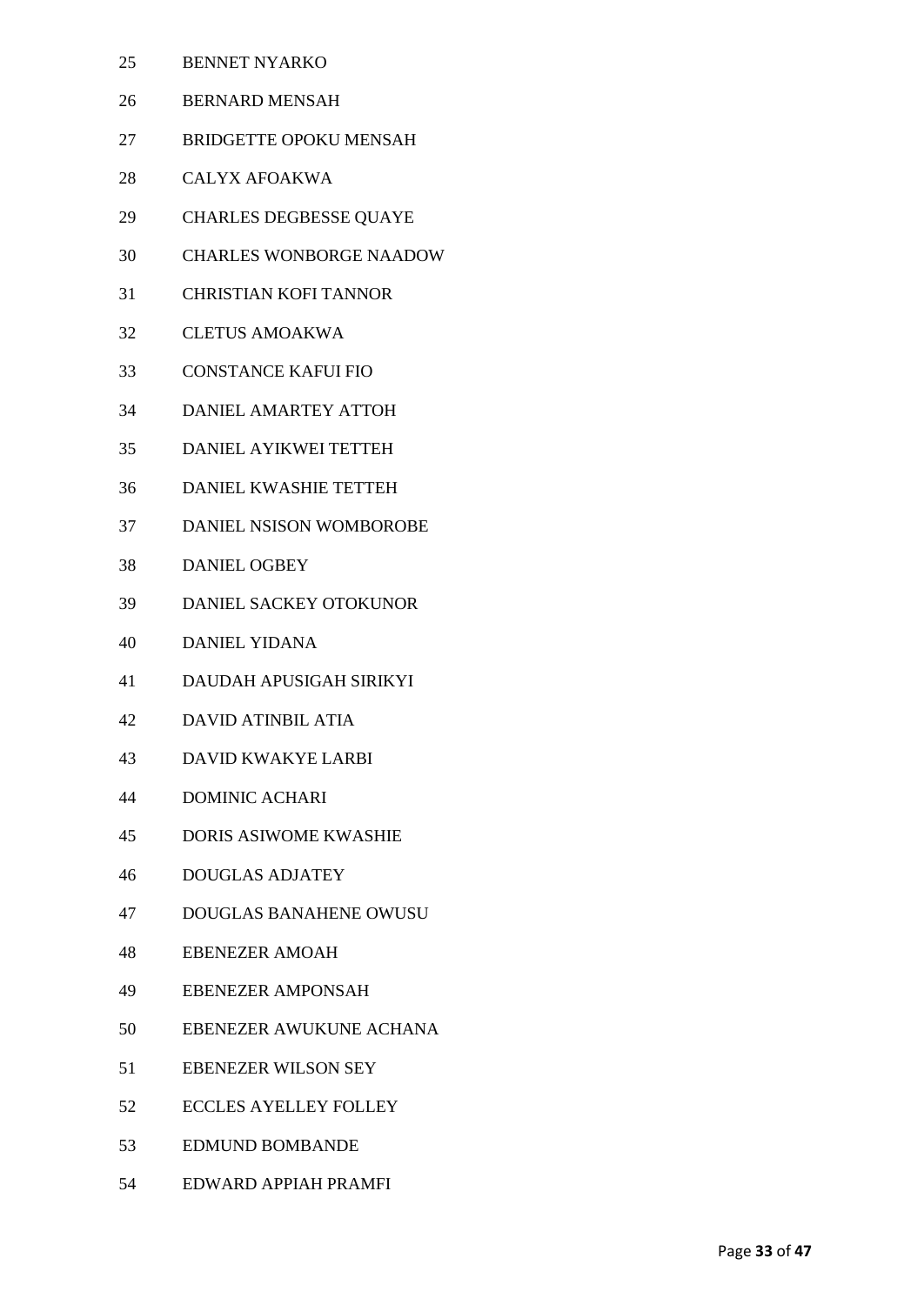- EDWARD SOLOMON OFOSU- APEA
- EDWIN KOFI NANEMEH
- EINSTEIN OPOKU-OSEI
- ELIZABETH YELISOMAH
- ELLEN ANYIMADU
- EMELIA KORKOR DARKO
- EMMANUEL AMOKA AKAARE
- EMMANUEL APPIAH
- EMMANUEL ARAH
- EMMANUEL CUDJOE ASSIFUAH
- EMMANUEL KWAFO
- EMMANUEL OBENG
- EMMANUEL OBENG
- EMMANUEL QUAYSON
- EPHRAIM MAWUNU NYAMEDOR
- ERIC ABANKWA
- ERIC ARHIN
- ERIC DAVIS ASARE
- ERIC DZIDJOGBE DORGBLEY
- ERIC KOFI ACKONU
- ERIC KOFI KUMA
- ESTHER DANQUAH
- EUNICE ABEIYEL KUOR
- EUNICE LARTELEY LARKAI
- EUNICE NYADZRO
- EVANS ATTA-OWUSU
- EZEKIEL ADU MENSAH
- FELIX APPIAH BENIN
- FELIX KNIGHT NYEN
- FELIX KWAME NKETIAH ATAKORAH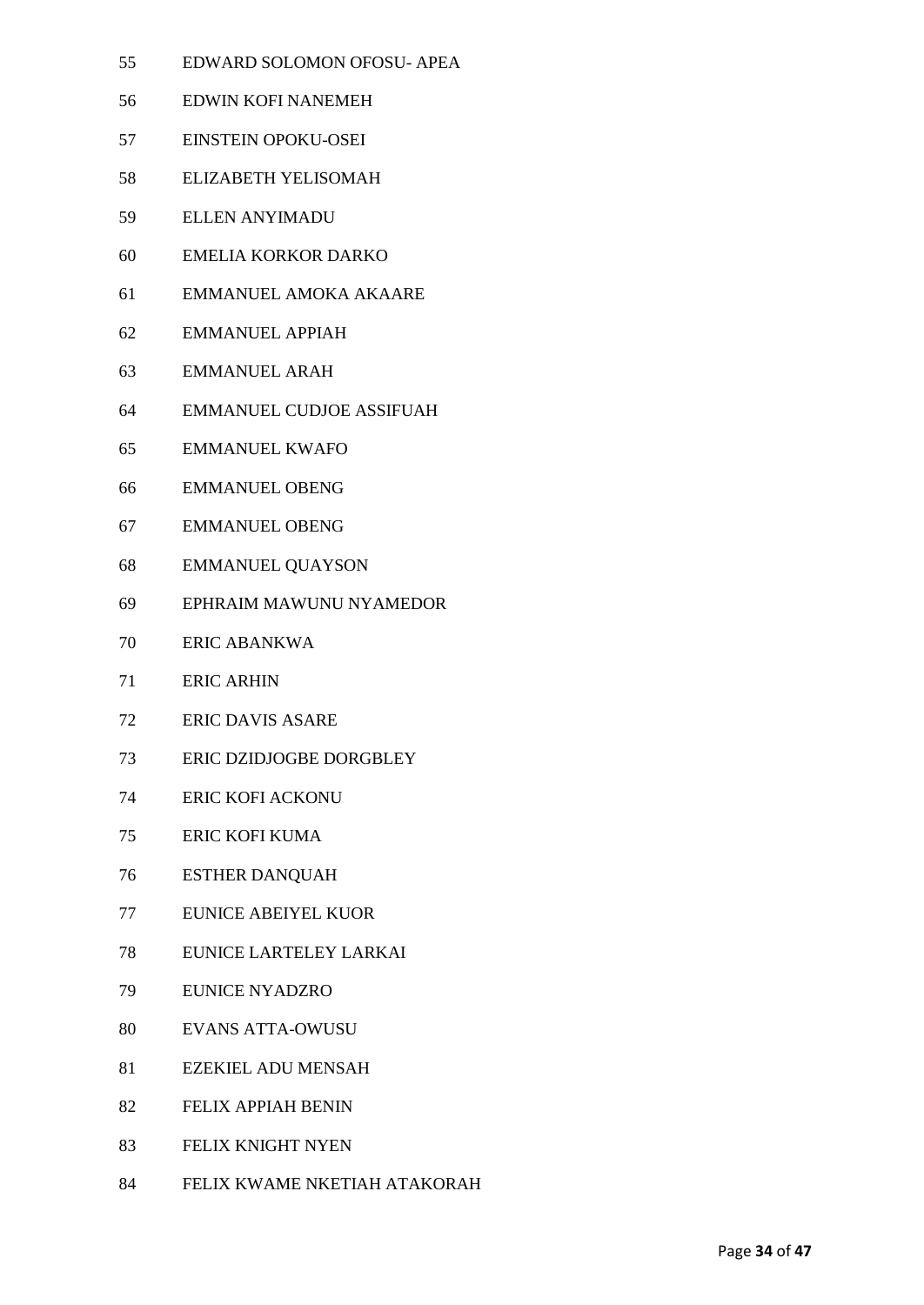- FLORENCE MAWUENA AFI GBOMITTAH
- FRANCIS ADJAPONG YEBOAH
- FRANCIS AGYEN
- FRANCIS APEWE BAJEMYEIM
- FRANCIS ENIMIL ASHUN
- FRANK OWUSU
- FRANK SAMOUYA DRAMANI
- FRED SELASIE LUMOR
- FUSHEINI NYADIA
- GADDAFI ALHASSAN
- GEORGE AIHOON
- GEORGE HARRISON SAKYI
- GEORGE NUNOO
- GEORGE STEPHEN QUANSAH
- GERTRUDE ABBAN
- GIDEON ABOSSEY KOTEY
- GIDEON MIREKU ASIEDU
- GIFTY FAFA AGBO
- GIFTY MWIN-YELE NARVEE
- GIFTY ODOOM
- GIFTY OFORIWAH OSEI
- GILBERT DOMOBALA WATIL
- GLORIA AZUNGAH
- GLORIA OPOKUA KWARTENG
- GLORIA OWUSU-ANTWI
- GLORIA SARPONG
- GODFRED APAWU BOBSON
- GODFRED KWABENA THOMPSON
- GRACE WIAFE
- HADI MOHAMMED ABDULAI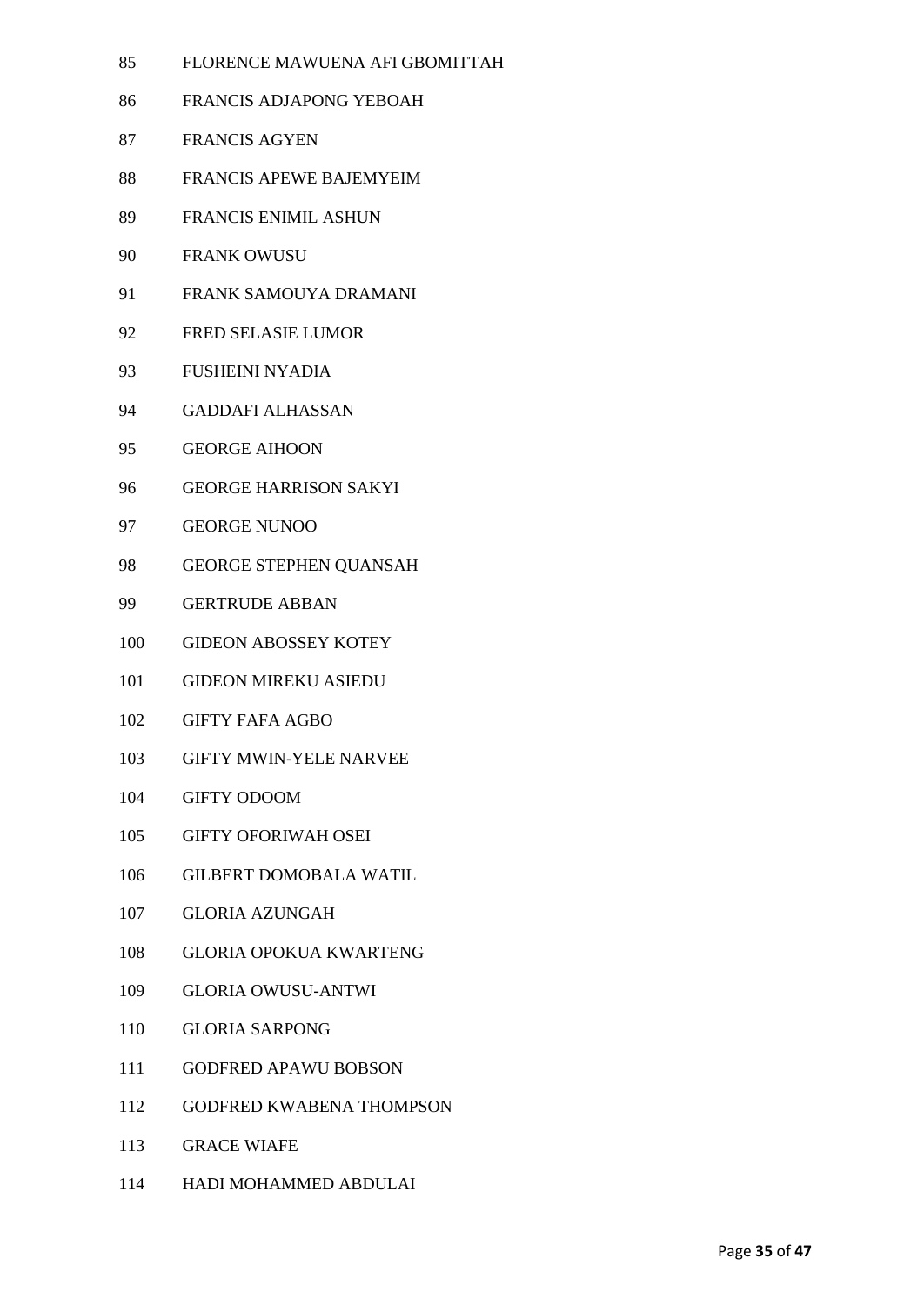- HALIMA AGYAPOMAA
- HAMDIYATU AMADU
- HAMZA IDDRISU
- HENRIETTA OWUSU
- HOPE YAO SENOO
- IBRAHIM YAKUBU HARUNA
- IRENE AGBEMAVA
- IRENE GYIMAH AGYEMANG
- ISAAC ADU LARBI
- ISAAC AGYEMAN
- ISAAC ANINAKWAH
- ISAAC ANKOMAH KWARTENG
- ISAAC KUDJOE
- ISAAC TETTEY QUAYE
- JACINTA KAGWALA NAVROSE
- JAMES BITIAN LAAR
- JANET AYELE OBODAI
- JERRY DZOMEDA
- JOHN ADUSEI
- JOHN QUAYSON
- JONAS KESSE
- JONATHAN BALINIA ADDA
- JOSEPH SAMPANBIL TOU
- JOSEPHINE VIVIAN MENSAH
- JOYCE PATIENCE AWO
- JULIANA AMOAH
- JUSTICE BENA DANQUAH
- KABIR ABDUL YEKEEN
- KABIRU JAMANI
- KAFUI MATHEW AKPAKLI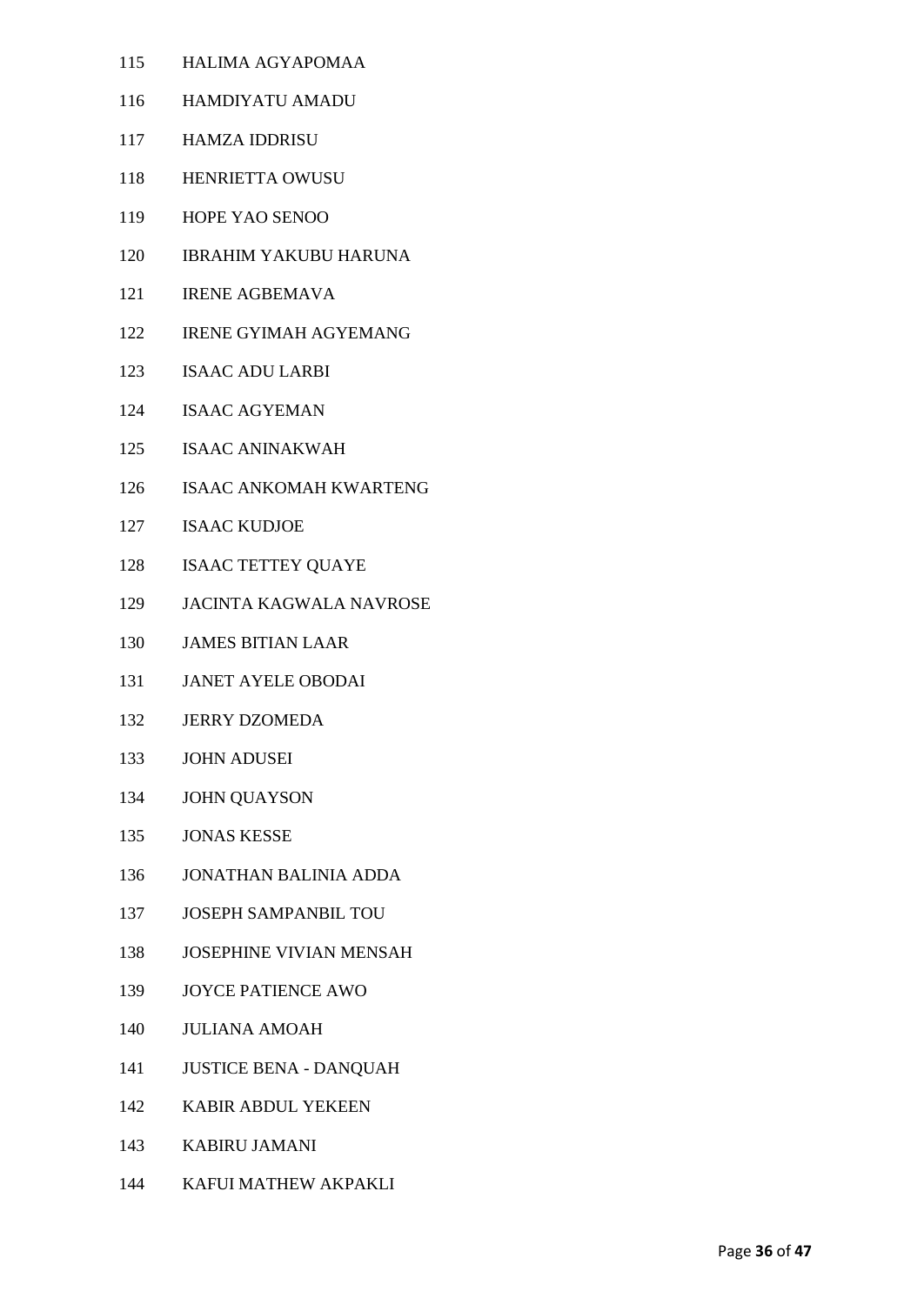- KEN NURUDEEN ZANKAWAH
- KINGSLEY ANDOH
- KINGSLEY OPARE NYINAKU
- KOFI ODURO BOATENG
- KWAME BOATENG ASIEDU
- KWAME KUSI ADUBOFOUR
- KWAME TETTEY MANKATTAH
- LAUD KOJO SEWERI-BOATENG
- LAWRENCE TENKORANG
- LEBENE ISRAEL KLU
- LEWIS AKONNOR ANTWI
- LINDA NANA ABA NTORI
- LOUIS LARTEY NARHYUMU
- LUKMAN FUSEINI
- LYDIA NYARKO FRIMPONG ABROKWAH
- MA-AWIYA MOHAMMED LAWAL
- MABEL JAEL ARTHUR
- MAGDALENE DEDO MAWUSI
- MAGDALENE NKRUMAH
- MARVEL ASTONISH ARYEE
- MARY QUAYE
- MARY TAGBA
- MAVIS AMPAH
- MAXWELL AMPIAW KWENING
- MAXWELL ASANTE BRAFI
- MAYFAIR GBEVE
- MERCY AMARTEKAE AMARTEY
- MICHAEL KWABENA AFRIYIE
- MILDRED MENSAH
- MIRANDA KUKUWAA GODWIN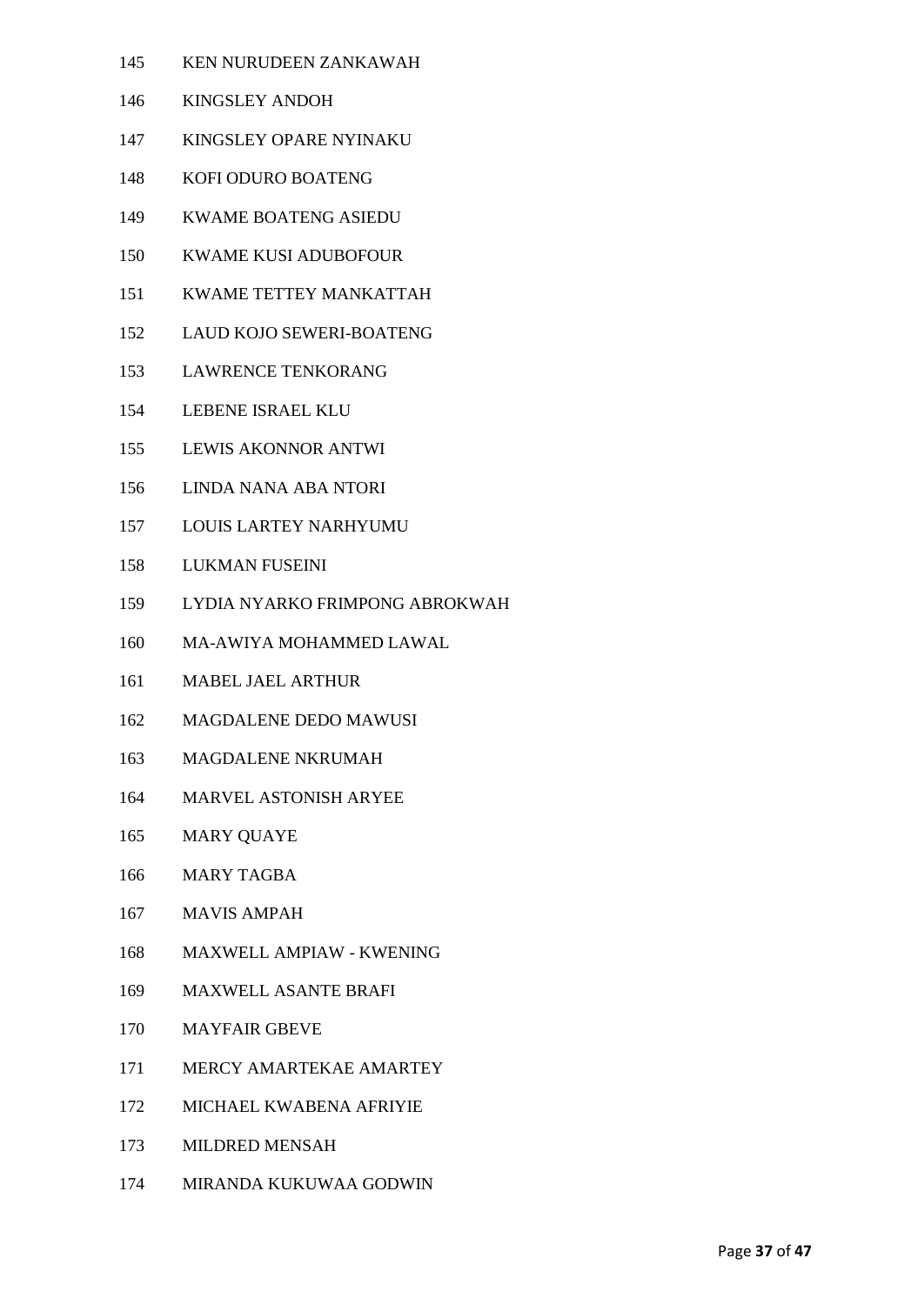- MOHAMMED ARIMIYAO
- MOHAMMED FAROUK
- MOHAMMED ISSAHAKU
- MOHAMMED SIMON ISSAHAKU
- MOHAMMED YASSIN HARRUNA
- MONICA MAWUSI GUY-GALLEY
- NANA AMA SEKYIWAH MENSAH
- NANA BOATEMAA BOADI
- NANA EFIENYI KOFI YANKAH
- NATHANIEL MARTEY
- NICHOLAS OSEI
- NII LANTE LAMPTEY
- OFOSU KOFI
- OSEI AGYEMANG
- OSMAN KARIYAMAH MBODA
- PAMELA ADDAE
- PATRICK APPAU
- PATRICK YENTEEB
- PAUL OFORI
- PERPETUAL AGYEIWAA SAKYI
- PERRY AYAYEE AYEE
- PETER KRODUA OKYERE
- PHILIP KOFI OKYERE
- PRINCE AMANIE
- RAPHAEL KWAKU TEFUTOR
- RASHAD OSMAN
- RAUF ABDUL
- RAYMOND AYAMGA
- REBECCA COLECRAFT
- REGINALD NII AFFRAN OKINE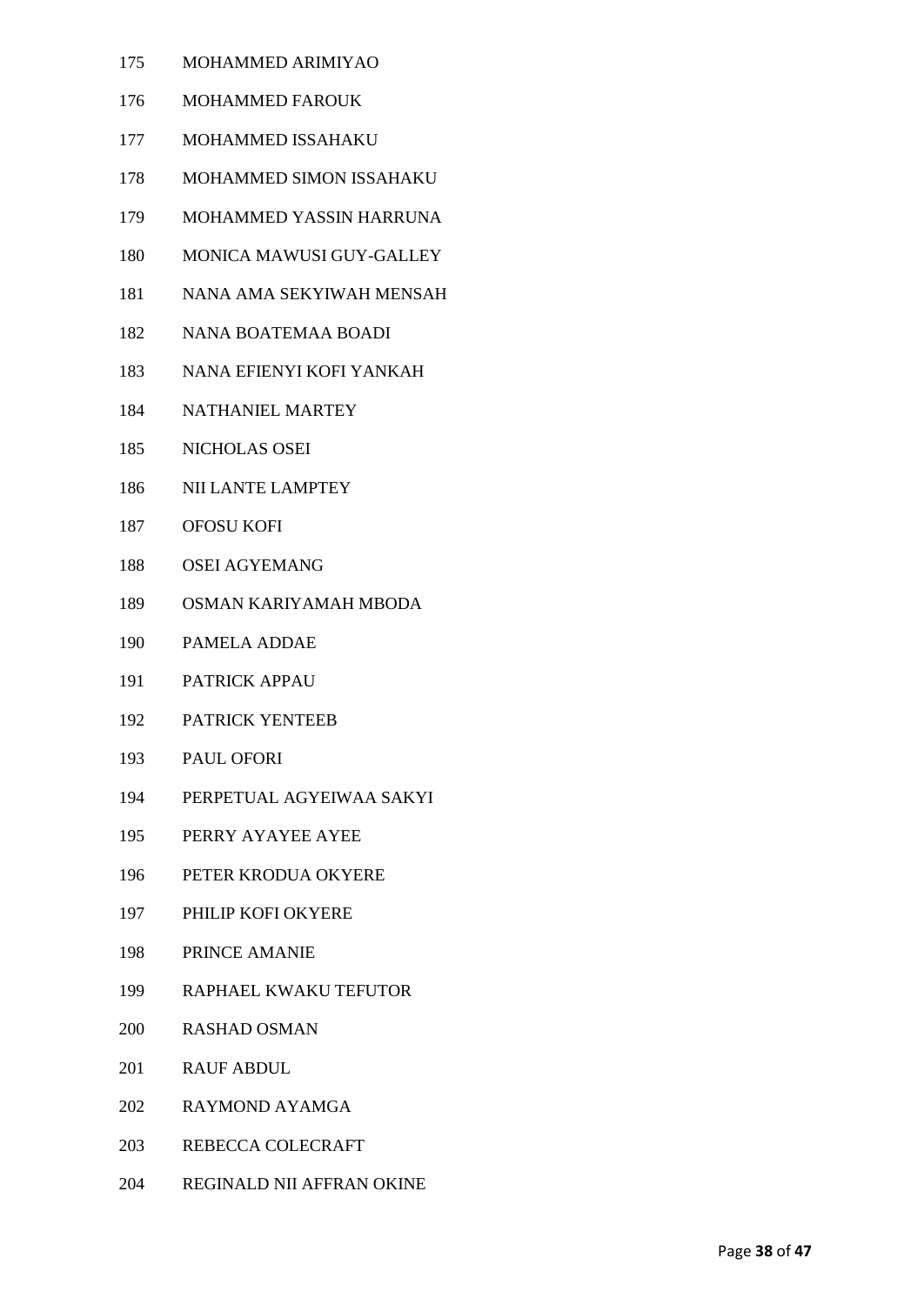- REGINALD ODAI
- RICHARD AMON KOTEY
- RICHARD AWUAH
- RICHARD KOBINA NKANSAH
- RICHARD KWAME ABABIO
- RICHARD OCRAN-HAIZEL
- RICHARD OPOKU WIAFE
- RITA BENSON
- ROBERT OKOSU
- SADICK ACQUAYE
- SAEDATU DEBERAYA SURAJ-DEEN
- SAMPSON OPOKU NUAMAH
- SAMUEL AGYEMANG AMPONSAH
- SAMUEL BERKO
- SAMUEL SELORM BAKAH
- SARAH KUMAH
- SELINA TANDOH
- SELORM AFUA BOOHEMAA HANSON
- SIMON ANANE AMOKASE
- SOPHIA BRIGHT COMMEY
- STEPHEN LAUD MORTEY
- STEPHEN OSSEW
- THEODORA AMA BENTUM
- USMAN KOFI MENSAH
- VERA HANSON-NORTEY
- YAHAYA KAWURIBI
- YAKUBU SHEINI YAHAYA
- YAW BOAKYE MENSAH
- YVONNE ADOBA-OTCHEY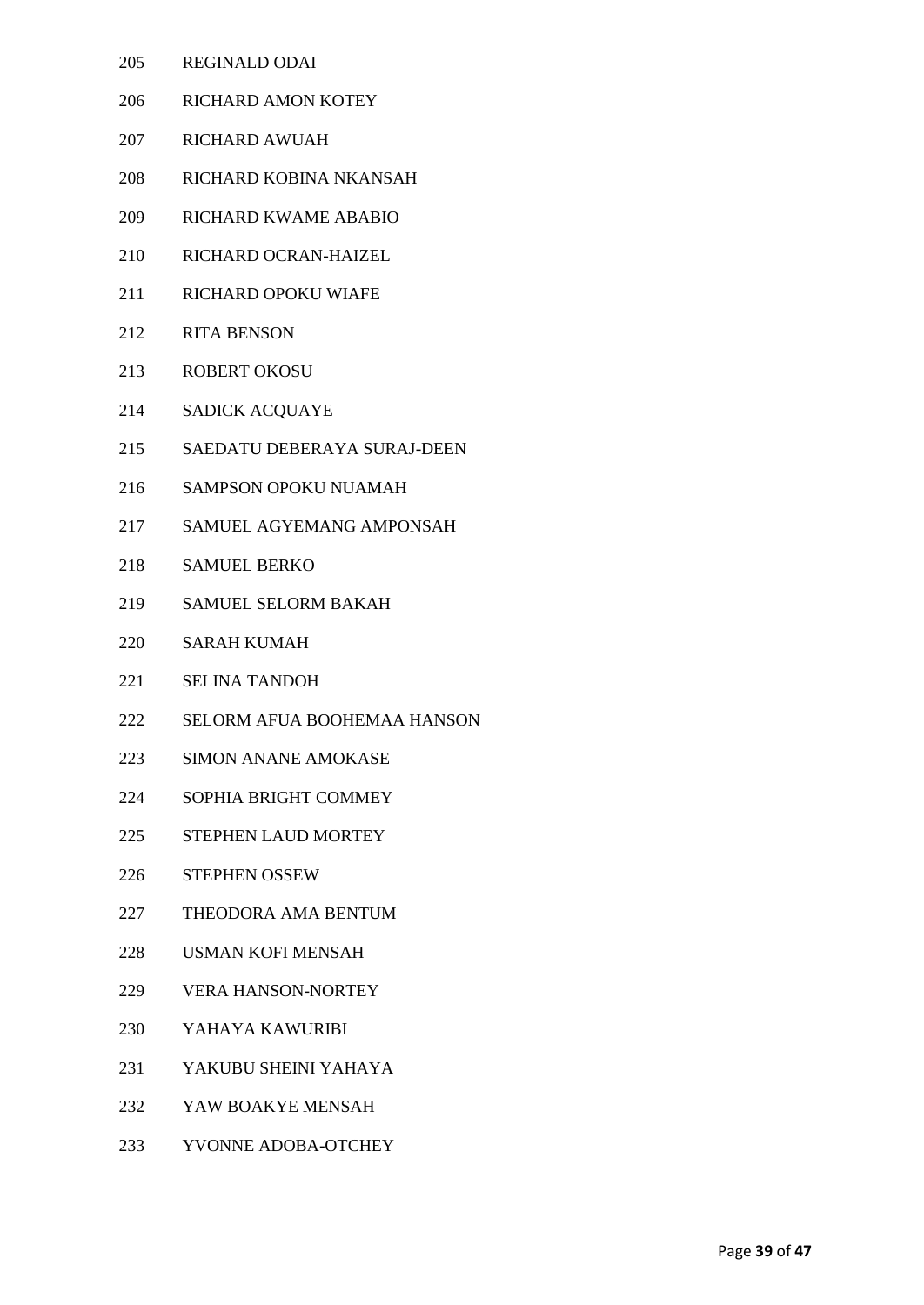#### **MASTER OF BUSINESS ADMINISTRATION ( HUMAN RESOURCE MANAGEMENT)**

- AARON NII-SACKEY AFUM
- ABDUL-AZIZ ABDULAI
- ADAMS ZAKARIA
- ALHASSAN SHESH ABDULAI MOHAMMED
- AMA ANTWI BOASIAKO
- ANITA AMA ASIEDU
- ANNA SACKEY
- ANNABELLA KAFUI SEDDOH
- ANNIE AKPENE AHIAFOR
- ANTOINETTE MENSAH
- AYISHA SULLEY
- BENEDICTA ASEMBI
- BENEDICTA GOGO
- BENJAMIN GYAMPOH
- BERNARD OPPONG
- BERNICE QUARTEY-PAPAFIO
- BRIGHT TAKYI
- CECILIA KODJOE
- CHRISTIAN BOFAH KYEI
- CLAUDIA SORO
- CLETUS DONG-DEME AYI
- DIANA NUNOO
- DOREEN ASANTE
- DORIS ATUAH MBAH
- DORIS OLERKI TOTIMEH
- EDWARD ASIAMAH AGYEI
- EFUA ADADZEWA AIDOO-HAGAN
- EMELIA ADJENU HANSON
- EMELIA BAIDOO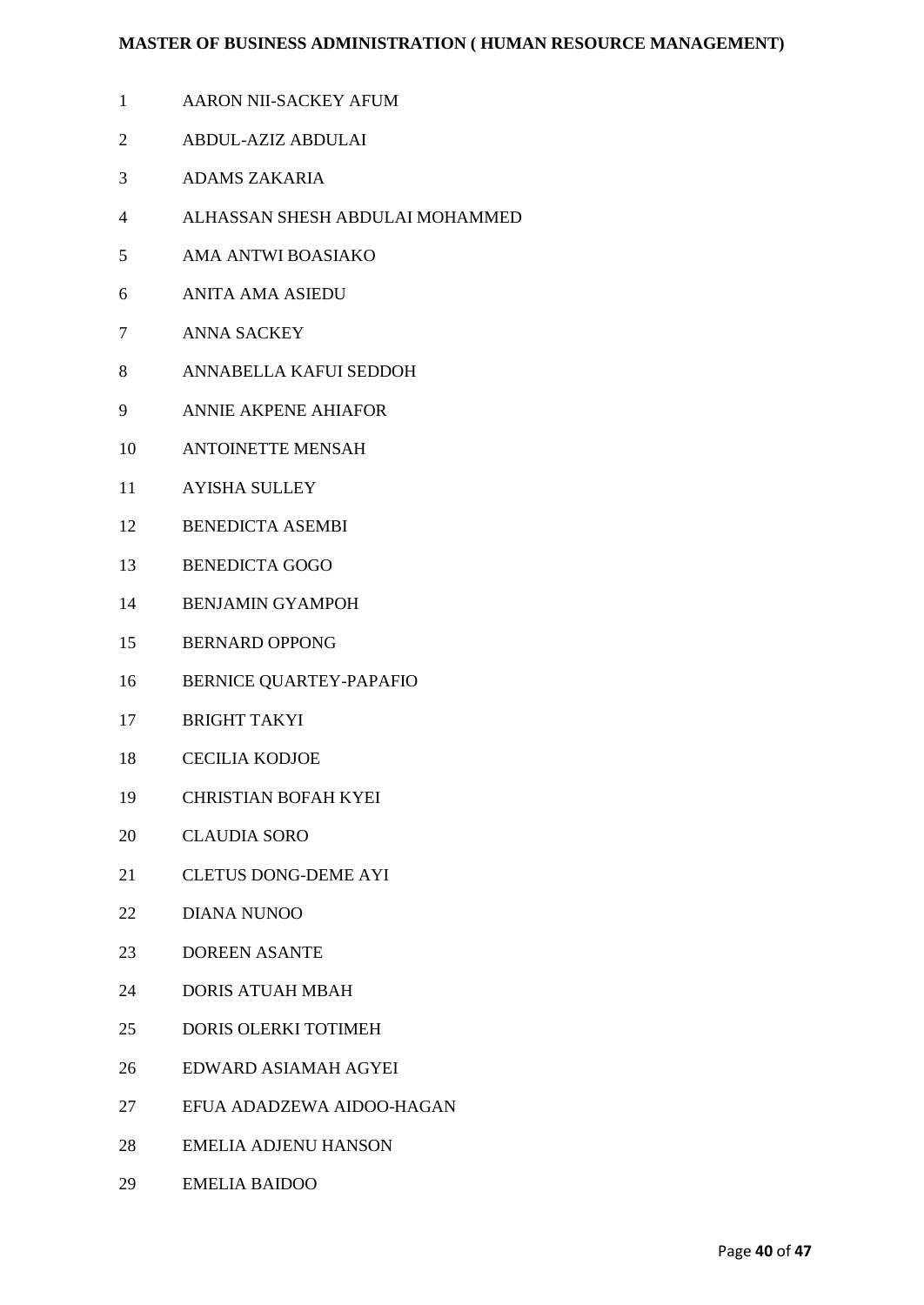- EMMANUEL AMOABENG ASANTE
- ERNESTINA NYARKOWAH
- ESI WUSUAH BENTSI-ENCHILL
- ESTHER KAA-IMABO KULAH
- ESTHER SPANCY MILLS
- ETHEL ESI ENNIN
- EUNICE MAWUENA FIAWORNU
- EUSEBIA ABA DACOSTA
- EVELYN AMONOO
- FADILATU MAHAMA
- FELICIA LARIBA YEN
- FOUZIA AYEMBILLAH MOHAMMED
- FRANCIS ARCHER
- FRANCIS SAKYI
- FRANCISCA ZENG
- FRANK MANU
- FREDA OBUTEY
- GEORGINA EVANGELINE JOE-FOLIE
- GLORIA ADDAE
- HANNAH SARPONG OFORI
- HANNAH TAWIAH ADDO
- HARDI KARIMU
- HARRY GRAVES-SAMPSON
- ISAAC KWAME ATOKPLE
- IVY LOVENA ASANTE
- JACOB TAWIAH
- JANICE OFORIWAA ADJEI
- JOANA AYAMGA
- JOANA SOPHIRE ASSAFUAH
- JOSEPH AGBENYEGA AYIVOR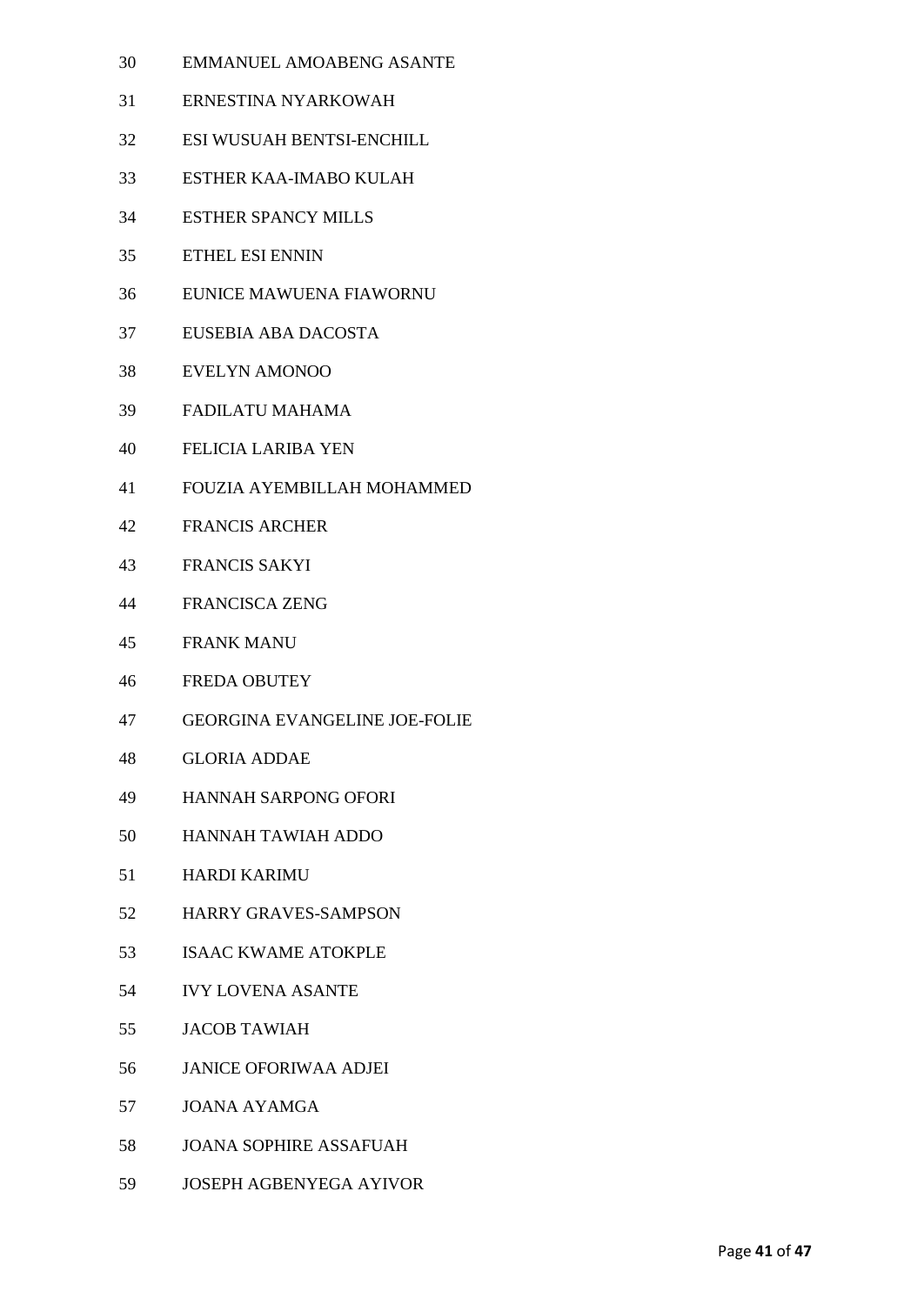- JOYCE ANSAH
- JOYCE ASSAN
- JOYCE NARTEY
- JULIET KONADU
- JULIUS MANSRO TETTEH
- JUSTINA BONDZIE
- JUSTINA NAAB
- KAFUI AWUSI DOGBE
- KWAME APPIAH-KUBI
- KWESI NKRUMAH
- LILIAN AKPENE OTENG
- LINDA QUAYE
- LORRAINE ARTHUR
- LYDIA AKOSUA AKROFI
- LYNDA AMATTEY
- MAGDALINE TANDOH
- MANDELA ALOYINE ATIBILA
- MARGARET ZENG
- MAVIS AHOBAA- KWOFIE
- MAVIS WALLACE
- MAWUENA KETEKU
- MIRIAM NAA AYEGO AFUM
- NAOMI BLISS AGGREY
- PATIENCE AYINPOBIRE AWUNI
- PATIENCE DWUMAH
- PATRICIA OKYERE
- PATRICK DUMAWIE ANSAH
- PETER YIN-NYEYA YIDAAN
- PHILIP ADDAI FRIMPONG
- PHILOMENA OHENEWAAH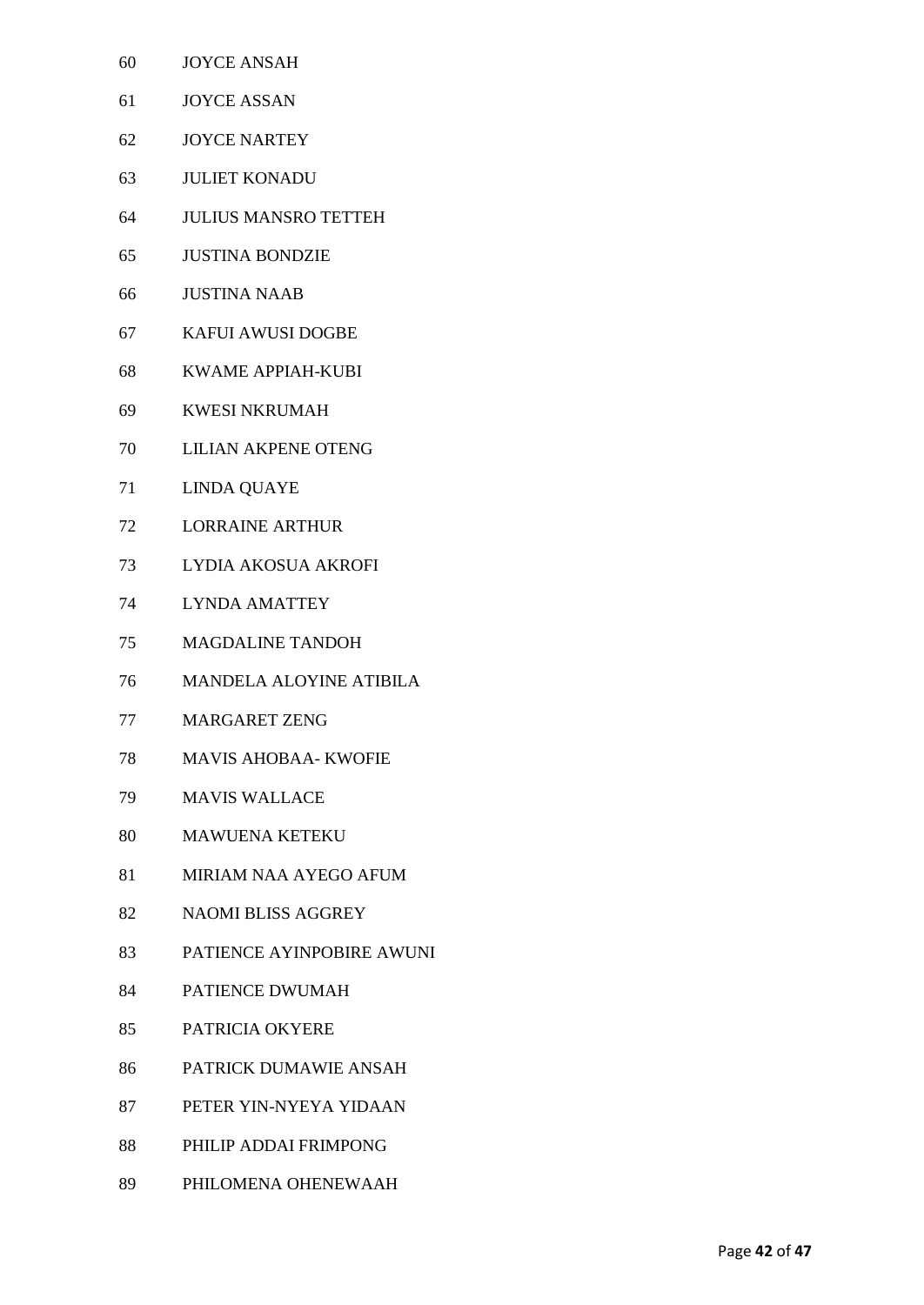- PRINCE SOLOMON STUFF
- PRISCILLA OGOE
- RACHEL OFOSUA ADJEI
- RICHARD SAKITEY
- RICHARD SAM
- RITA ADOMA MENSAH
- RITA AMPONSAH
- RITA BENEWAH YALI
- RITA SARPONG ASANTE
- ROBERT SENYO ATTAH
- ROSEMARY OSEI-ASSIBEY
- SALAMATU MUBASHIRU
- SALAMATU SEIDU
- SAMUEL NOI MENSAH
- SANDRA KOMFA
- STELLA DANSO APPIAH
- STEPHEN BOANSI
- STEPHEN NYAMEKEH AMIHERE
- SUSAN, GETRUDE OSEI-KUFUOR
- SUSANA AMOAH
- SYDNEY NII ADDO QUAYNOR
- VICTORIA OKYERE BAMFO
- VIVIAN TETTEY
- WISDOM KOJO ADENYO
- YVONNE NORGLO-MENSAH

# **MASTER OF BUSINESS ADMINISTRATION ( MARKETING)**

- AARON NANA BENYIN ANDREWS
- ABIGAIL POKUA BAIDEN
- ABRAHAM CROMWELL
- AFIA ANIMAH ASARE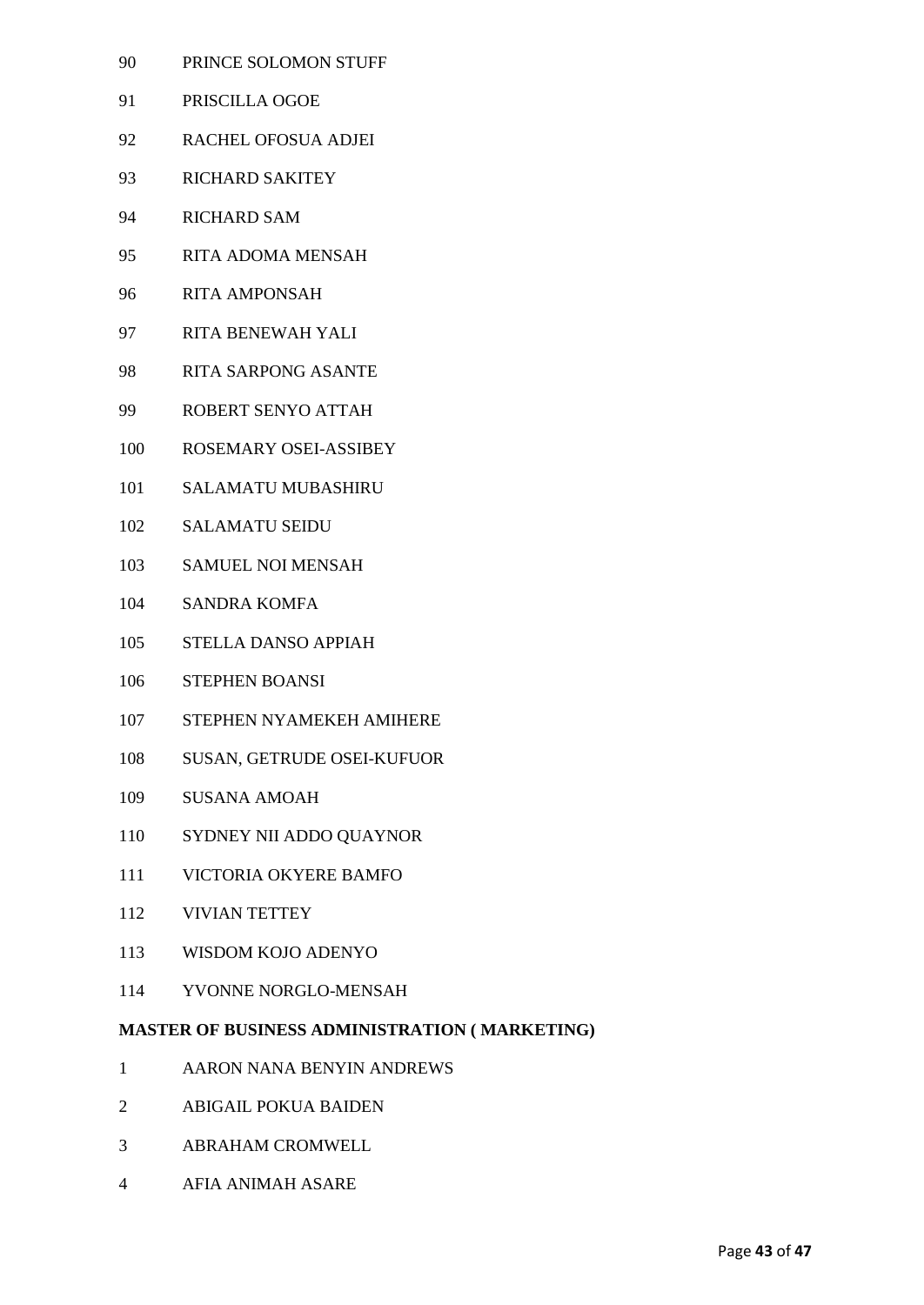- ALFRED NYARKO AMOAH
- AMA BRAGO OSEI-ADOMAKO
- ANNA KANZIE ELIBOE
- ATIEMO ADDO
- AUGUSTINE DAWSON-AHMOAH
- AUGUSTINE FREMPONG OWUSU
- BEATRICE OBOSHIE TORGBOR
- BELINDA MENSAH
- BISMARCK YAW YAWSON
- CAESAR YAW ASIAM-AFRANI
- CLEMENT NGISSAH
- DANIEL AGBODOVIE
- DAVID OWUSU-ANTWI
- DODZI YAO DAVID ANADOR
- EDNA DOUGHAN
- EMMA BROWN
- EMMANUEL DAMETEY AKWADA
- EMMANUEL NARTEY
- EMMANUEL NYIRESOGR
- ERIC KYEI TAMAKLOE
- ERIC NARTEY
- ERNESTINA NANAA TAKIA OFOSU
- EUNICE MONA LARWEH
- FELIX KABU PETIAFO
- FRANCIS ADUSU
- FRANCIS GRANT
- FRED SEDEM GBEDZI-JOHNSON
- FREDALINE ASIEDU
- FREDERICK ASIEDU-COMMEY
- IRENE KWEINORKUOR OKAE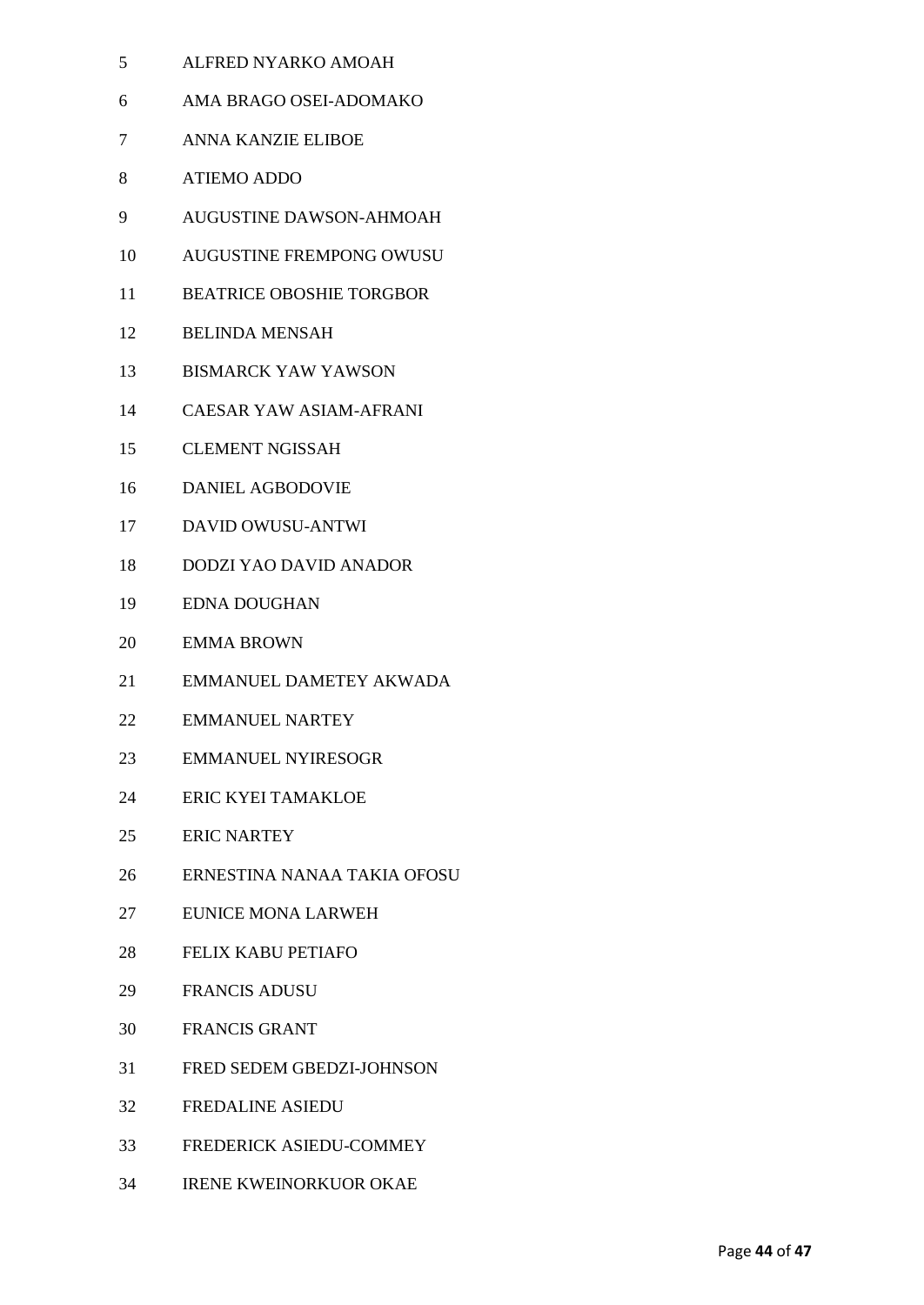- ISMAIL IBRAHIM
- JAIMLE JESSE JACKSON
- JAMES BASOA
- JENNIFER OSEI-ASIBEY
- LAURENCE SENYO GOMADOH
- MAGDA YESUTOR AVAH
- MAJORIE ABENA AGYEIBEA ODURO
- MARTHA OSEI-AGYEMANG
- MAVIS OPOKUAA CHEREMAH
- MUTALA BALURI
- PEARL SEBUABE
- PETER YANG-BIO
- PETRINA MENSAH
- PRISCA CHRISSIE AKWADA
- REGINA QUARSHIE
- RICHARD KWABENA ASARE
- SALIFU BUKARI
- SAMPSON BEKOE
- SAMUEL KWESI COLEMAN
- VIDA CAROLINE KURUGU
- VINCENT ADU GYAMFI
- WALTER AGYEI-NYARKOH
- WONDER ABAH

# **MASTER OF EDUCATION ( INFORMATION TECHNOLOGY)**

- AGYABENG NIMFAH YEBOAH
- ASIEDUWA SUSUANA EWUDZIE
- CHRISTINA NANA ABA BLAY
- DERRICK ASOMANING
- DESIRE MAWUKO KOMLA AYITE
- EMMANUEL EUGENE AMETEPEH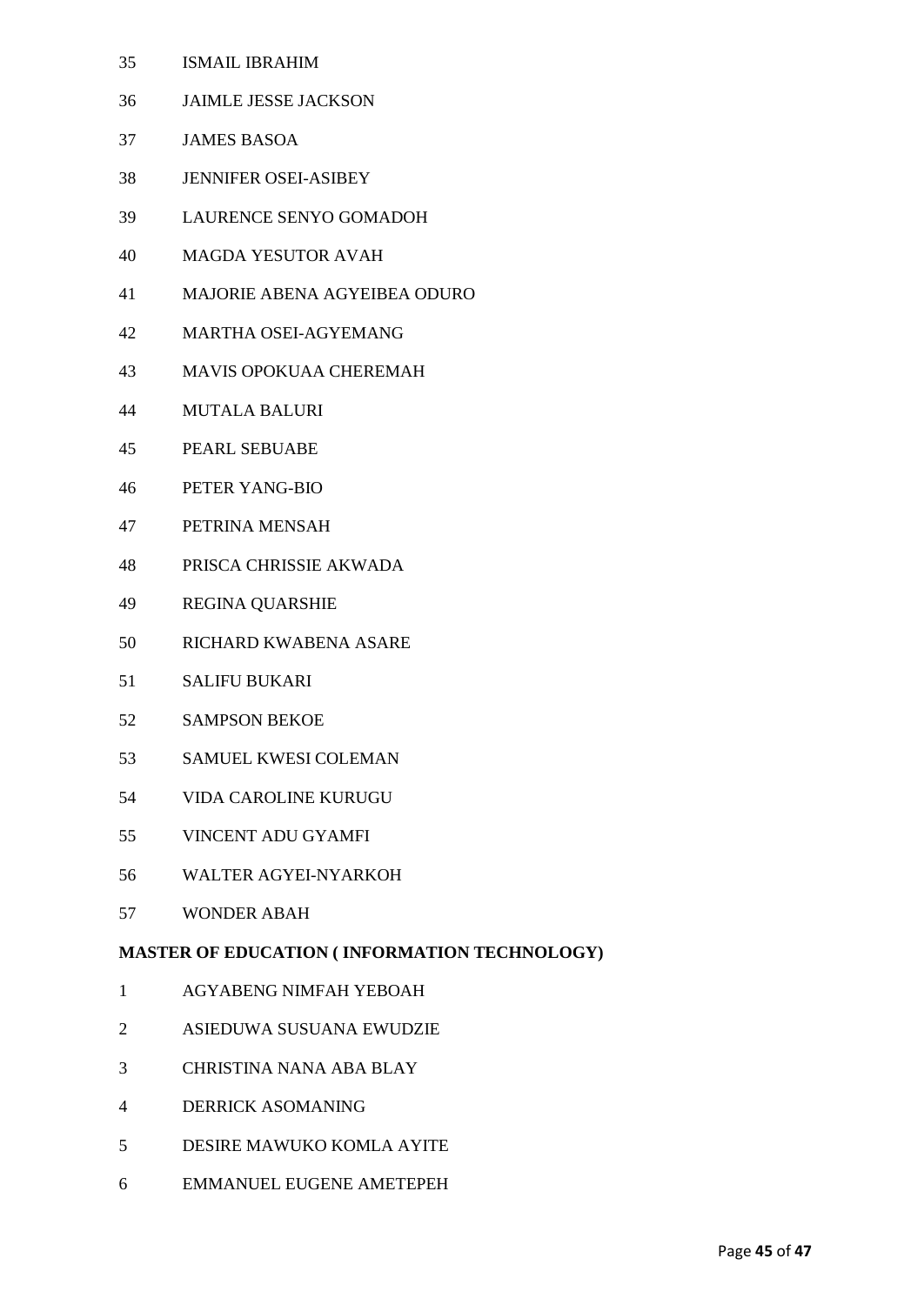- ENOCH AMPONSAH
- ERNEST APPAU AMPONSAH
- ERNEST ASAFO ADJEI
- ERNEST ATO BENTIL
- FREDERICK KUTA ESSIEN
- GRACE RUTH MORRISON
- ISAAC ABBAN
- ISAAC NANA ARHIN
- NASH YEBOAH
- PATRICK NKRUMAH ESSEL
- ROBERT NKANSAH BOAKYE
- SAMUEL NUAMAH BOAKYE
- SETH KWADWO ANTWI
- SOLOMON AMPOMANING
- SOLOMON ANKOMAH
- YAW YELSUNG

# **MASTER OF EDUCATION ( ADMINISTRATION IN HIGHER EDUCATION)**

- INNOCENTIAL KWAO ANDERSON
- ZAINAB ALIDU
- ZUBEIRU ABDULAI
- CHARLES KOFI BAFFOE

# **MASTER OF EDUCATION ( EDUCATIONAL PSYCHOLOGY )**

ALEXANDER BAWA GLAH

# **MASTER OF EDUCATION ( GUIDANCE AND COUNSELLING)**

- CYRIL BEJALE
- SYLVIA AMELEY SANDRA ARMAH

# **MASTER OF EDUCATION ( MEASUREMENT AND EVALUATION)**

DANIEL COMMEY QUAYE

# **MASTER OF ARTS ( ADMINISTRATION IN HIGHER EDUCATION)**

ESTHER FOSU